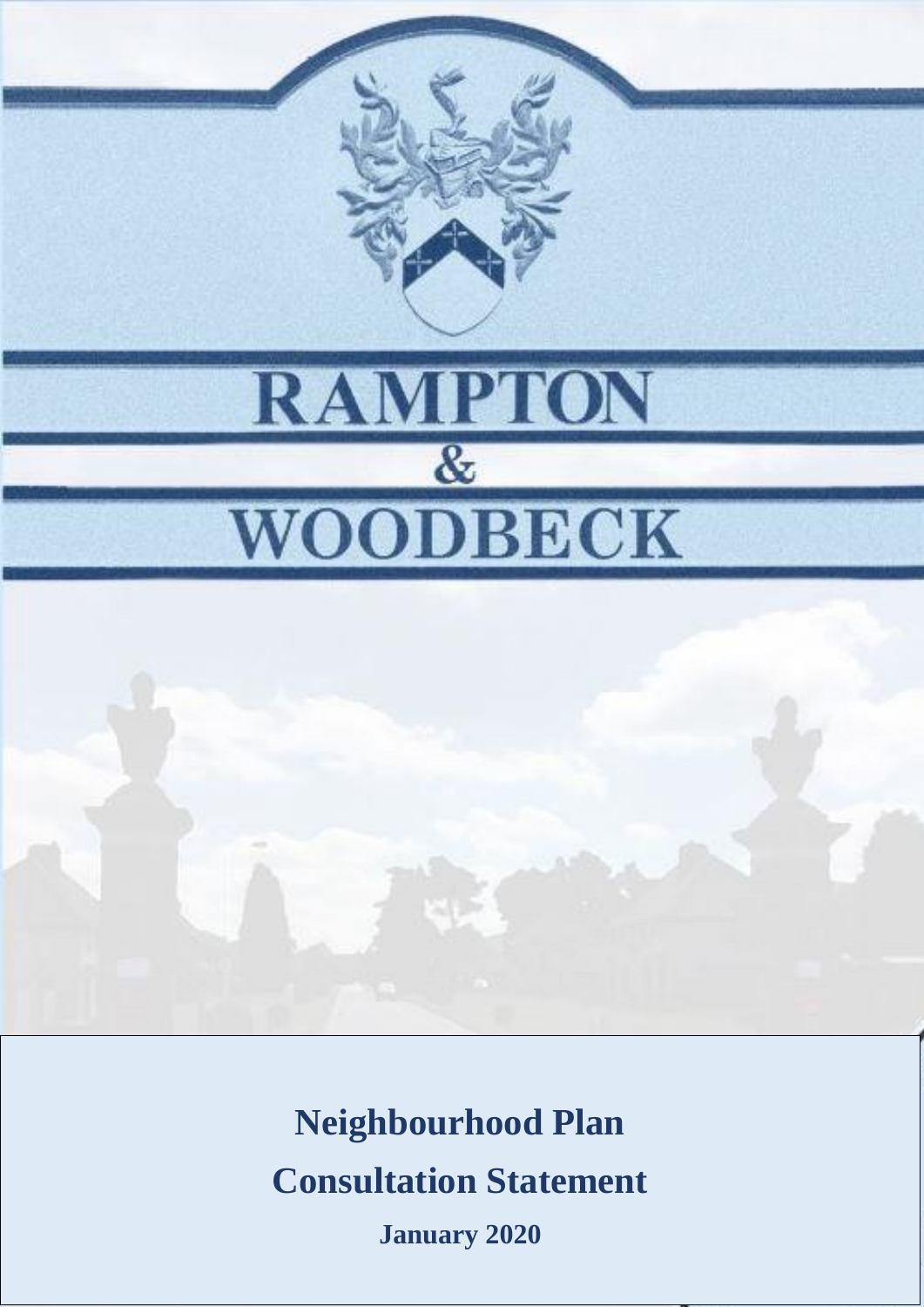Introduction

- 1.1 The Neighbourhood Plan steering group has been committed in undertaking consistent, transparent, effective and inclusive periods of community consultation throughout the development of the Neighbourhood Plan (NP) and associated evidence base.
- 1.2 The Neighbourhood Plan Regulations require that, when a Neighbourhood Development Plan is submitted for examination, a statement should also be submitted setting out details of those consulted, how they were consulted, the main issues and concerns raised and how these have been considered and, where relevant, addressed in the proposed Plan.

Legal Basis:

- 1.3 Section 15(2) of part 5 of the Neighbourhood Planning Regulations (as amended) 2012 sets out that, a consultation statement should be a document containing the following:
	- Details of the persons and bodies who were consulted about the proposed Neighbourhood Development Plan;
	- Explanation of how they were consulted;
	- Summary of the main issues and concerns raised by the persons consulted; and
	- Description of how these issues and concerns have been considered and, where relevant, addressed in the proposed NP.
- 1.4 The NP for Rampton and Woodbeck will cover the period 2019 until 2037. The NP proposal does not deal with county matters (mineral extraction and waste development), nationally significant infrastructure or any other matters set out in Section 61K of the Town and Country Planning Act 1990.

#### Our Consultation Statement

- 1.5 This statement outlines the stages in which have led to the production of the Rampton and Woodbeck NP in terms of consultation with residents, businesses in the parish, stakeholders and statutory consultees.
- 1.6 In addition, this statement will provide a summary and, in some cases, detailed descriptions of the numerous consultation events and other ways in which residents and stakeholders were able to influence the content of the Plan. The appendices detail certain procedures and events that were undertaken by the Neighbourhood development Plan Steering Group, including; producing questionnaires and running consultation events.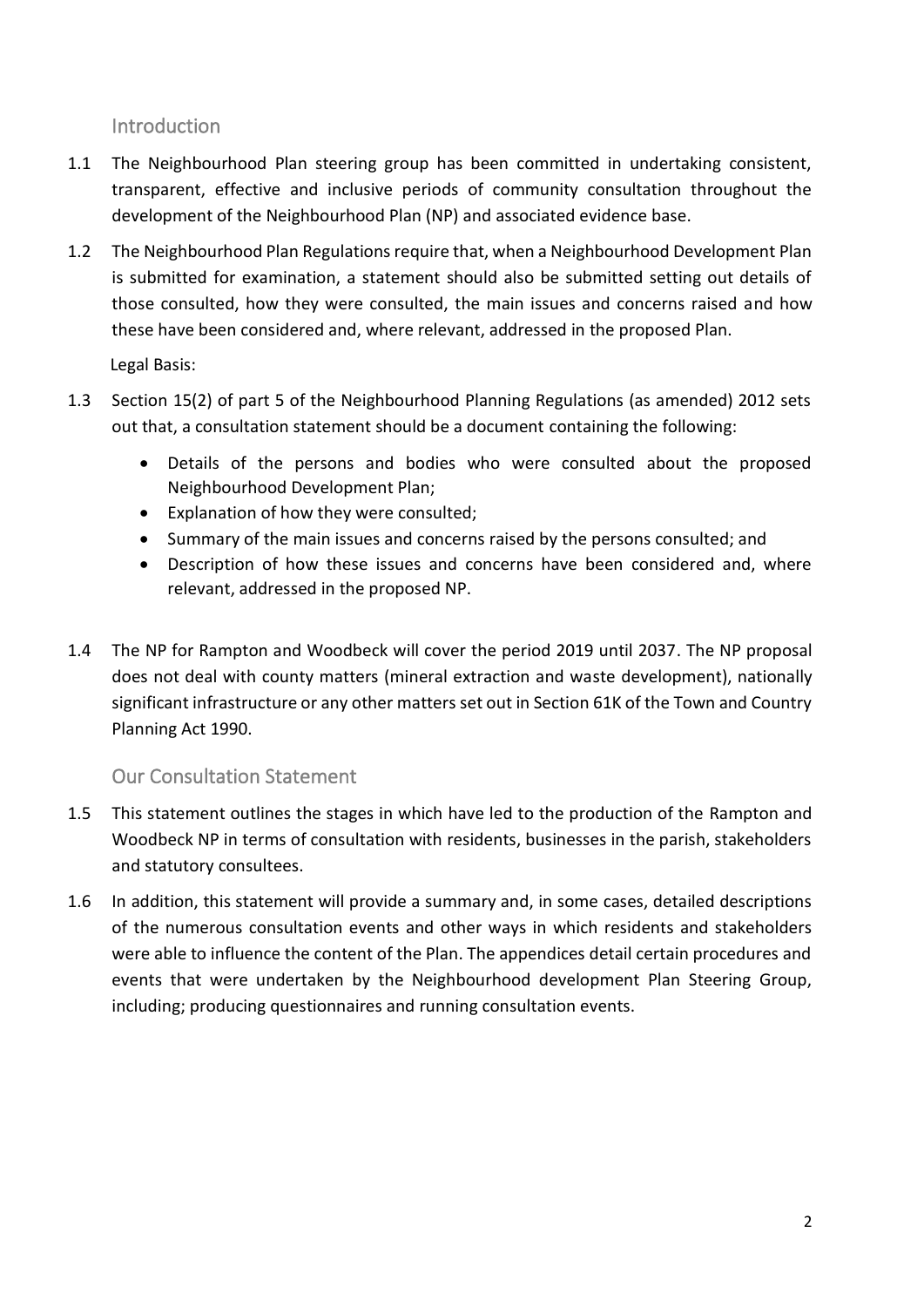| <b>Date of Event</b>            | <b>Reason for Event</b>              | <b>Attendance</b> |
|---------------------------------|--------------------------------------|-------------------|
| 17 <sup>th</sup> November 2016  | Public drop-in consultation          | 44                |
| 5 <sup>th</sup> May 2017        | Public drop-in consultation          | 37                |
| 30 <sup>th</sup> September 2017 | Public drop-in consultation          | 32                |
| 31st October 2017               | Residents<br>questionnaire           | 42                |
|                                 | feedback consultation                |                   |
| 12st July 2018                  | "Call for land" consultation         | 14 replies        |
| 29th September 2018             | Proposed sites consultation          | 50                |
| 2 <sup>nd</sup> October 2018    | Proposed sites consultation          | 17                |
| 28 <sup>th</sup> September 2019 | Plan<br>consultation<br>Draft        | 40                |
|                                 | event                                |                   |
| 7 <sup>th</sup> October 2019    | Plan<br>consultation<br><b>Draft</b> | 12                |
|                                 | event                                |                   |

Table 1: Consultation Events through the Neighbourhood Plan process

#### **The Neighbourhood Development Plan designation**

- 1.7 As part of the process, an NP area needs to be designated to allow a scope of work to be produced. The NP area covers the entire Parish of Rampton and Woodbeck which allowed the Parish Council to act as the qualifying body to lead and manage the NP process.
- 1.8 The Localism Act 2011 provided new powers for Parish Councils and community forums to prepare land use planning documents. The Parish area, shown in figure 1, was designated as a Neighbourhood Plan area and Rampton and Woodbeck Parish Council was designated as a qualifying body to prepare a Neighbourhood Plan, by Bassetlaw District Council, on the 7<sup>th</sup> March 2017.
- 1.9 Information on the designation can be found in the Designation Statement on Bassetlaw District Council's webpage:

[https://www.bassetlaw.gov.uk/planning-and-building/planning-services/neighbourhood](https://www.bassetlaw.gov.uk/planning-and-building/planning-services/neighbourhood-plans/all-neighbourhood-plans-in-bassetlaw/rampton-neighbourhood-plan/)[plans/all-neighbourhood-plans-in-bassetlaw/rampton-neighbourhood-plan/](https://www.bassetlaw.gov.uk/planning-and-building/planning-services/neighbourhood-plans/all-neighbourhood-plans-in-bassetlaw/rampton-neighbourhood-plan/)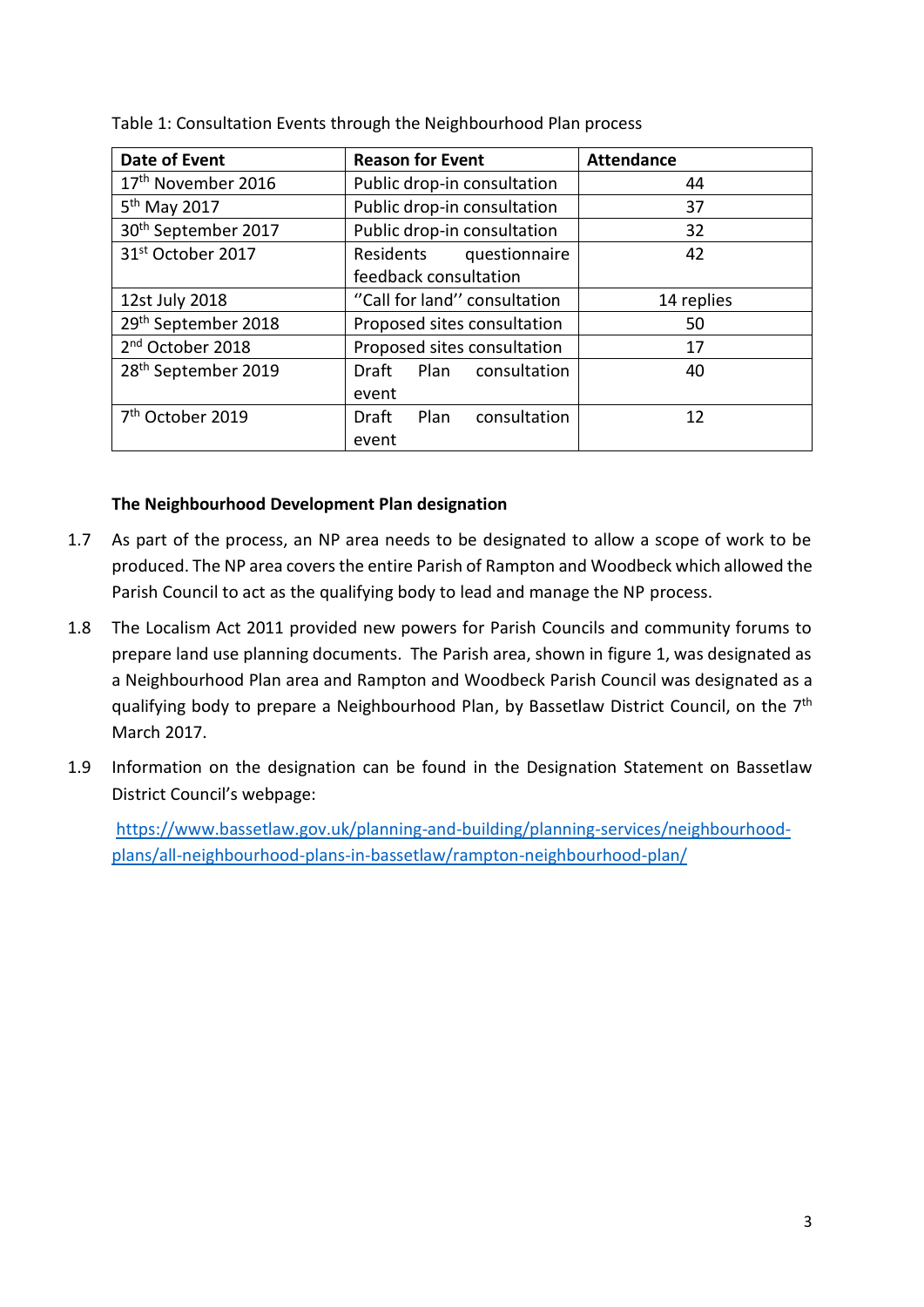#### **Figure 1: Approved Designated Area**



#### **Establishing a Neighbourhood Development Plan steering group**

1.10 People from our community have contributed to producing the plan. Everyone who offered their opinion, idea, argument or hands on has helped produce the final Plan. At the time of writing the NP, the Steering Group consisted of people who have volunteered to work together to complete the process. They usually met once a month, or more if needed, to report on progress and to review comments and ideas, as well as look at new ways to engage with the community. The group regularly reported back to the wider Parish Council when appropriate.

#### **Professional support and advice**

1.11 The Neighbourhood Plan group received direct support from officers at Bassetlaw District Council and independent planning consultants. This support was aimed at both guiding and directing the Neighbourhood Plan Steering group and to produce technical reports to support the evidence base.

The Consultation Process

1.12 The steering group engaged with the whole community in establishing our issues, opportunities, future vision and our objectives for the next 18 years.

The benefits of involving a wide range of people within the process, included: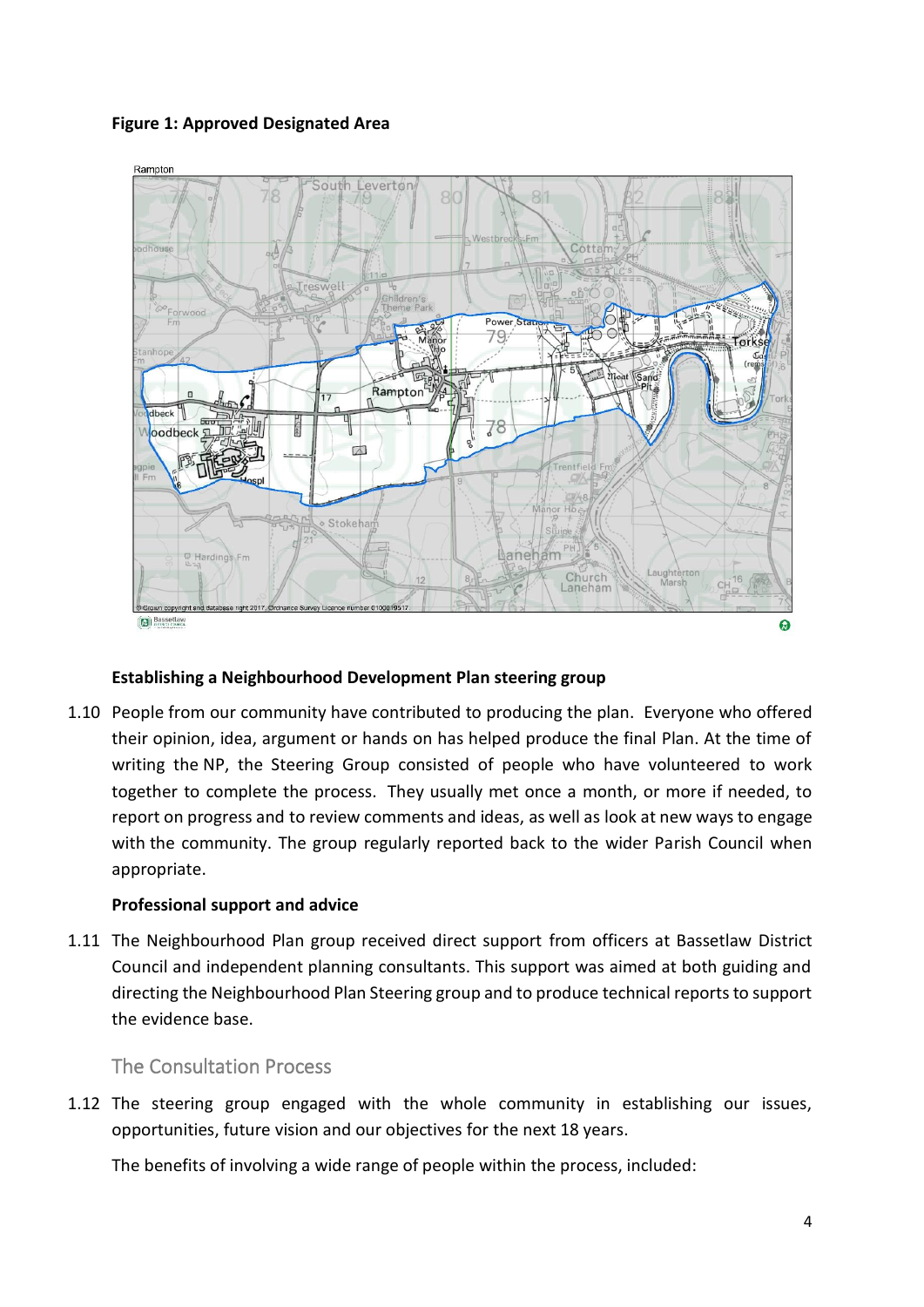- Enhanced sense of community empowerment;
- An improved local understanding of the planning process; and
- Increased support for our Neighbourhood Plan through the sense of community ownership.
- 1.13 The Neighbourhood Plan process has clear stages in which the steering group has directly consulted the community on aspects of the emerging Neighbourhood Plan, including events, surveys and presentations. Residents were updated on the process through local newsletters, door-to-door leaflets drops and updates on the parish and District Council's the websites:

[https://www.bassetlaw.gov.uk/planning-and-building/planning-services/neighbourhood](https://www.bassetlaw.gov.uk/planning-and-building/planning-services/neighbourhood-plans/all-neighbourhood-plans-in-bassetlaw/rampton-neighbourhood-plan/)[plans/all-neighbourhood-plans-in-bassetlaw/rampton-neighbourhood-plan/](https://www.bassetlaw.gov.uk/planning-and-building/planning-services/neighbourhood-plans/all-neighbourhood-plans-in-bassetlaw/rampton-neighbourhood-plan/)

- 1.14 Regular updates were also given to the Parish Council on the progress of the Plan throughout the process.
- 1.15 Regulation 14 consultation was advertised by a notice from the 10th September until the  $5<sup>th</sup>$ November 2019. This was delivered to all residents within the Neighbourhood Plan Area.
- 1.16 All residents were offered the opportunity to view for hard copies of the documents which were made available for on the 28<sup>th</sup> September and 7th October 2019, at which members of the Steering Group would be available for any questions. 50 residents attended over the two events, and some provided comments on the draft Plan which are summerised in Table 2.
- 1.17 In addition, all relevant statutory consultees were also notified by email of the consultation period. Some minor amendments have been made to the Neighbourhood Plan based on the comments received from residents and the statutory consultees and these are summarised in Table 2.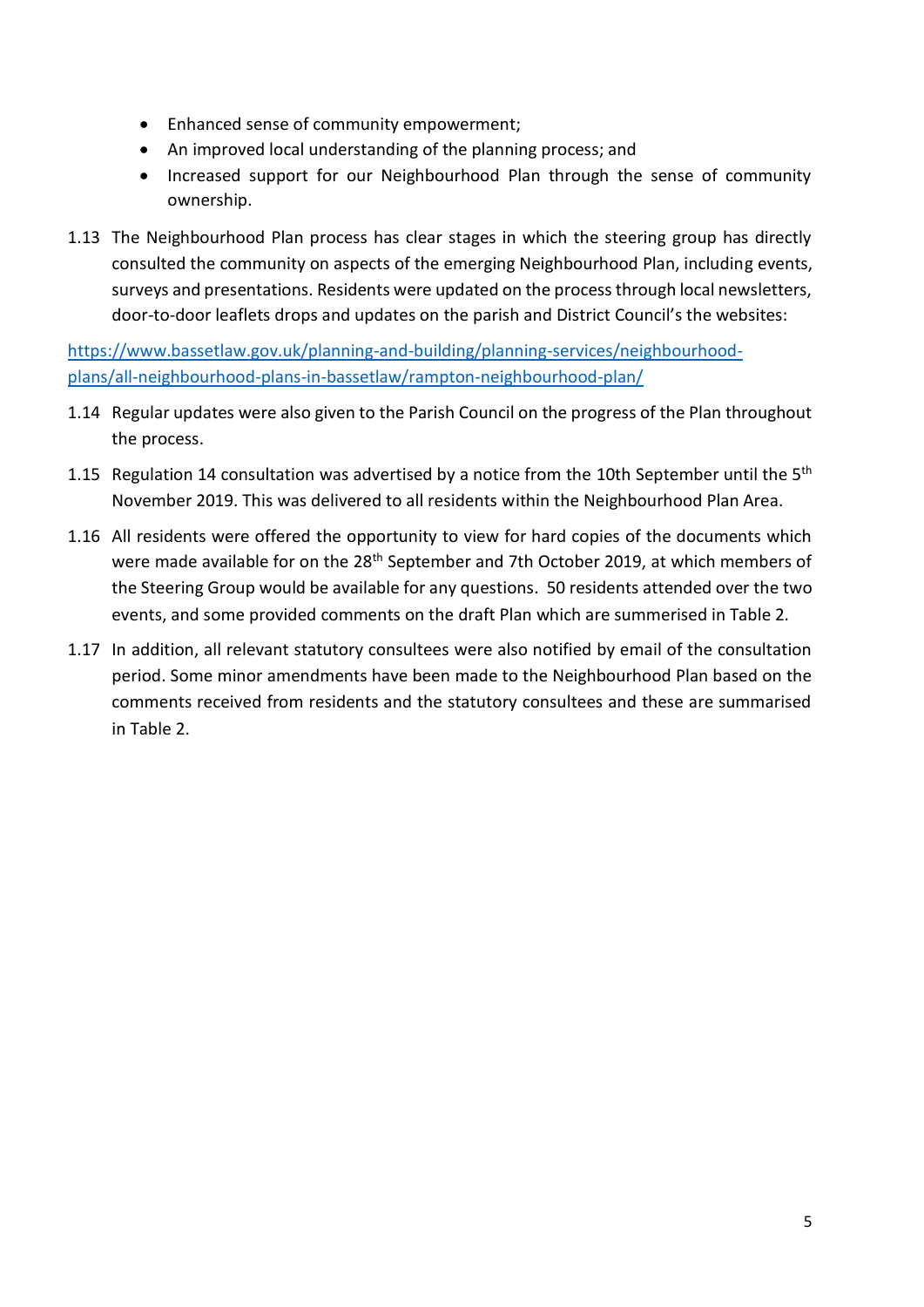

*Banner displayed in the village to advertise the events*



*The event on the 7th October in Woodbeck*



*The event on the 28th September in Rampton*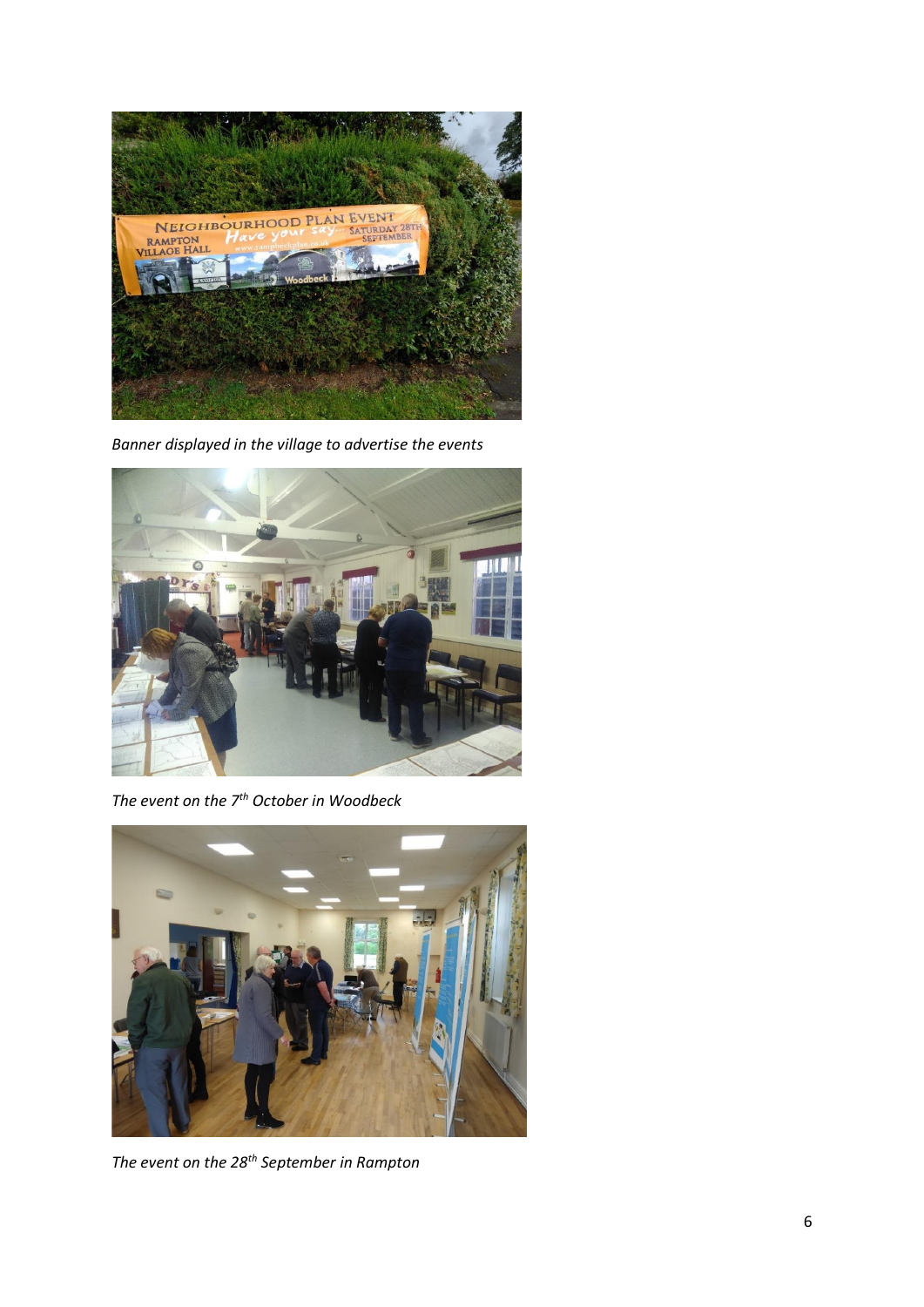*Example leaflet used to promote the Regulation 14 public consultation events* 



## **NEIGHBOURHOOD PLAN CONSULTATION**

THE CONSULTATION WILL RUN FOR 6 WEEKS BETWEEN 10TH SEPTEMBER AND THE 25TH **OCTOBER 2019.** 

There will be two open events for you to come and see the draft plan and other work, these include:

Saturday 28th September **Rampton Village Hall 10am-2pm** 

Monday 7th October Woodbeck, Woody's Bar 7pm-9pm

**View draft Neighbourhood** Plan

**View the Character Assessment** 

**View the Survey Results** 

**View the Site Assessment** Report

**Free Refreshments** 

**Your Opinion Matters!** 

**LEARN MORE AT OUR WEBSITE**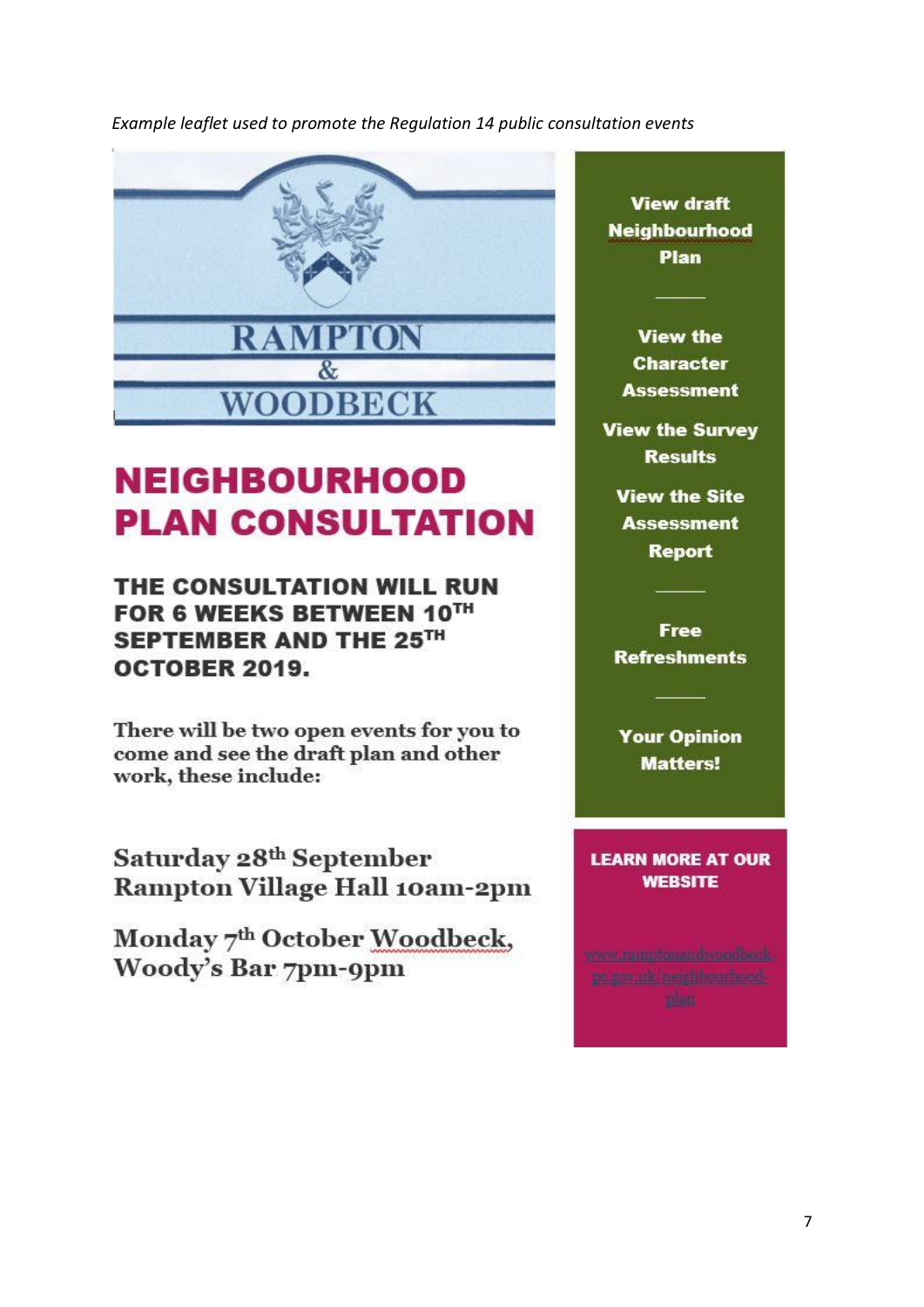| <b>Respondent</b> | <b>Response</b>                                                                                                                                                                                                                                                | <b>Comment from the</b><br><b>Qualifying Body</b>                                                                                                                                                                                                                                                                              |
|-------------------|----------------------------------------------------------------------------------------------------------------------------------------------------------------------------------------------------------------------------------------------------------------|--------------------------------------------------------------------------------------------------------------------------------------------------------------------------------------------------------------------------------------------------------------------------------------------------------------------------------|
| Respondent 1      | Rampton development boundary to be extended to include East End Farm & bungalow<br>on Torksey Street                                                                                                                                                           | Agreed. The boundary will<br>be redrawn to reflect the<br>recent conversion at<br>Eastfield Farm.                                                                                                                                                                                                                              |
| Respondent 2      | Just come to live in the village. Most impressed. Fully supportive of all areas of<br>development.                                                                                                                                                             | Noted.                                                                                                                                                                                                                                                                                                                         |
| Respondent 3      | Plan is excellent and fully supported. Only thing of note is boundary at Torksey Street. It<br>needs extending to include all properties.                                                                                                                      | Agreed. The boundary will<br>be redrawn to reflect the<br>recent conversion at<br>Eastfield Farm.                                                                                                                                                                                                                              |
| Respondent 4      | I support LGS3 Pinder Park.                                                                                                                                                                                                                                    | Noted.                                                                                                                                                                                                                                                                                                                         |
| Respondent 5      | I have no problem with building more houses, but we need some sort of traffic calming<br>especially at the bend on the Treswell side of the village. We also have to take into<br>account the plans for Sundown which again could add to the traffic problems. | The level of growth<br>proposed on the sites is<br>small and the<br>development will have an<br>appropriate level of off-<br>street parking. It is<br>anticipated that that<br>development of the sites<br>proposed on Treswell<br>Road could act as a traffic<br>calming in terms of<br>slowing traffic down from<br>Sundown. |
| Respondent 6      | We are happy for proposed sites for building on the proviso that infrastructure is fit for                                                                                                                                                                     | Noted. The necessary                                                                                                                                                                                                                                                                                                           |
|                   | purpose! Flooding is still a risk and drainage is a priority.                                                                                                                                                                                                  | infrastructure will have to                                                                                                                                                                                                                                                                                                    |

### **Table 2: Responses received during the Regulation 14 consultation and the Neighbourhood Plan Group's responses**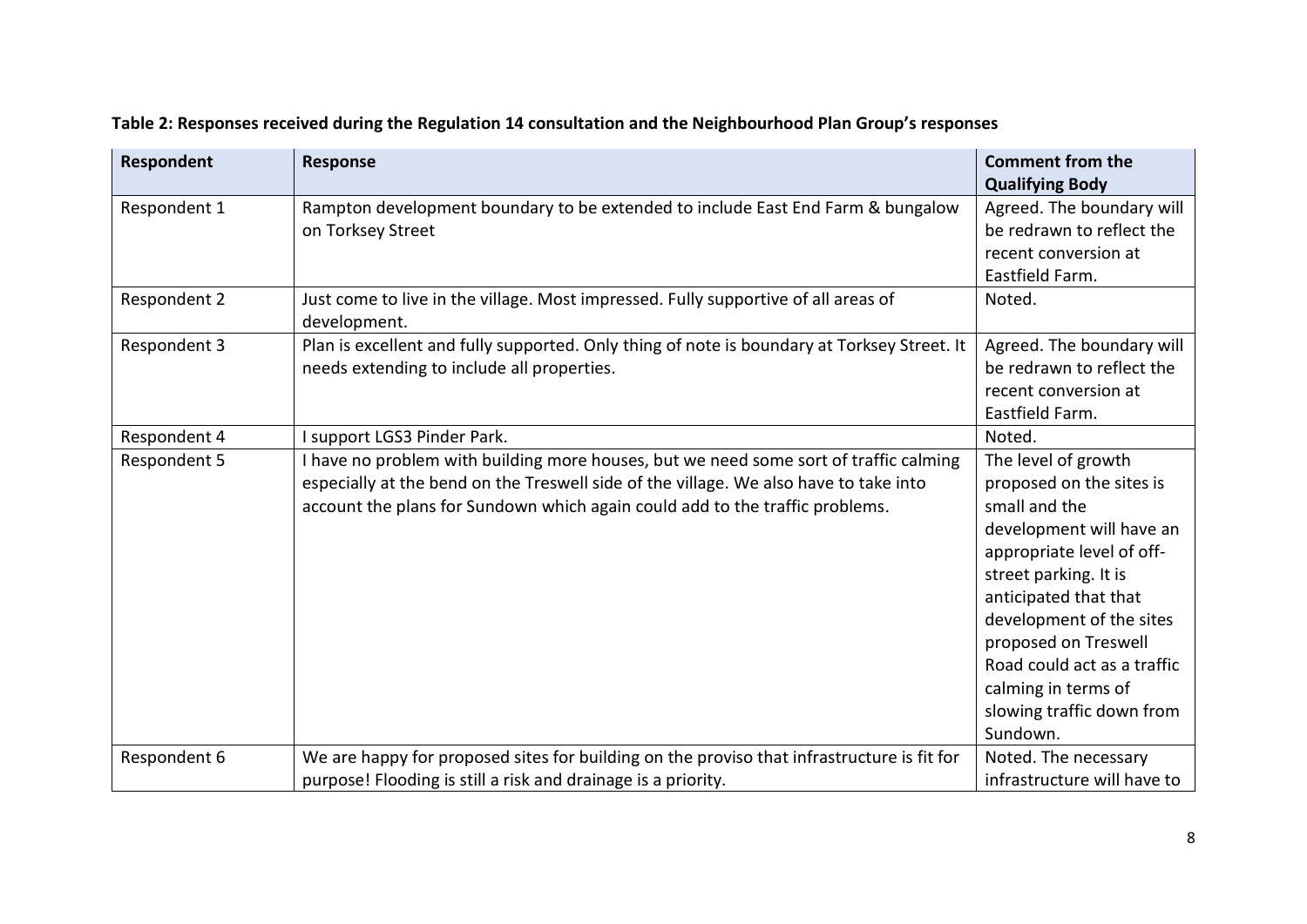| Respondent    | <b>Response</b>                                                                          | <b>Comment from the</b>    |
|---------------|------------------------------------------------------------------------------------------|----------------------------|
|               |                                                                                          | <b>Qualifying Body</b>     |
|               |                                                                                          | be provided as part of the |
|               |                                                                                          | development if it is not   |
|               |                                                                                          | already provided.          |
| Respondent 7  | Supportive of the present plan for small areas of development. Also pleased the plan is  | Noted.                     |
|               | to have mixed types of housing i.e. bungalows, 2, 3, +4 bedroomed. Very keen to have     |                            |
|               | more news as to what is planned for the Cottam Power Station site.                       |                            |
| Respondent 8  | None of maps of Rampton show the full extent of the village. I assume this means they    | The designated area map    |
|               | are only really cover the development sites. However, I would like to be reassured that  | show the whole parish,     |
|               | development plans on the boundaries of the village will be adequately published. E.g.    | but the maps for the       |
|               | further developments within the grounds of Elmwood House.                                | proposed designations      |
|               |                                                                                          | only illustrate the area   |
|               |                                                                                          | concerned. Providing a     |
|               |                                                                                          | map of the whole parish    |
|               |                                                                                          | with these designations    |
|               |                                                                                          | on would not be clear in   |
|               |                                                                                          | terms of the proposed      |
|               |                                                                                          | designation boundaries.    |
| Respondent 9  | We are very pleased with the content of the Neighbourhood Plan. Thank you to all         | Noted.                     |
|               | involved for your hard work.                                                             |                            |
| Respondent 10 | Rampton Torksey St. - Agricultural barn excluded from building development               | Agreed. The boundary will  |
|               | boundary. I believe this should be included, it would be a better view to the street and | be redrawn to reflect the  |
|               | is a good-sized potential plot and already has street access.                            | recent conversion at       |
|               |                                                                                          | Eastfield Farm.            |
|               | Rampton overall, I believe the proposed development boundary is a good size. Should      |                            |
|               | be used for residential properties in character with surrounding buildings.              |                            |
|               |                                                                                          |                            |
|               | Rampton Torksey St., East End Farm - while it has been put outside the development       | Noted.                     |
|               | proposed boundary due to a flood plain, I believe it is unnecessary as it hasn't flooded |                            |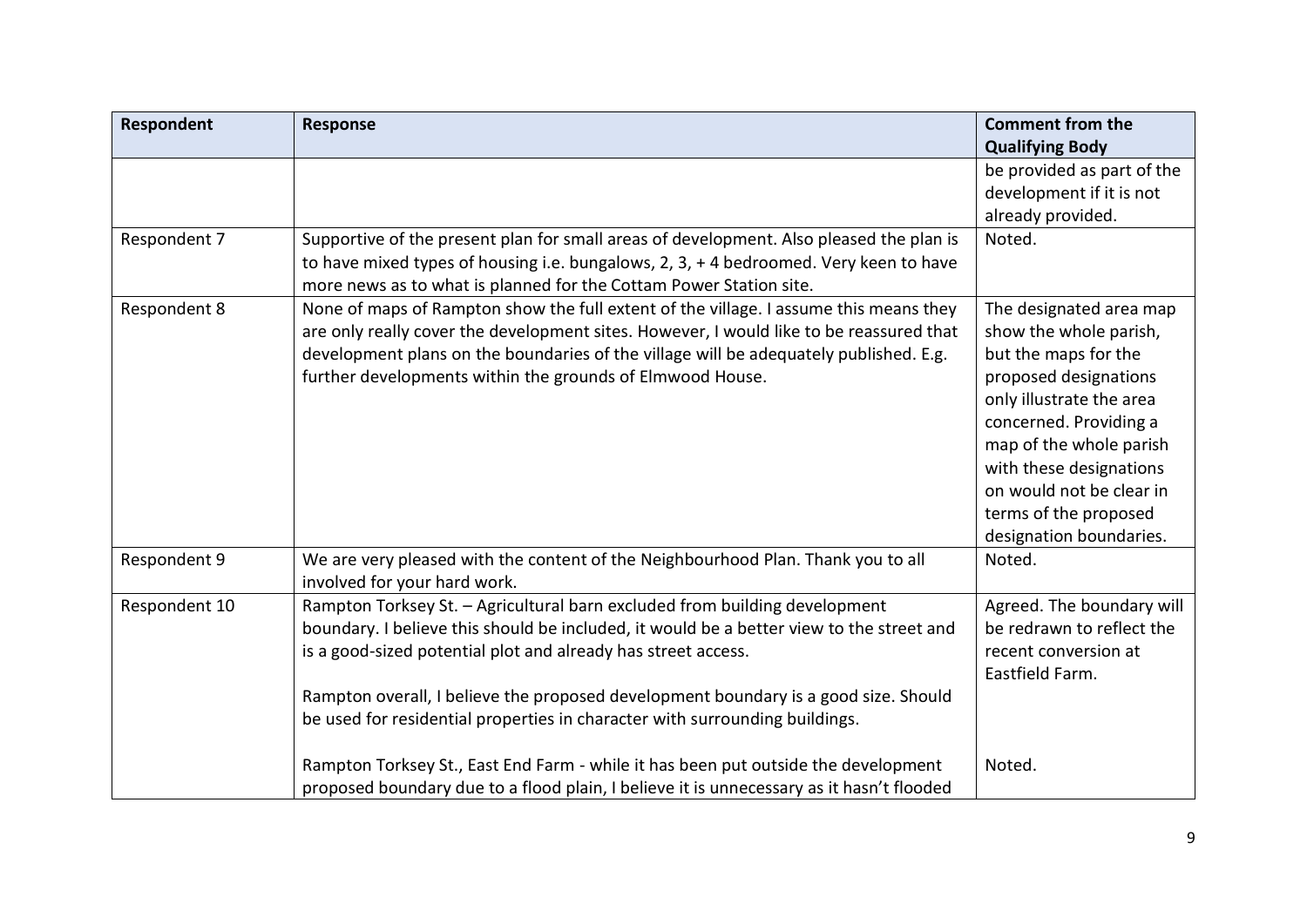| Respondent    | <b>Response</b>                                                                                                                                                                                                                                                                                                                         | <b>Comment from the</b><br><b>Qualifying Body</b>                                                                                                                                                                              |
|---------------|-----------------------------------------------------------------------------------------------------------------------------------------------------------------------------------------------------------------------------------------------------------------------------------------------------------------------------------------|--------------------------------------------------------------------------------------------------------------------------------------------------------------------------------------------------------------------------------|
|               | in over 23 years and Home Farm field/building could be included. Flooding longer than<br>23 years since we lived in Torksey St.<br>NP08 - potential housing allocation. I believe this could be extended toward Sundown<br>along the road as houses are currently along this road anyway, possibly low height<br>housing.               | Agreed. The boundary will<br>be redrawn to reflect the<br>recent conversion at<br>Eastfield Farm.                                                                                                                              |
|               |                                                                                                                                                                                                                                                                                                                                         | The area of land is that<br>proposed by the<br>landowner. It is<br>considered outside the<br>plans authority to identify<br>land for development that<br>has not been made<br>formally available by the<br>relevant landowner. |
| Respondent 11 | I like the proposed plan and building boundary and wishing to maintain the character of<br>the village. Affordable homes to encourage young families. Increased homes mean<br>increased traffic the busy crossroads need a stop signs not give way.                                                                                     | Noted.                                                                                                                                                                                                                         |
| Respondent 12 | Pleasing event, gathering information. If new premises are to be built - consideration<br>must be given to existing services e.g. water and sewage already at straining point.<br>Overall not too concerned with proposed plans of some 21 builds, would like to see an<br>improvement in some facilities e.g. bus services, shops etc. | Agreed. The relevant<br>water and infrastructure<br>providers have been a<br>part of the consultation<br>process in the<br>development of the<br>Neighbourhood Plan.                                                           |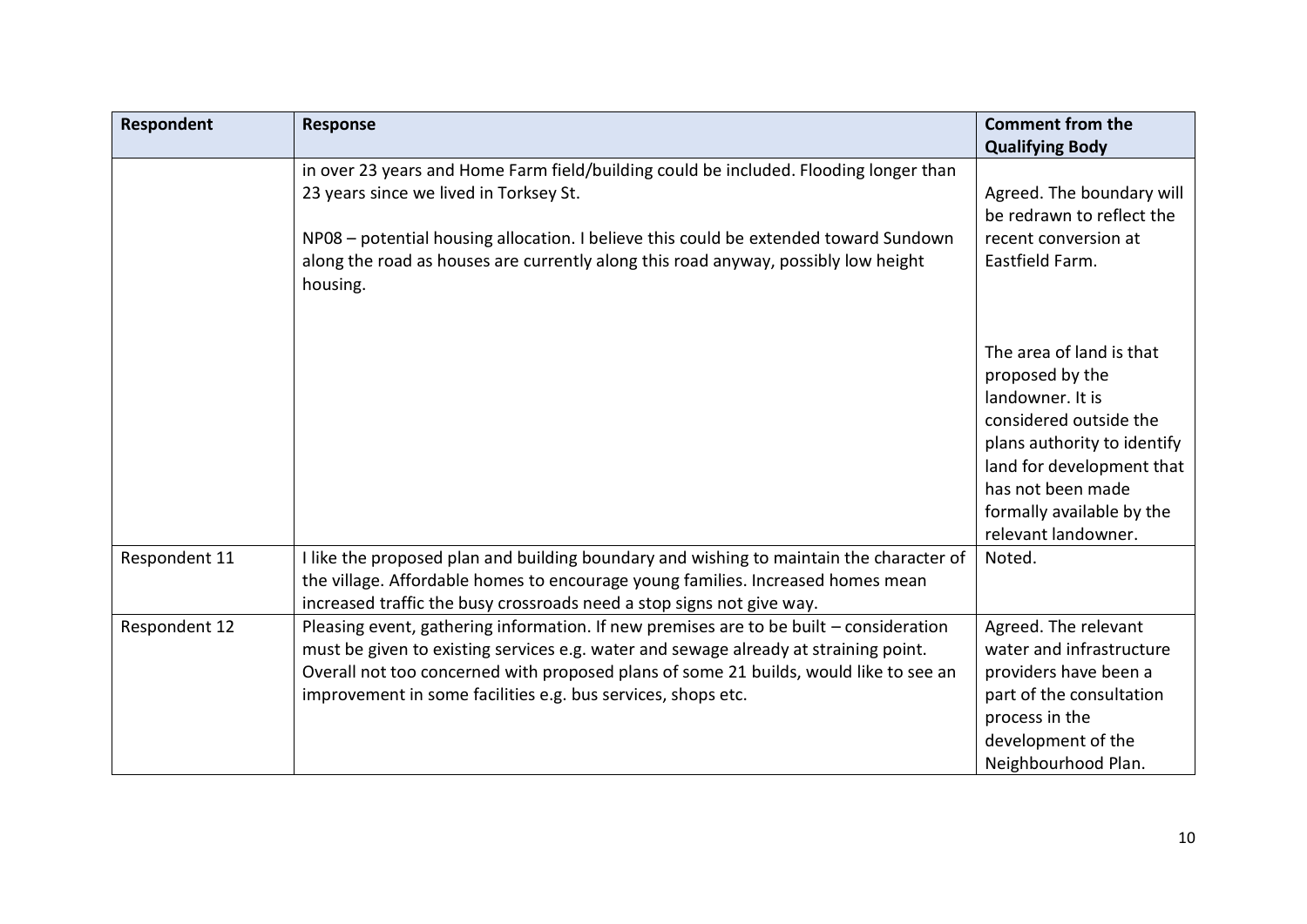| Respondent         | <b>Response</b>                                                                                                                                                                                                                                                                                                                                                                                                                                                                                                                                                                                                                                                                                                                                                                                                                                                                                                                                                                            | <b>Comment from the</b><br><b>Qualifying Body</b>                   |
|--------------------|--------------------------------------------------------------------------------------------------------------------------------------------------------------------------------------------------------------------------------------------------------------------------------------------------------------------------------------------------------------------------------------------------------------------------------------------------------------------------------------------------------------------------------------------------------------------------------------------------------------------------------------------------------------------------------------------------------------------------------------------------------------------------------------------------------------------------------------------------------------------------------------------------------------------------------------------------------------------------------------------|---------------------------------------------------------------------|
| Respondent 13      | Very informative meeting. Need shops + buses to go with extra houses. Houses need<br>drives to stop parking on roads.                                                                                                                                                                                                                                                                                                                                                                                                                                                                                                                                                                                                                                                                                                                                                                                                                                                                      | Noted.                                                              |
| Severn Trent Water | Thank you for the opportunity to comment on your consultation. We currently have no<br>specific comments to make, but please keep us informed when your plans are further<br>developed when we will be able to offer more detailed comments and advice.<br>For your information we have set out some general guidelines that may be useful to<br>you.<br><b>Position Statement</b>                                                                                                                                                                                                                                                                                                                                                                                                                                                                                                                                                                                                         | Thank you for your<br>response. No changes to<br>the plan required. |
|                    | As a water company we have an obligation to provide water supplies and sewage<br>treatment capacity for future development. It is important for us to work<br>collaboratively with Local Planning Authorities to provide relevant assessments of the<br>impacts of future developments. For outline proposals we are able to provide general<br>comments. Once detailed developments and site specific locations are confirmed by<br>local councils, we are able to provide more specific comments and modelling of the<br>network if required. For most developments we do not foresee any particular issues.<br>Where we consider there may be an issue we would discuss in further detail with the<br>Local Planning Authority. We will complete any necessary improvements to provide<br>additional capacity once we have sufficient confidence that a development will go<br>ahead. We do this to avoid making investments on speculative developments to<br>minimise customer bills. |                                                                     |
|                    | <b>Sewage Strategy</b><br>Once detailed plans are available and we have modelled the additional capacity, in<br>areas where sufficient capacity is not currently available and we have sufficient<br>confidence that developments will be built, we will complete necessary improvements<br>to provide the capacity. We will ensure that our assets have no adverse effect on the                                                                                                                                                                                                                                                                                                                                                                                                                                                                                                                                                                                                          |                                                                     |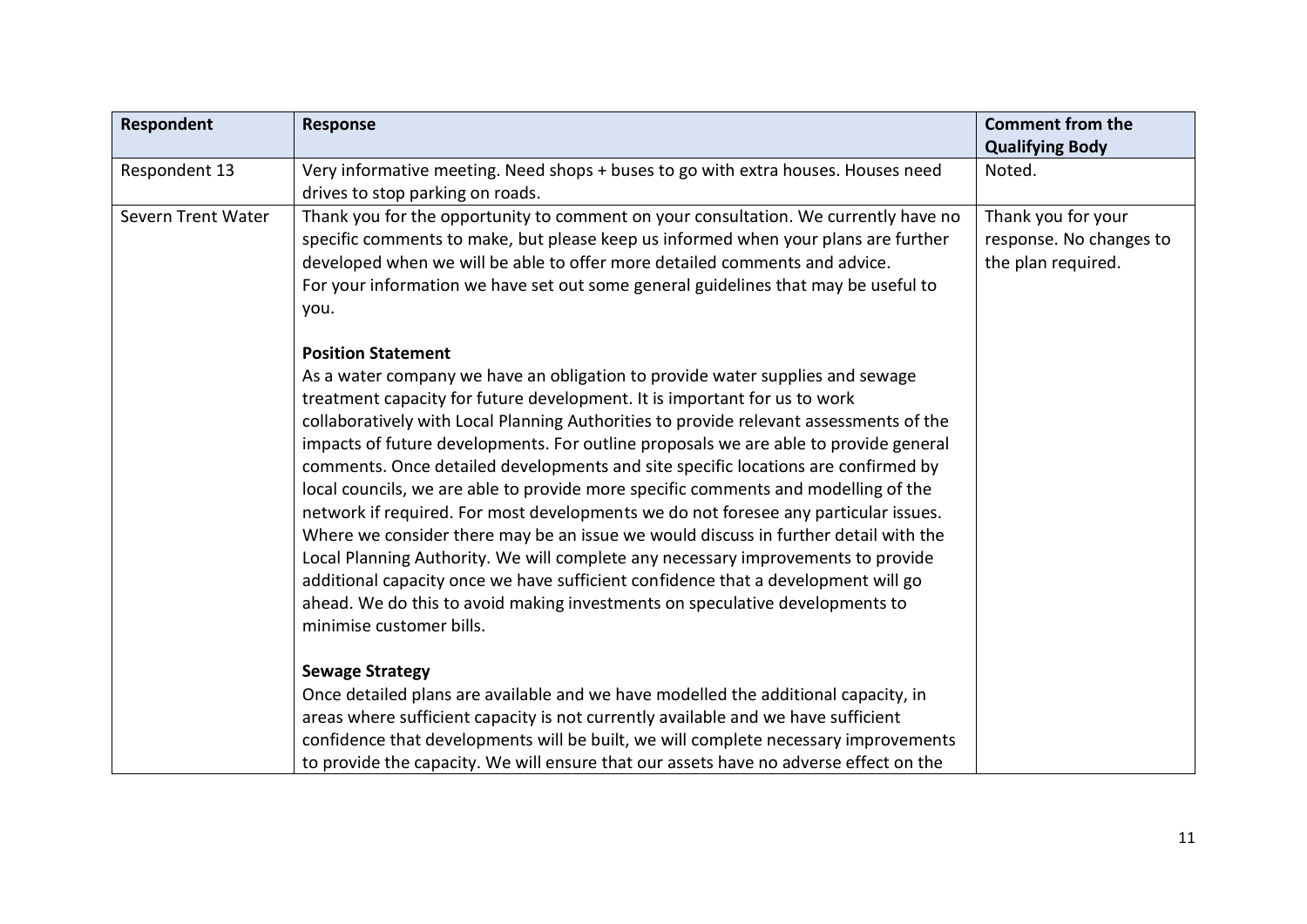| Respondent | <b>Response</b>                                                                                                                                                                                                                                                                                                                                                                                                                                                                                                                                                                                 | <b>Comment from the</b> |
|------------|-------------------------------------------------------------------------------------------------------------------------------------------------------------------------------------------------------------------------------------------------------------------------------------------------------------------------------------------------------------------------------------------------------------------------------------------------------------------------------------------------------------------------------------------------------------------------------------------------|-------------------------|
|            |                                                                                                                                                                                                                                                                                                                                                                                                                                                                                                                                                                                                 | <b>Qualifying Body</b>  |
|            | environment and that we provide appropriate levels of treatment at each of our<br>sewage treatment works.                                                                                                                                                                                                                                                                                                                                                                                                                                                                                       |                         |
|            | <b>Surface Water and Sewer Flooding</b><br>We expect surface water to be managed in line with the Government's Water Strategy,<br>Future Water. The strategy sets out a vision for more effective management of surface<br>water to deal with the dual pressures of climate change and housing development.<br>Surface water needs to be managed sustainably. For new developments we would not<br>expect surface water to be conveyed to our foul or combined sewage system and,<br>where practicable, we support the removal of surface water already connected to foul<br>or combined sewer. |                         |
|            | We believe that greater emphasis needs to be paid to consequences of extreme<br>rainfall. In the past, even outside of the flood plain, some properties have been built in<br>natural drainage paths. We request that developers providing sewers on new<br>developments should safely accommodate floods which exceed the design capacity of<br>the sewers.                                                                                                                                                                                                                                    |                         |
|            | To encourage developers to consider sustainable drainage, Severn Trent currently offer<br>a 100% discount on the sewerage infrastructure charge if there is no surface water<br>connection and a 75% discount if there is a surface water connection via a sustainable<br>drainage system. More details can be found on our website:<br>https://www.stwater.co.uk/building-and-developing/regulations-and-<br>forms/application-forms-and-guidance/infrastructure-charges/                                                                                                                      |                         |
|            | <b>Water Quality</b><br>Good quality river water and groundwater is vital for provision of good quality drinking<br>water. We work closely with the Environment Agency and local farmers to ensure that                                                                                                                                                                                                                                                                                                                                                                                         |                         |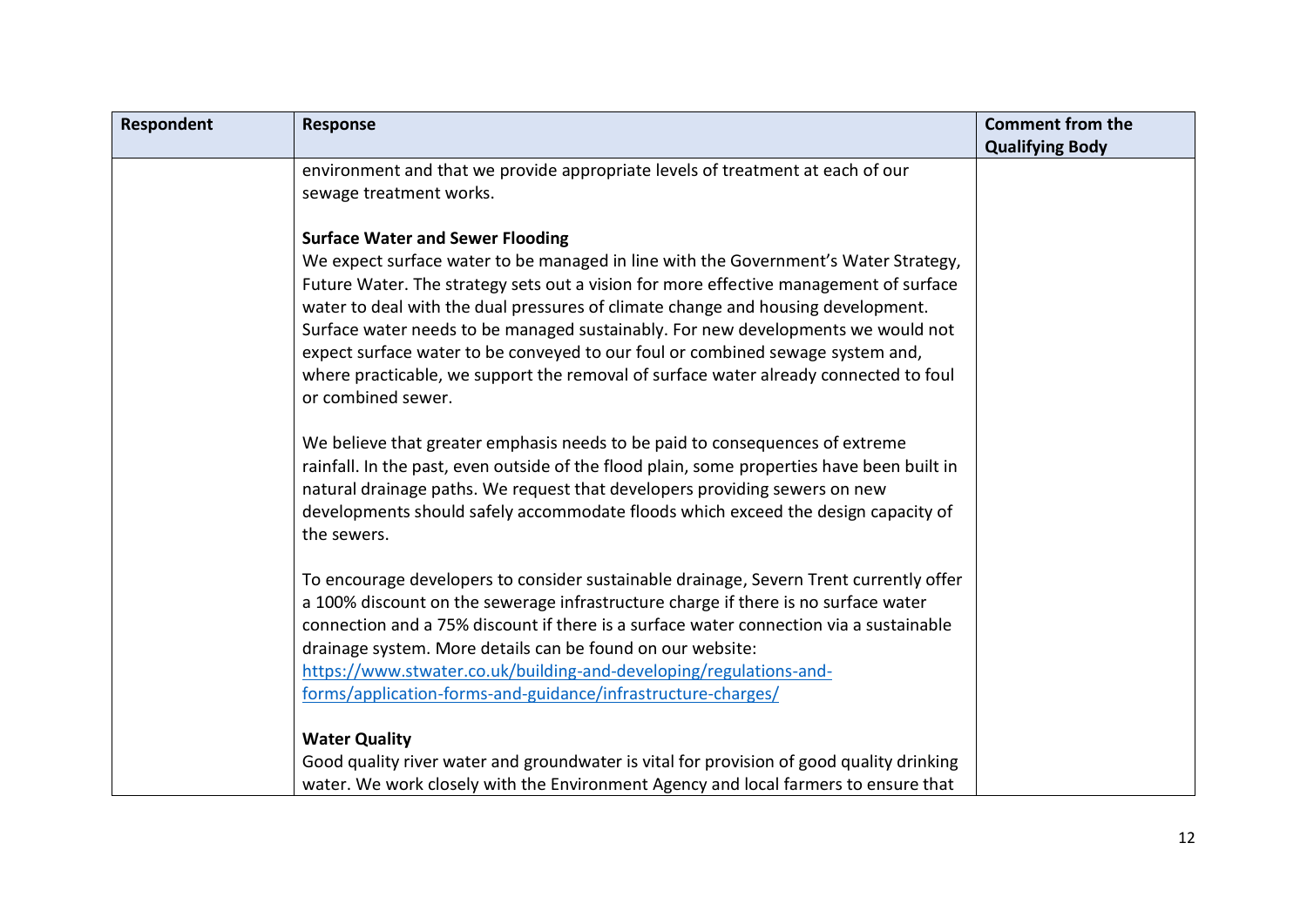| Respondent | <b>Response</b>                                                                                                                                                                                                                                                                                                                                                                                                                                                                                                                                                                                                                                         | <b>Comment from the</b> |
|------------|---------------------------------------------------------------------------------------------------------------------------------------------------------------------------------------------------------------------------------------------------------------------------------------------------------------------------------------------------------------------------------------------------------------------------------------------------------------------------------------------------------------------------------------------------------------------------------------------------------------------------------------------------------|-------------------------|
|            |                                                                                                                                                                                                                                                                                                                                                                                                                                                                                                                                                                                                                                                         | <b>Qualifying Body</b>  |
|            | water quality of supplies are not impacted by our or others operations. The<br>Environment Agency's Source Protection Zone (SPZ) and Safe Guarding Zone policy<br>should provide guidance on development. Any proposals should take into account the<br>principles of the Water Framework Directive and River Basin Management Plan for the<br>Severn River basin unit as prepared by the Environment Agency.                                                                                                                                                                                                                                           |                         |
|            | <b>Water Supply</b><br>When specific detail of planned development location and sizes are available a site<br>specific assessment of the capacity of our water supply network could be made. Any<br>assessment will involve carrying out a network analysis exercise to investigate any<br>potential impacts.<br>We would not anticipate capacity problems within the urban areas of our network, any<br>issues can be addressed through reinforcing our network. However, the ability to<br>support significant development in the rural areas is likely to have a greater impact and<br>require greater reinforcement to accommodate greater demands. |                         |
|            | <b>Water Efficiency</b><br>Part G of Building Regulations specify that new homes must consume no more than 125<br>litres of water per person per day. We recommend that you consider taking an<br>approach of installing specifically designed water efficient fittings in all areas of the<br>property rather than focus on the overall consumption of the property. This should help<br>to achieve a lower overall consumption than the maximum volume specified in the<br><b>Building Regulations.</b>                                                                                                                                               |                         |
|            | We recommend that in all cases you consider:<br>Single flush siphon toilet cistern and those with a flush volume of 4 litres.<br>Showers designed to operate efficiently and with a maximum flow rate of 8<br>litres per minute.                                                                                                                                                                                                                                                                                                                                                                                                                        |                         |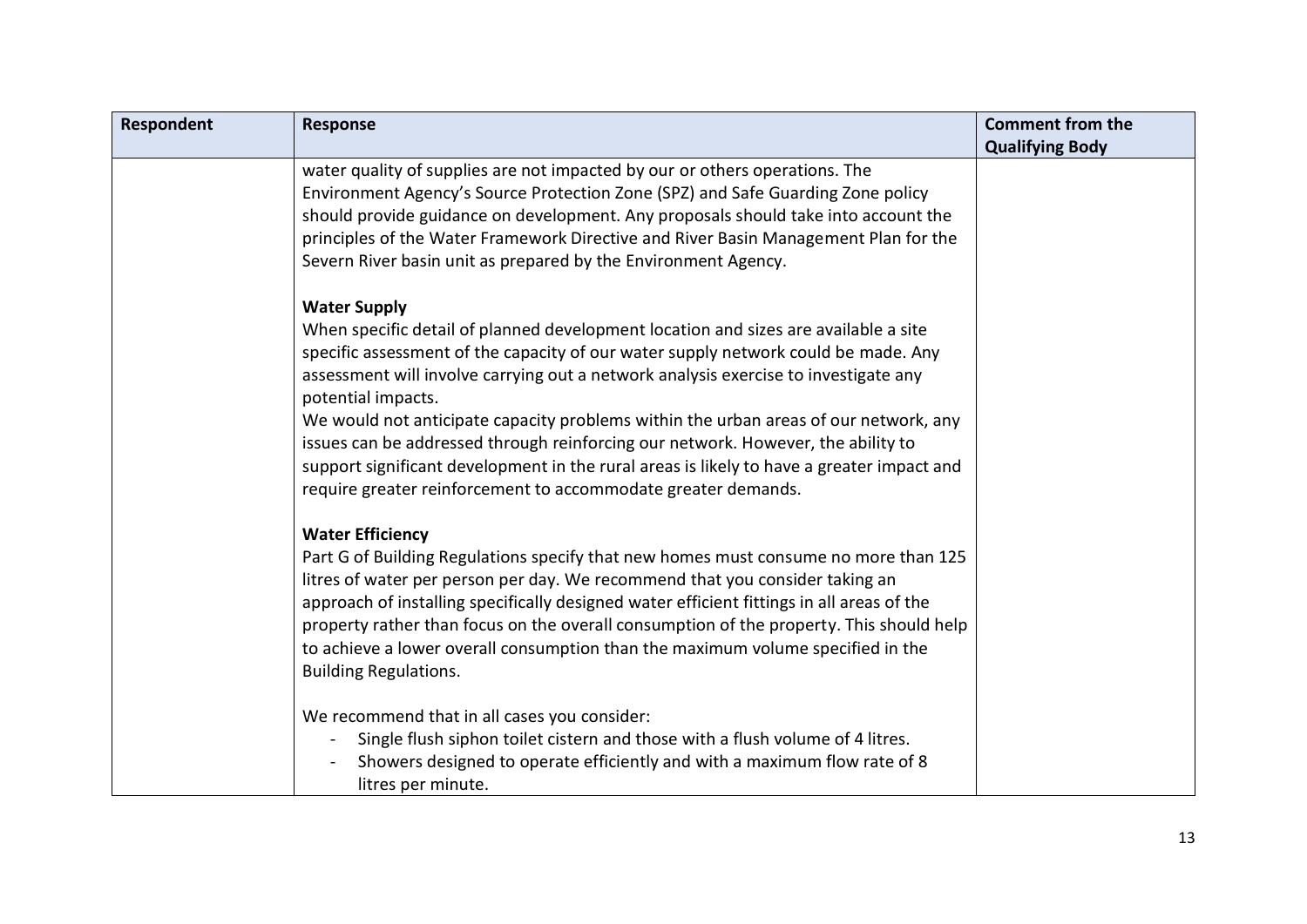| Respondent                           | <b>Response</b>                                                                                                                                                                                                                                                                                                                                                                                                                                                                                                                                                                                                                                                                                                                                                                                                                                    | <b>Comment from the</b><br><b>Qualifying Body</b> |
|--------------------------------------|----------------------------------------------------------------------------------------------------------------------------------------------------------------------------------------------------------------------------------------------------------------------------------------------------------------------------------------------------------------------------------------------------------------------------------------------------------------------------------------------------------------------------------------------------------------------------------------------------------------------------------------------------------------------------------------------------------------------------------------------------------------------------------------------------------------------------------------------------|---------------------------------------------------|
|                                      | Hand wash basin taps with low flow rates of 4 litres or less.<br>Water butts for external use in properties with gardens.<br>To further encourage developers to act sustainably Severn Trent currently offer a 100%<br>discount on the clean water infrastructure charge if properties are built so consumption<br>per person is 110 litres per person per day or less. More details can be found on our<br>website:<br>https://www.stwater.co.uk/building-and-developing/regulations-and-<br>forms/application-forms-and-guidance/infrastructure-charges/<br>We would encourage you to impose the expectation on developers that properties are<br>built to the optional requirement in Building Regulations of 110 litres of water per<br>person per day.<br>We hope this information has been useful to you and we look forward in hearing from |                                                   |
| <b>Bassetlaw District</b><br>Council | you in the near future.<br>Suggested amended policy 8:<br>Policy 8: Residential Development beyond the Requirement<br>1. Proposals for residential development beyond the requirement, outside of the<br>identified residential allocations, including the suitable conversion of existing buildings,<br>will only be supported where they are located within the existing development<br>boundaries of either Rampton or Woodbeck and where they meet the following<br>criteria.<br>Proposals:                                                                                                                                                                                                                                                                                                                                                    | Agreed. Changes will be<br>made to Policy 8.      |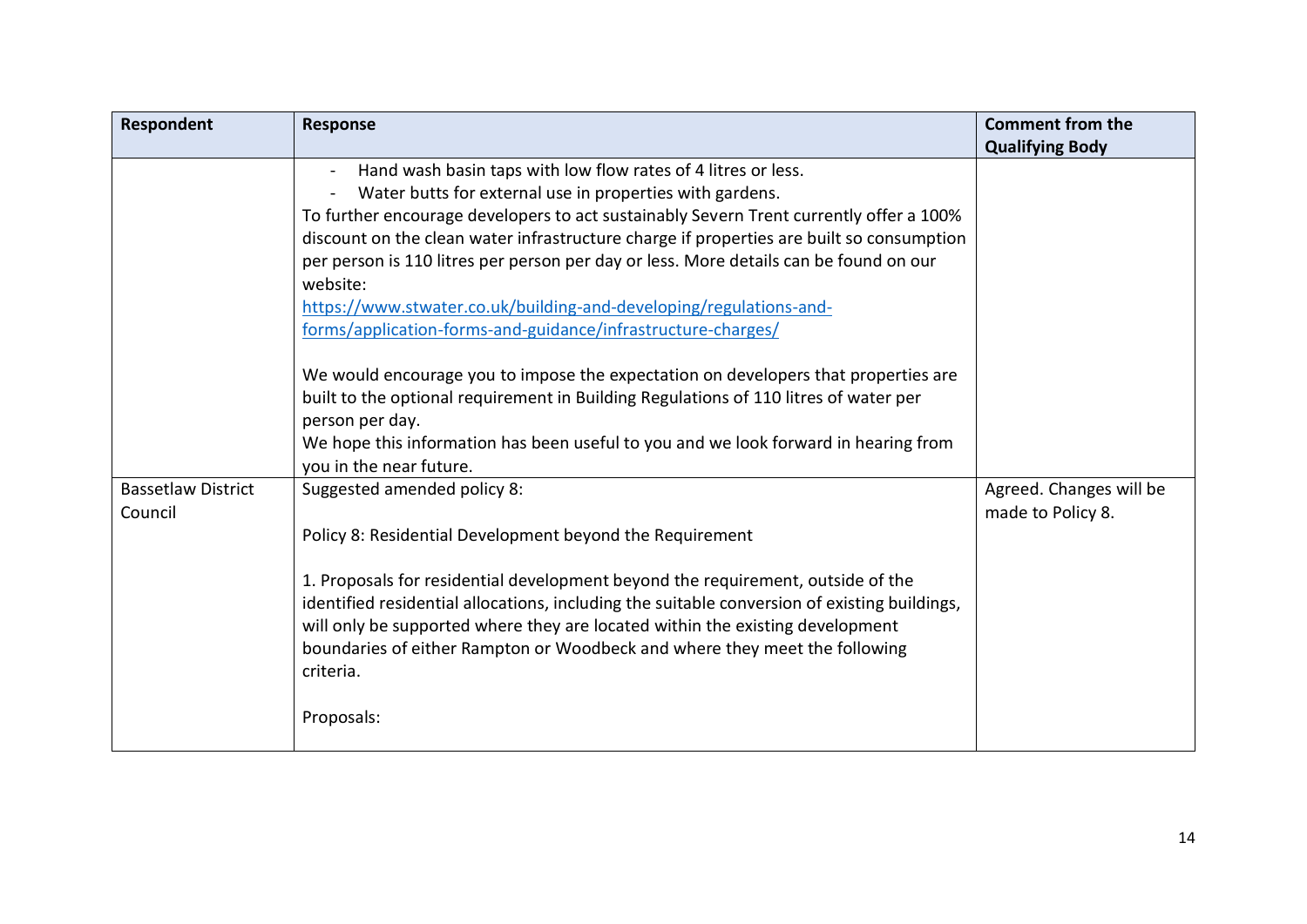| Respondent | <b>Response</b>                                                                                                                                                                                                                                                                                                                                                                                                                                                                                                                                                                                                       | <b>Comment from the</b> |
|------------|-----------------------------------------------------------------------------------------------------------------------------------------------------------------------------------------------------------------------------------------------------------------------------------------------------------------------------------------------------------------------------------------------------------------------------------------------------------------------------------------------------------------------------------------------------------------------------------------------------------------------|-------------------------|
|            |                                                                                                                                                                                                                                                                                                                                                                                                                                                                                                                                                                                                                       | <b>Qualifying Body</b>  |
|            | a) should not have an adverse impact on the existing built and natural character and                                                                                                                                                                                                                                                                                                                                                                                                                                                                                                                                  |                         |
|            | appearance of that part of the settlement and it meets the development principles as<br>identified in Policy 9;                                                                                                                                                                                                                                                                                                                                                                                                                                                                                                       |                         |
|            | b) should be served by sustainable infrastructure provision such as water supply,<br>surface water, wastewater drainage, sewage treatment;                                                                                                                                                                                                                                                                                                                                                                                                                                                                            |                         |
|            | c) should not have an unacceptable negative impact on the amenity of neighbouring<br>properties; and                                                                                                                                                                                                                                                                                                                                                                                                                                                                                                                  |                         |
|            | d) should not have an unacceptable negative impact on existing highway capacity or<br>safety.                                                                                                                                                                                                                                                                                                                                                                                                                                                                                                                         |                         |
|            | 2. Development proposals that lead to an overdevelopment of a site, where the<br>proposal is considered out of character in terms of its scale or its proposed density to<br>any existing surrounding dwellings, will not be supported.                                                                                                                                                                                                                                                                                                                                                                               |                         |
|            | 3. In exceptional circumstances, additional growth outside of but immediately adjacent<br>to the development boundary of Rampton or Woodbeck may be considered favourably<br>to meet the capped growth level. Such proposals should be small in scale, fewer than<br>11 dwellings or under 0.5 hectares in size per site (whichever is the smaller), and should<br>meet a local need in the Parish for affordable housing or community-led housing that<br>cannot be met within the village boundaries. Notwithstanding this, these proposals will<br>also be subject to the criteria (a-d) in part 1 of this policy. |                         |
|            | <b>Existing Policy:</b><br>Policy 8: Residential Development beyond the Requirement<br>1. Proposals for residential development beyond the requirement, outside of the<br>identified residential allocations, including the suitable conversion of existing buildings,<br>will only be supported if it is located within the existing development boundaries of<br>either Rampton or Woodbeck; and it meets the following criteria:                                                                                                                                                                                   |                         |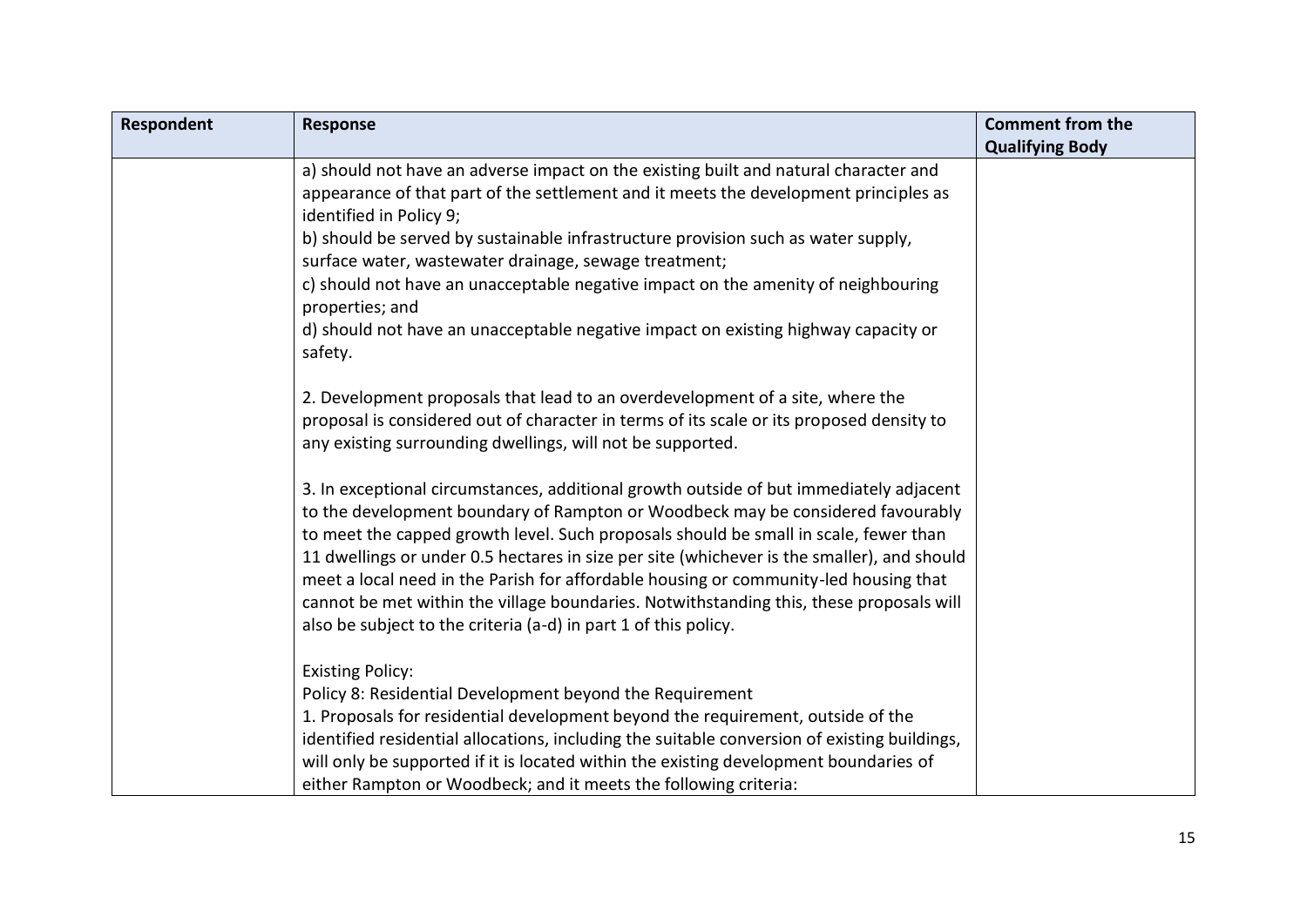| a) it would not have an adverse impact on the existing built and natural<br>character and appearance of that part of the settlement and it meets the development<br>principles as identified in Policy 9;<br>b) it can be served by sustainable infrastructure provision such as water supply,<br>surface water, wastewater drainage, sewage treatment;<br>c) it would not lead to an unacceptable negative impact on the amenity of<br>neighbouring properties; and<br>d) it would not lead to an unacceptable negative impact on existing highway<br>capacity or safety.                                                                                                                                                                                                                                                  | Respondent<br><b>Response</b> | <b>Comment from the</b><br><b>Qualifying Body</b> |
|-----------------------------------------------------------------------------------------------------------------------------------------------------------------------------------------------------------------------------------------------------------------------------------------------------------------------------------------------------------------------------------------------------------------------------------------------------------------------------------------------------------------------------------------------------------------------------------------------------------------------------------------------------------------------------------------------------------------------------------------------------------------------------------------------------------------------------|-------------------------------|---------------------------------------------------|
| 2. Development proposals that lead to an overdevelopment of a site, where the<br>proposal is considered out of character in terms of its scale or its proposed density to                                                                                                                                                                                                                                                                                                                                                                                                                                                                                                                                                                                                                                                   |                               |                                                   |
| any existing surrounding dwellings, will not be supported.<br>3. In exceptional circumstances, additional growth outside of, but immediately adjacent<br>to, the development boundary of Rampton or Woodbeck might be considered<br>favourably to meet the capped growth level, though these are unlikely to be of a scale<br>over 11 dwellings or 0.5 ha in size, per site (whichever is the smaller) where the<br>proposal is only meeting a local need in the Parish for affordable housing or<br>community-led housing that cannot be met within the village boundaries and can<br>demonstrate that it has the support of the Parish Council and the community of the<br>village it is being proposed in. Notwithstanding this, these proposals will also be subject<br>to the criteria (a-d) in part 1 of this policy. |                               |                                                   |
| Nottinghamshire<br>I've been advised of the Neighbourhood Plan consultation by the District Council. The<br>Agreed. All of the<br>County Council as Highway Authority would wish to make the following observations:<br><b>County Council</b><br>proposed changes<br>Highways<br>Policy 2                                                                                                                                                                                                                                                                                                                                                                                                                                                                                                                                   |                               | identified by NCC will be                         |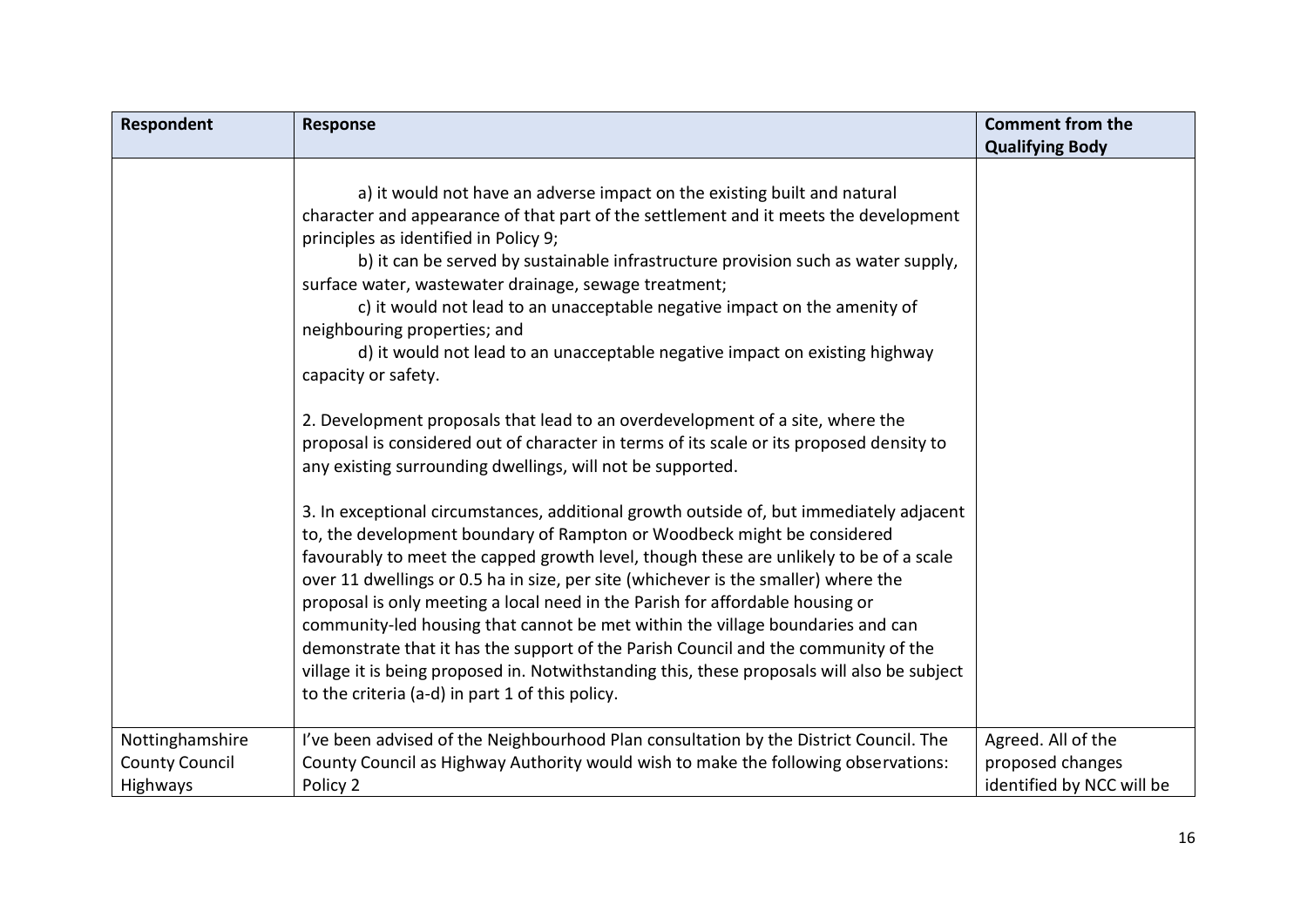| Respondent | <b>Response</b>                                                                                                                                                                                                                                                                                                                                                                                                                                                                                                                                                                      | <b>Comment from the</b>                           |
|------------|--------------------------------------------------------------------------------------------------------------------------------------------------------------------------------------------------------------------------------------------------------------------------------------------------------------------------------------------------------------------------------------------------------------------------------------------------------------------------------------------------------------------------------------------------------------------------------------|---------------------------------------------------|
|            |                                                                                                                                                                                                                                                                                                                                                                                                                                                                                                                                                                                      | <b>Qualifying Body</b>                            |
|            | The policy should refer to a footway rather than footpath. The Highways Act definitions<br>are:                                                                                                                                                                                                                                                                                                                                                                                                                                                                                      | made to the relevant<br>policies within the Plan. |
|            | "footpath" means a highway over which the public have a right of way on foot only, not<br>being a footway;                                                                                                                                                                                                                                                                                                                                                                                                                                                                           |                                                   |
|            | "footway" means a way comprised in a highway which also comprises a carriageway,<br>being a way over which the public have a right of way on foot only;                                                                                                                                                                                                                                                                                                                                                                                                                              |                                                   |
|            | Policy 3                                                                                                                                                                                                                                                                                                                                                                                                                                                                                                                                                                             |                                                   |
|            | There's a typo in the first sentence "the".                                                                                                                                                                                                                                                                                                                                                                                                                                                                                                                                          |                                                   |
|            | Cavell Close is a private road. There is little change of it ever coming forward for<br>highway adoption without the rest of the estate being 'made up' to its connection with<br>Rampton Road. However, you may wish to consider whether the development should<br>include the provision of a turning head of a sufficient size to allow a 11.5m refuse<br>vehicle to manoeuvre and whether a footway should be provided considering the<br>additional traffic. The Highway Authority will have limited interest in the development<br>as it is not served directly from a highway. |                                                   |
|            | Policy 4                                                                                                                                                                                                                                                                                                                                                                                                                                                                                                                                                                             |                                                   |
|            | There's a typo in bullet point e) "h)".                                                                                                                                                                                                                                                                                                                                                                                                                                                                                                                                              |                                                   |
|            | Does bullet point h) repeat part of bullet point d) with respect the footway.                                                                                                                                                                                                                                                                                                                                                                                                                                                                                                        |                                                   |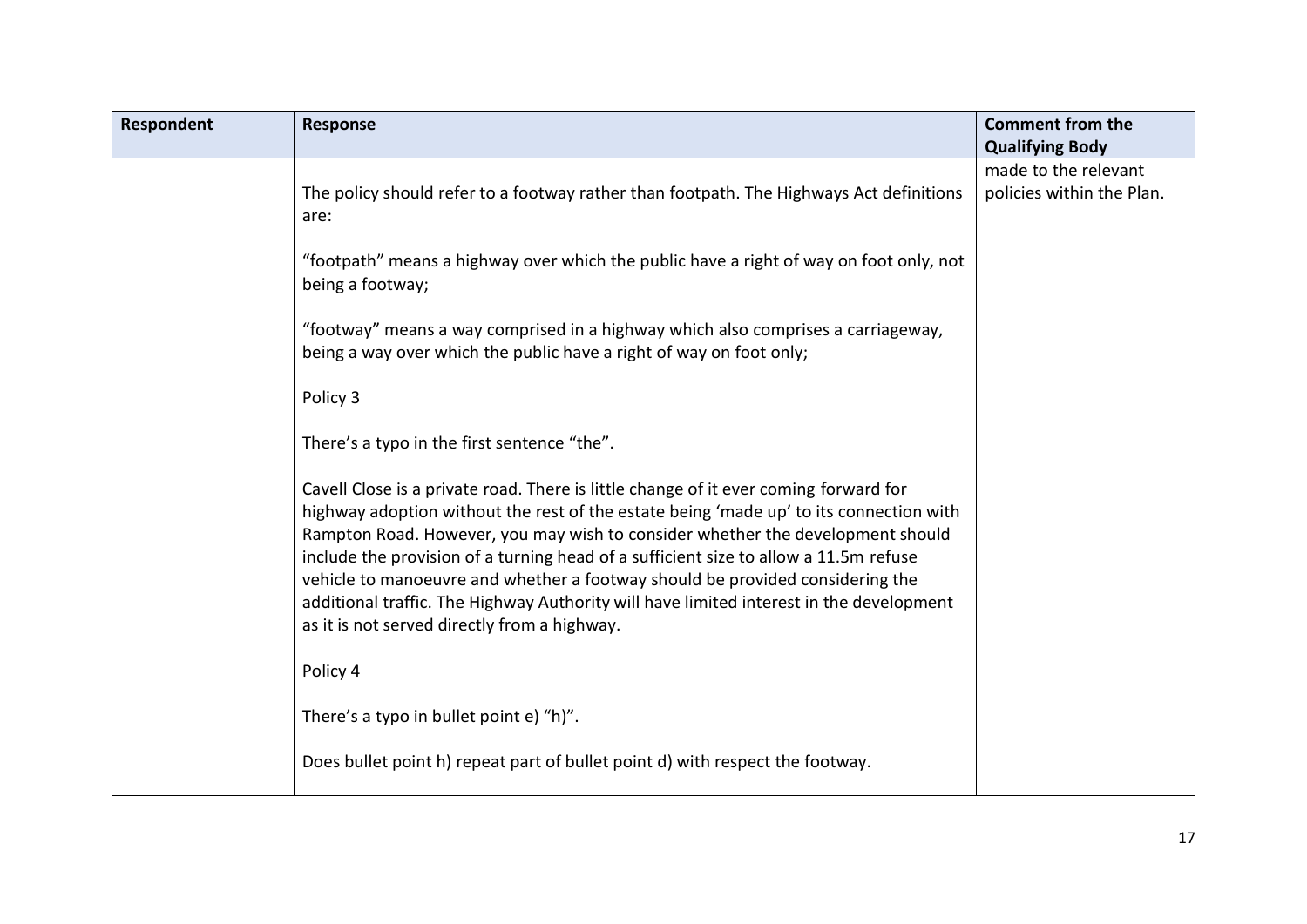| Respondent | <b>Response</b>                                                                                                                                                                                                                                                                                                                                                                                                                                                     | <b>Comment from the</b><br><b>Qualifying Body</b> |
|------------|---------------------------------------------------------------------------------------------------------------------------------------------------------------------------------------------------------------------------------------------------------------------------------------------------------------------------------------------------------------------------------------------------------------------------------------------------------------------|---------------------------------------------------|
|            | It would be preferable to combine NP03 and NP05 to provide a link road between<br>Cavell Close and Rampton Road. The shape of the sites may need to change but it<br>would better distribute, provide the opportunity to address manoeuvring space within<br>Cavell Close, and allow a continuous footway to be provided through the development<br>to Rampton Road and bus stops. The Highway Authority would also likely be in a<br>position to adopt the street. |                                                   |
|            | Policy 5                                                                                                                                                                                                                                                                                                                                                                                                                                                            |                                                   |
|            | Bullet e) will need to include potential road widening adequate for two-way traffic.                                                                                                                                                                                                                                                                                                                                                                                |                                                   |
|            | Policy 6                                                                                                                                                                                                                                                                                                                                                                                                                                                            |                                                   |
|            | Bullet a) – The development might be able to be in a linear form but it is unlikely that<br>they could achieve individual frontage access as the bend will restricts visibility for<br>emerging vehicles. It may be possible for the dwellings to be served by one point of<br>access into a rear parking court.                                                                                                                                                    |                                                   |
|            | Bullet $c$ ) – I can't see how the site could be developed whilst safeguarding the frontage.<br>I will require a footway back into the village, vehicular verge crossings, and visibility<br>splays which may require the removal at least some of the hedgerow.                                                                                                                                                                                                    |                                                   |
|            | Bullet h) will need to include potential road widening adequate for two-way traffic.                                                                                                                                                                                                                                                                                                                                                                                |                                                   |
|            | Policy 7                                                                                                                                                                                                                                                                                                                                                                                                                                                            |                                                   |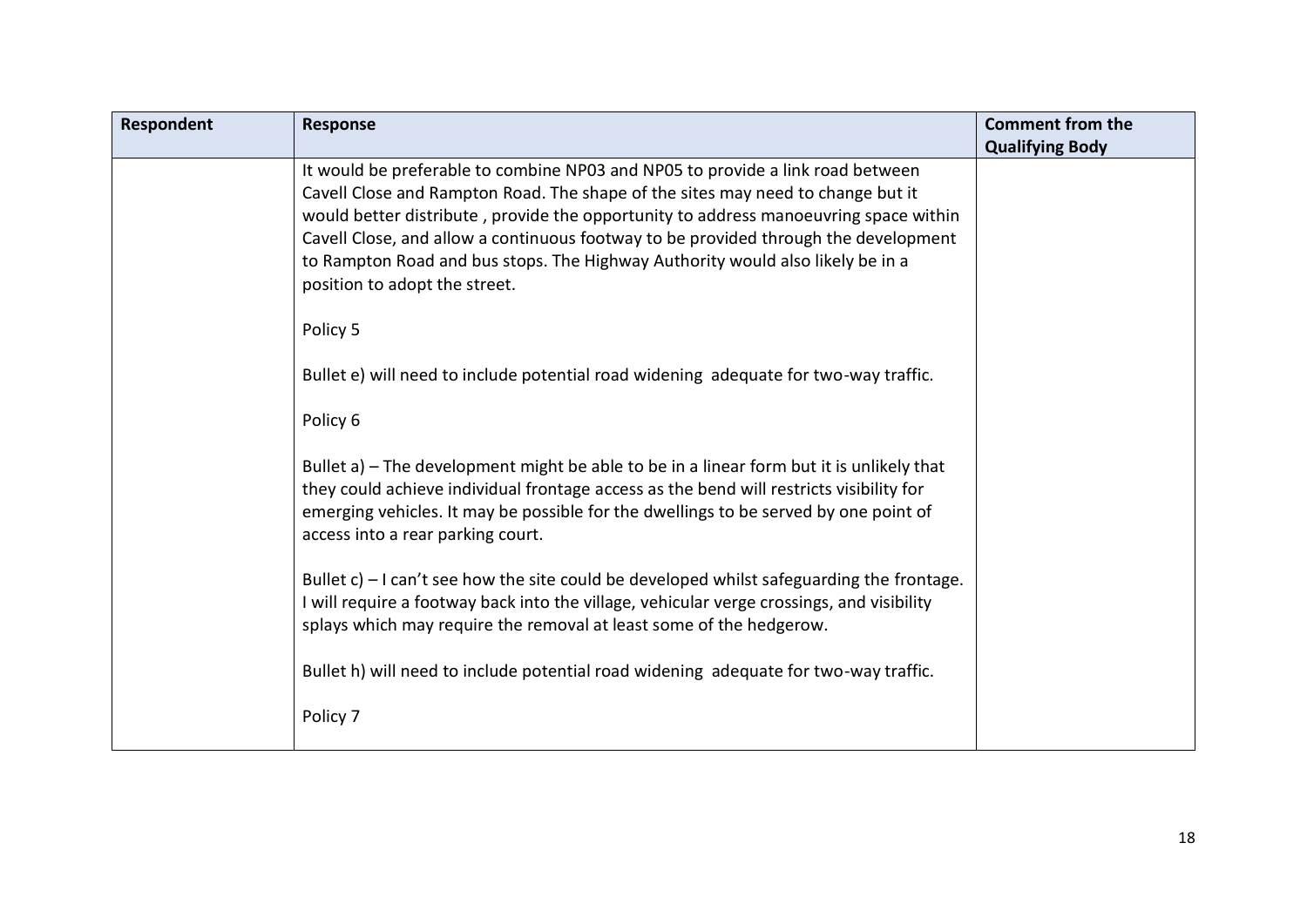| Respondent           | Response                                                                                                                                                                                                                                                                                                                                                                                                                                                                                                                                                                                                                                                                                                                                                                                                                                                | <b>Comment from the</b>                                                                                                                                                                                                                                                                |
|----------------------|---------------------------------------------------------------------------------------------------------------------------------------------------------------------------------------------------------------------------------------------------------------------------------------------------------------------------------------------------------------------------------------------------------------------------------------------------------------------------------------------------------------------------------------------------------------------------------------------------------------------------------------------------------------------------------------------------------------------------------------------------------------------------------------------------------------------------------------------------------|----------------------------------------------------------------------------------------------------------------------------------------------------------------------------------------------------------------------------------------------------------------------------------------|
|                      | Bullet d) isn't going to be possible. At least some of the hedgerow will requiring setting                                                                                                                                                                                                                                                                                                                                                                                                                                                                                                                                                                                                                                                                                                                                                              | <b>Qualifying Body</b>                                                                                                                                                                                                                                                                 |
|                      | back to form visibility splays. However, for a single dwelling, I would recommend access                                                                                                                                                                                                                                                                                                                                                                                                                                                                                                                                                                                                                                                                                                                                                                |                                                                                                                                                                                                                                                                                        |
|                      | is restricted to Greenside                                                                                                                                                                                                                                                                                                                                                                                                                                                                                                                                                                                                                                                                                                                                                                                                                              |                                                                                                                                                                                                                                                                                        |
| <b>Sport England</b> | Thank you for consulting Sport England on the above neighbourhood plan.<br>Government planning policy, within the National Planning Policy Framework (NPPF),<br>identifies how the planning system can play an important role in facilitating social<br>interaction and creating healthy, inclusive communities. Encouraging communities to<br>become more physically active through walking, cycling, informal recreation and formal<br>sport plays an important part in this process. Providing enough sports facilities of the<br>right quality and type in the right places is vital to achieving this aim. This means that<br>positive planning for sport, protection from the unnecessary loss of sports facilities,<br>along with an integrated approach to providing new housing and employment land<br>with community facilities is important. | Noted. The<br>Neighbourhood Plan<br>seeks to encourage sport<br>and physical activity on<br>the proposed Local Green<br>Spaces in the community.<br>The protection of these is<br>vital for the community to<br>have an appropriate<br>balance between the<br>provision of public open |
|                      | It is essential therefore that the neighbourhood plan reflects and complies with<br>national planning policy for sport as set out in the NPPF with particular reference to<br>Pars 96 and 97. It is also important to be aware of Sport England's statutory consultee<br>role in protecting playing fields and the presumption against the loss of playing field<br>land. Sport England's playing fields policy is set out in our Playing Fields Policy and<br>Guidance document.                                                                                                                                                                                                                                                                                                                                                                       | space and development.                                                                                                                                                                                                                                                                 |
|                      | http://www.sportengland.org/playingfieldspolicy<br>Sport England provides guidance on developing planning policy for sport and further<br>information can be found via the link below. Vital to the development and<br>implementation of planning policy is the evidence base on which it is founded.<br>http://www.sportengland.org/facilities-planning/planning-for-sport/forward-planning/                                                                                                                                                                                                                                                                                                                                                                                                                                                           |                                                                                                                                                                                                                                                                                        |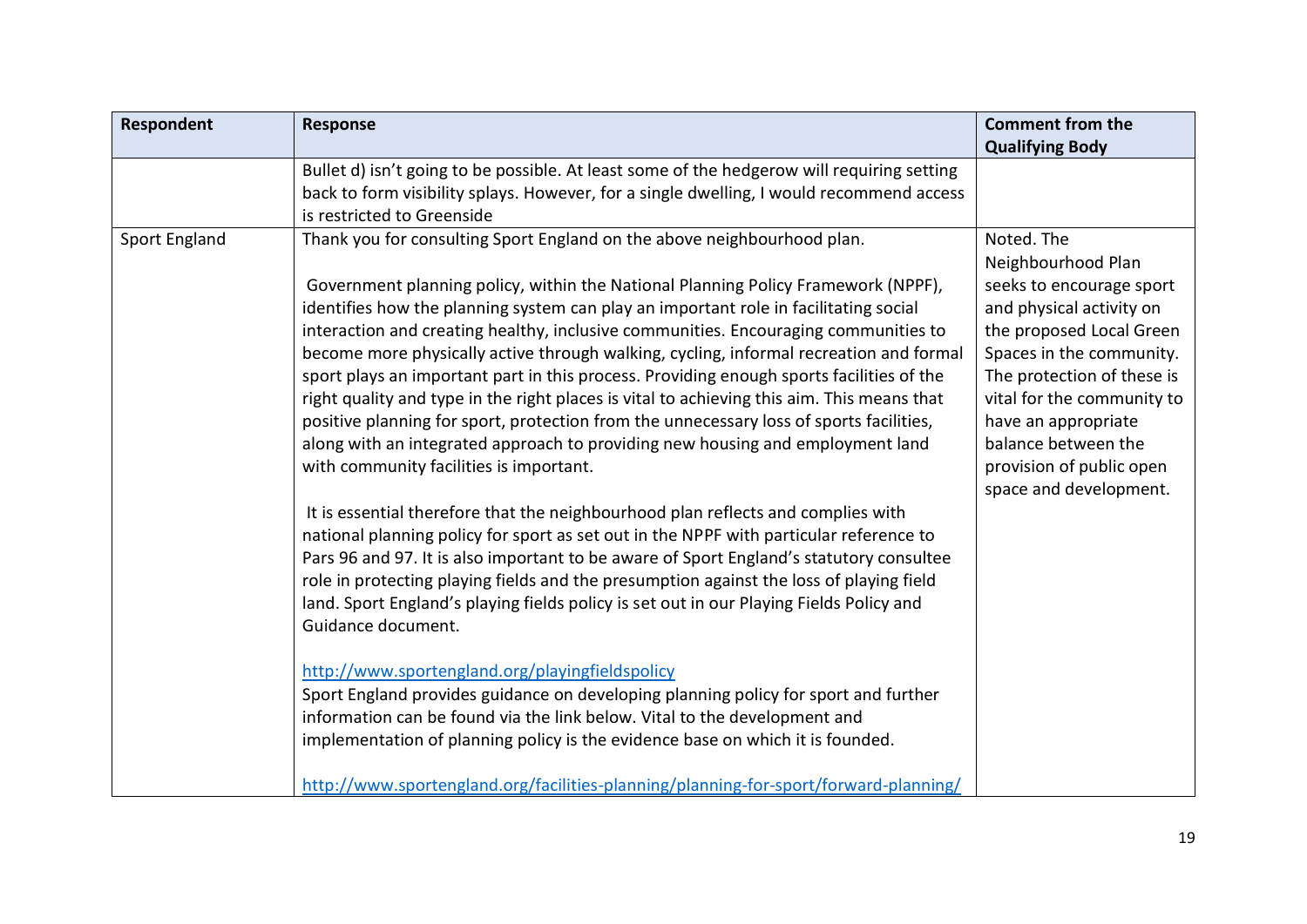| Respondent | <b>Response</b>                                                                                                                                                                                                                                                                                                                                                                                                                                                                                                                                                                                                                                                                                                                                                                                                                                                                                                                                                        | <b>Comment from the</b> |
|------------|------------------------------------------------------------------------------------------------------------------------------------------------------------------------------------------------------------------------------------------------------------------------------------------------------------------------------------------------------------------------------------------------------------------------------------------------------------------------------------------------------------------------------------------------------------------------------------------------------------------------------------------------------------------------------------------------------------------------------------------------------------------------------------------------------------------------------------------------------------------------------------------------------------------------------------------------------------------------|-------------------------|
|            |                                                                                                                                                                                                                                                                                                                                                                                                                                                                                                                                                                                                                                                                                                                                                                                                                                                                                                                                                                        | <b>Qualifying Body</b>  |
|            | Sport England works with local authorities to ensure their Local Plan is underpinned by<br>robust and up to date evidence. In line with Par 97 of the NPPF, this takes the form of<br>assessments of need and strategies for indoor and outdoor sports facilities. A<br>neighbourhood planning body should look to see if the relevant local authority has<br>prepared a playing pitch strategy or other indoor/outdoor sports facility strategy. If it<br>has then this could provide useful evidence for the neighbourhood plan and save the<br>neighbourhood planning body time and resources gathering their own evidence. It is<br>important that a neighbourhood plan reflects the recommendations and actions set out<br>in any such strategies, including those which may specifically relate to the<br>neighbourhood area, and that any local investment opportunities, such as the<br>Community Infrastructure Levy, are utilised to support their delivery. |                         |
|            | Where such evidence does not already exist then relevant planning policies in a<br>neighbourhood plan should be based on a proportionate assessment of the need for<br>sporting provision in its area. Developed in consultation with the local sporting and<br>wider community any assessment should be used to provide key recommendations and<br>deliverable actions. These should set out what provision is required to ensure the<br>current and future needs of the community for sport can be met and, in turn, be able to<br>support the development and implementation of planning policies. Sport England's<br>guidance on assessing needs may help with such work.                                                                                                                                                                                                                                                                                          |                         |
|            | http://www.sportengland.org/planningtoolsandguidance<br>If new or improved sports facilities are proposed Sport England recommend you<br>ensure they are fit for purpose and designed in accordance with our design guidance<br>notes.                                                                                                                                                                                                                                                                                                                                                                                                                                                                                                                                                                                                                                                                                                                                 |                         |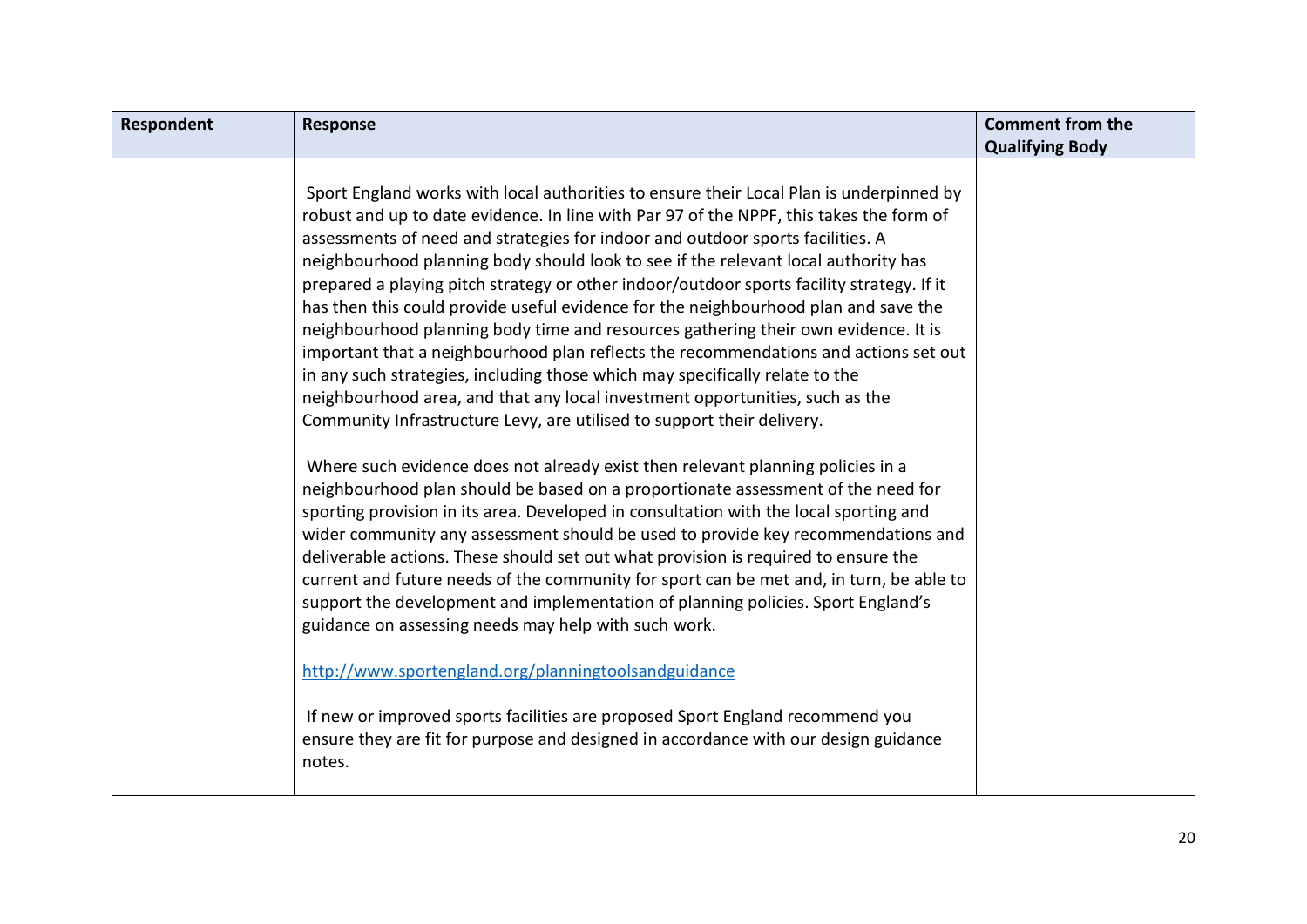| Respondent | <b>Response</b>                                                                                                                                                                                                                                                                                                                                                                                                                                                                                                                                                                                                                                                                                                                                                  | <b>Comment from the</b> |
|------------|------------------------------------------------------------------------------------------------------------------------------------------------------------------------------------------------------------------------------------------------------------------------------------------------------------------------------------------------------------------------------------------------------------------------------------------------------------------------------------------------------------------------------------------------------------------------------------------------------------------------------------------------------------------------------------------------------------------------------------------------------------------|-------------------------|
|            |                                                                                                                                                                                                                                                                                                                                                                                                                                                                                                                                                                                                                                                                                                                                                                  | <b>Qualifying Body</b>  |
|            | http://www.sportengland.org/facilities-planning/tools-guidance/design-and-cost-                                                                                                                                                                                                                                                                                                                                                                                                                                                                                                                                                                                                                                                                                  |                         |
|            | guidance/                                                                                                                                                                                                                                                                                                                                                                                                                                                                                                                                                                                                                                                                                                                                                        |                         |
|            | Any new housing developments will generate additional demand for sport. If existing<br>sports facilities do not have the capacity to absorb the additional demand, then<br>planning policies should look to ensure that new sports facilities, or improvements to<br>existing sports facilities, are secured and delivered. Proposed actions to meet the<br>demand should accord with any approved local plan or neighbourhood plan policy for<br>social infrastructure, along with priorities resulting from any assessment of need, or set<br>out in any playing pitch or other indoor and/or outdoor sports facility strategy that the<br>local authority has in place.<br>In line with the Government's NPPF (including Section 8) and its Planning Practice |                         |
|            | Guidance (Health and wellbeing section), links below, consideration should also be<br>given to how any new development, especially for new housing, will provide<br>opportunities for people to lead healthy lifestyles and create healthy communities.<br>Sport England's Active Design guidance can be used to help with this when developing<br>planning policies and developing or assessing individual proposals.                                                                                                                                                                                                                                                                                                                                           |                         |
|            | Active Design, which includes a model planning policy, provides ten principles to help<br>ensure the design and layout of development encourages and promotes participation in<br>sport and physical activity. The guidance, and its accompanying checklist, could also be<br>used at the evidence gathering stage of developing a neighbourhood plan to help<br>undertake an assessment of how the design and layout of the area currently enables<br>people to lead active lifestyles and what could be improved.                                                                                                                                                                                                                                              |                         |
|            | NPPF Section 8: https://www.gov.uk/guidance/national-planning-policy-framework/8-<br>promoting-healthy-communities                                                                                                                                                                                                                                                                                                                                                                                                                                                                                                                                                                                                                                               |                         |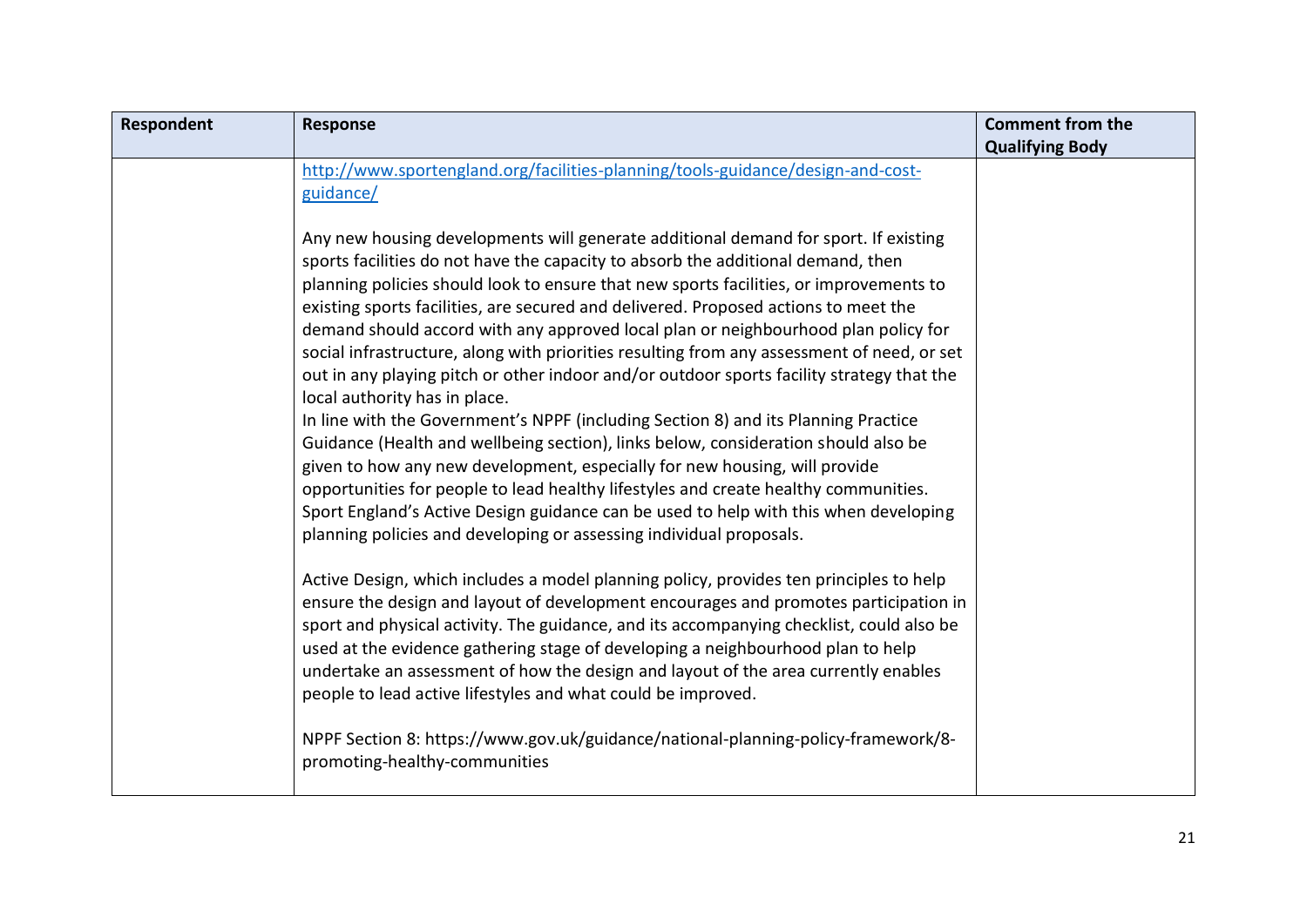| Respondent           | <b>Response</b>                                                                                                                                                                                                                                                                                                                                                                                                                                                   | <b>Comment from the</b><br><b>Qualifying Body</b> |
|----------------------|-------------------------------------------------------------------------------------------------------------------------------------------------------------------------------------------------------------------------------------------------------------------------------------------------------------------------------------------------------------------------------------------------------------------------------------------------------------------|---------------------------------------------------|
|                      | PPG Health and wellbeing section: https://www.gov.uk/guidance/health-and-wellbeing                                                                                                                                                                                                                                                                                                                                                                                |                                                   |
|                      | Sport England's Active Design Guidance: https://www.sportengland.org/activedesign                                                                                                                                                                                                                                                                                                                                                                                 |                                                   |
| <b>National Grid</b> | National Grid has appointed Wood to review and respond to development plan<br>consultations on its behalf. We are instructed by our client to submit the following<br>representation with regards to the above Neighbourhood Plan consultation.                                                                                                                                                                                                                   | Noted.                                            |
|                      | <b>About National Grid</b><br>National Grid Electricity Transmission plc (NGET) owns and maintains the electricity<br>transmission system in England and Wales and National Grid Electricity System<br>Operator (NGESO) operates the electricity transmission network across the UK. The<br>energy is then distributed to the eight electricity distribution network operators across<br>England, Wales and Scotland.                                             |                                                   |
|                      | National Grid Gas plc (NGG) owns and operates the high-pressure gas transmission<br>system across the UK. In the UK, gas leaves the transmission system and enters the UK's<br>four gas distribution networks where pressure is reduced for public use.<br>National Grid previously owned part of the gas distribution system known as 'National<br>Grid Gas Distribution limited (NGGDL). Since May 2018, NGGDL is now a separate entity<br>called 'Cadent Gas'. |                                                   |
|                      | To help ensure the continued safe operation of existing sites and equipment and to<br>facilitate future infrastructure investment, National Grid wishes to be involved in the<br>preparation, alteration and review of plans and strategies which may affect National<br>Grid's assets.                                                                                                                                                                           |                                                   |
|                      | Assets in your area<br>National Grid has identified the following high voltage overhead powerlines and power<br>stations as falling within the Neighbourhood area boundary:                                                                                                                                                                                                                                                                                       |                                                   |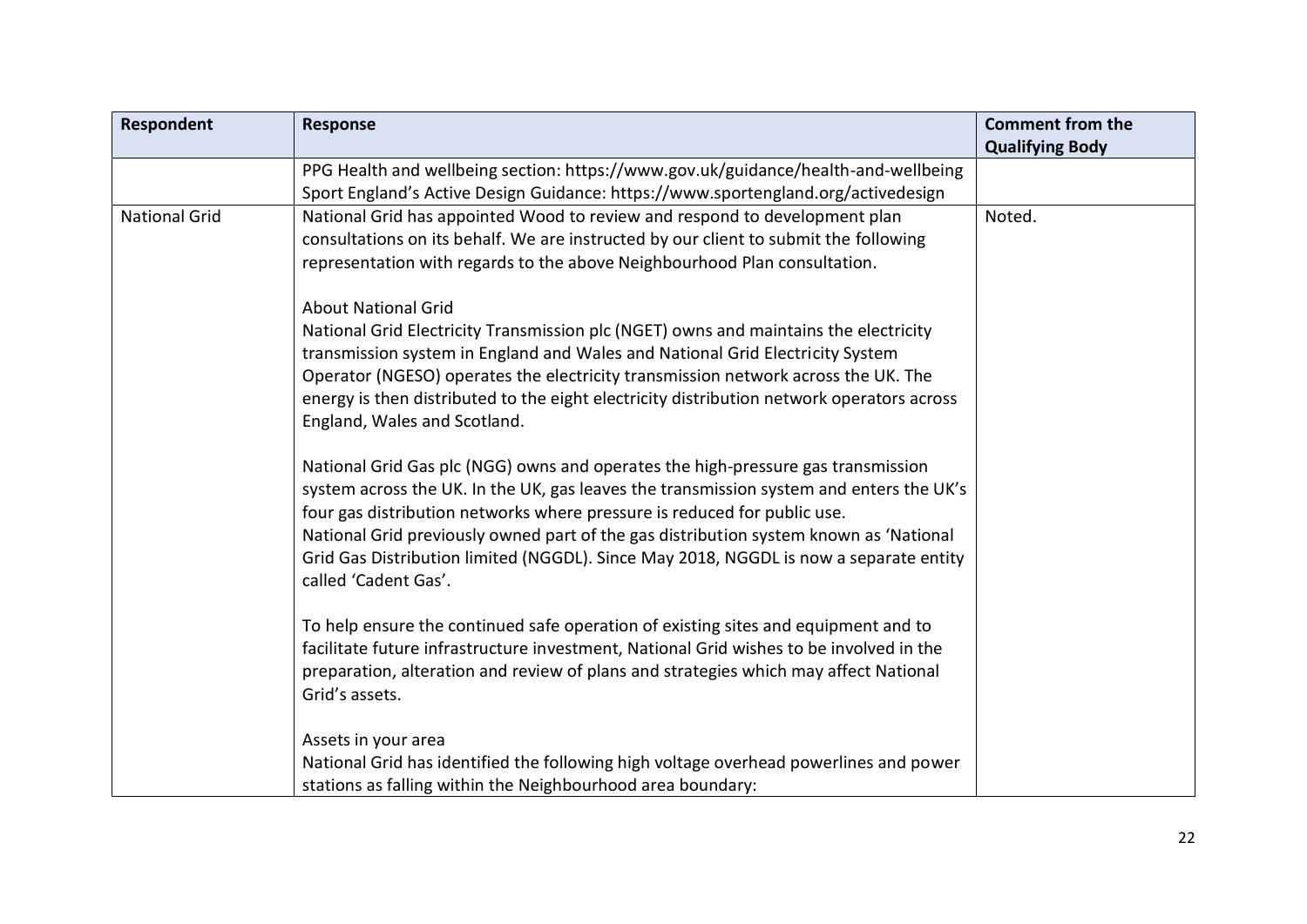| <b>Respondent</b>  | <b>Response</b>                                                                                                                                                                                                                                                                                                                                                                                                                                                                                                                                                                                                                                                                                                                                                                                                                                                                                                                                                                                                                              | <b>Comment from the</b><br><b>Qualifying Body</b> |
|--------------------|----------------------------------------------------------------------------------------------------------------------------------------------------------------------------------------------------------------------------------------------------------------------------------------------------------------------------------------------------------------------------------------------------------------------------------------------------------------------------------------------------------------------------------------------------------------------------------------------------------------------------------------------------------------------------------------------------------------------------------------------------------------------------------------------------------------------------------------------------------------------------------------------------------------------------------------------------------------------------------------------------------------------------------------------|---------------------------------------------------|
|                    | . 4VK Route - 400kv two circuit route from Cottam substation in Bassetlaw to Eaton<br>Socon substation in Bedford<br>• 4VE Route - 400kv two circuit route from Staythorpe substation in Newark and<br>Sherwood to Cottam substation in Bassetlaw<br>• ZDA Route - 400kv two circuit route from High Marnham substation in Bassetlaw to<br>West Burton substation in Bassetlaw<br>• Cottam 400kv substation<br>From the consultation information provided, the above overhead powerlines and<br>power stations do not interact with any of the proposed development sites.<br>Gas Distribution - Low / Medium Pressure<br>Whilst there are no implications for National Grid Gas Distribution's Intermediate / High<br>Pressure apparatus, there may however be Low Pressure (LP) / Medium Pressure (MP)<br>Gas Distribution pipes present within proposed development sites. If further<br>information is required in relation to the Gas Distribution network, please contact<br>plantprotection@cadentgas.com<br>Electricity distribution | Noted.                                            |
|                    | Information regarding the distribution network can be found at:<br>www.energynetworks.org.uk                                                                                                                                                                                                                                                                                                                                                                                                                                                                                                                                                                                                                                                                                                                                                                                                                                                                                                                                                 |                                                   |
| The Coal Authority | Thank you for the notification of the 21 September 2019 consulting The Coal Authority<br>on the above NDP.<br>The Coal Authority is a non-departmental public body which works to protect the public<br>and the environment in coal mining areas. Our statutory role in the planning system is<br>to provide advice about new development in the coalfield areas and also protect coal<br>resources from unnecessary sterilisation by encouraging their extraction, where<br>practical, prior to the permanent surface development commencing.                                                                                                                                                                                                                                                                                                                                                                                                                                                                                               | Noted.                                            |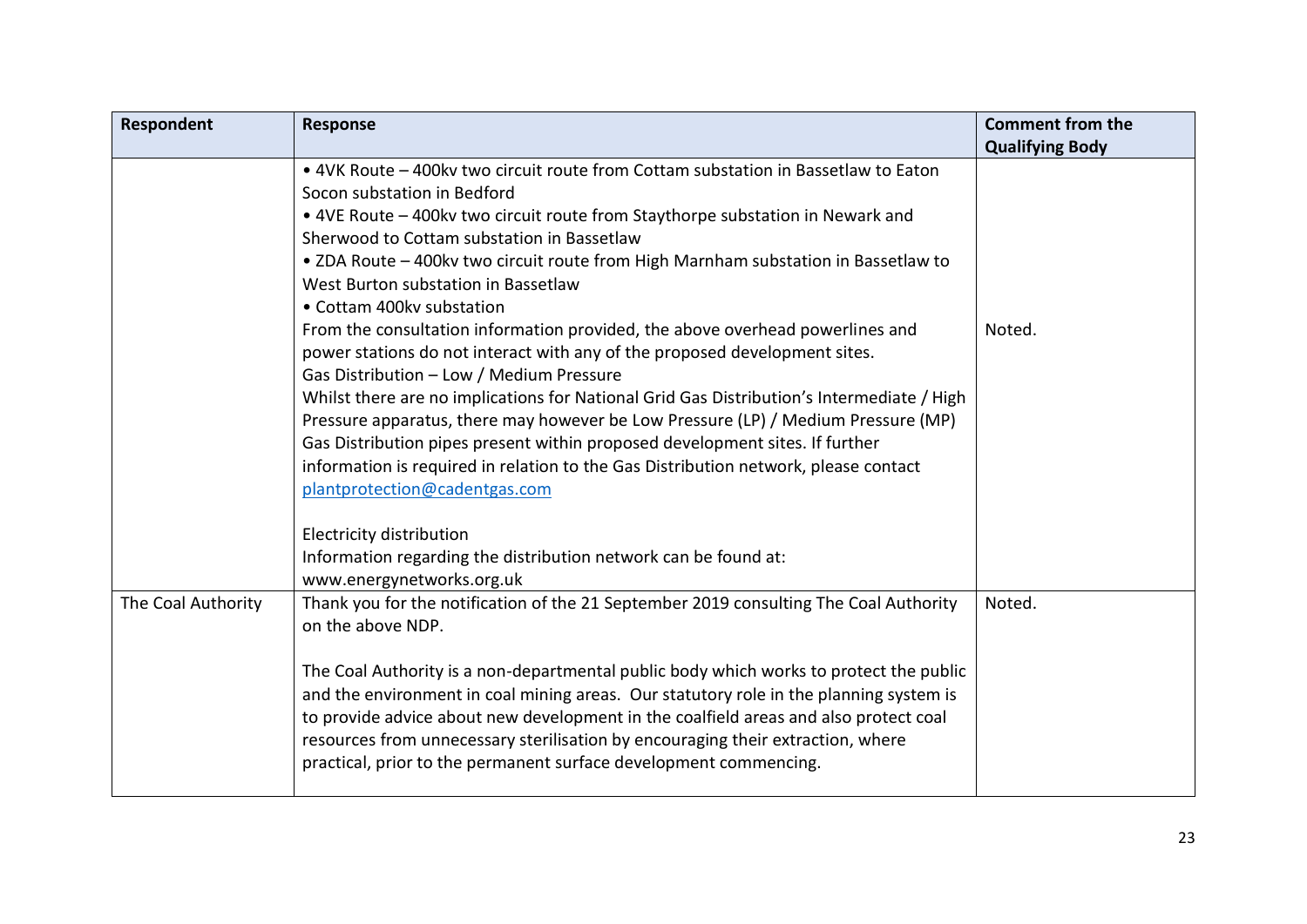| Respondent                          | <b>Response</b>                                                                                                                                                                                                                                                                                                                                                                                                                                                                                                                                                                                                               | <b>Comment from the</b><br><b>Qualifying Body</b> |
|-------------------------------------|-------------------------------------------------------------------------------------------------------------------------------------------------------------------------------------------------------------------------------------------------------------------------------------------------------------------------------------------------------------------------------------------------------------------------------------------------------------------------------------------------------------------------------------------------------------------------------------------------------------------------------|---------------------------------------------------|
|                                     | As you will be aware the Neighbourhood Plan area lies within the current defined deep<br>coalfield. However the Neighbourhood Plan area does not contain any surface coal<br>resources or recorded risks from past coal mining activity at shallow depth.                                                                                                                                                                                                                                                                                                                                                                     |                                                   |
|                                     | On the basis of the above the Coal Authority has no specific comments to make on the<br>Neighbourhood Plan.                                                                                                                                                                                                                                                                                                                                                                                                                                                                                                                   |                                                   |
|                                     | In the spirit of ensuring efficiency of resources and proportionality it will not be<br>necessary for you to provide The Coal Authority with any future drafts or updates to<br>the emerging Neighbourhood Plan. This letter can be used as evidence for the legal<br>and procedural consultation requirements.                                                                                                                                                                                                                                                                                                               |                                                   |
|                                     | The Coal Authority wishes the Neighbourhood Plan team every success with the<br>preparation of the Neighbourhood Plan.                                                                                                                                                                                                                                                                                                                                                                                                                                                                                                        |                                                   |
| <b>Highways England</b><br>Response | Highways England welcomes the opportunity to comment on the Draft Rampton &<br>Woodbeck Neighbourhood Plan which covers the period of 2019 to 2035. It is noted<br>that the document provides a vision for the future of the area and sets out a number of<br>key objectives and planning policies which will be used to help determine planning<br>applications.                                                                                                                                                                                                                                                             | Noted.                                            |
|                                     | Highways England has been appointed by the Secretary of State for Transport as<br>strategic highway company under the provisions of the Infrastructure Act 2015 and is<br>the highway authority, traffic authority and street authority for the Strategic Road<br>Network (SRN). It is our role to maintain the safe and efficient operation of the SRN<br>whilst acting as a delivery partner to national economic growth. In relation to the<br>Rampton & Woodbeck Neighbourhood Plan, Highways England's principal interest is<br>safeguarding the A1 which routes approximately 8km to the southwest of the Plan<br>area. |                                                   |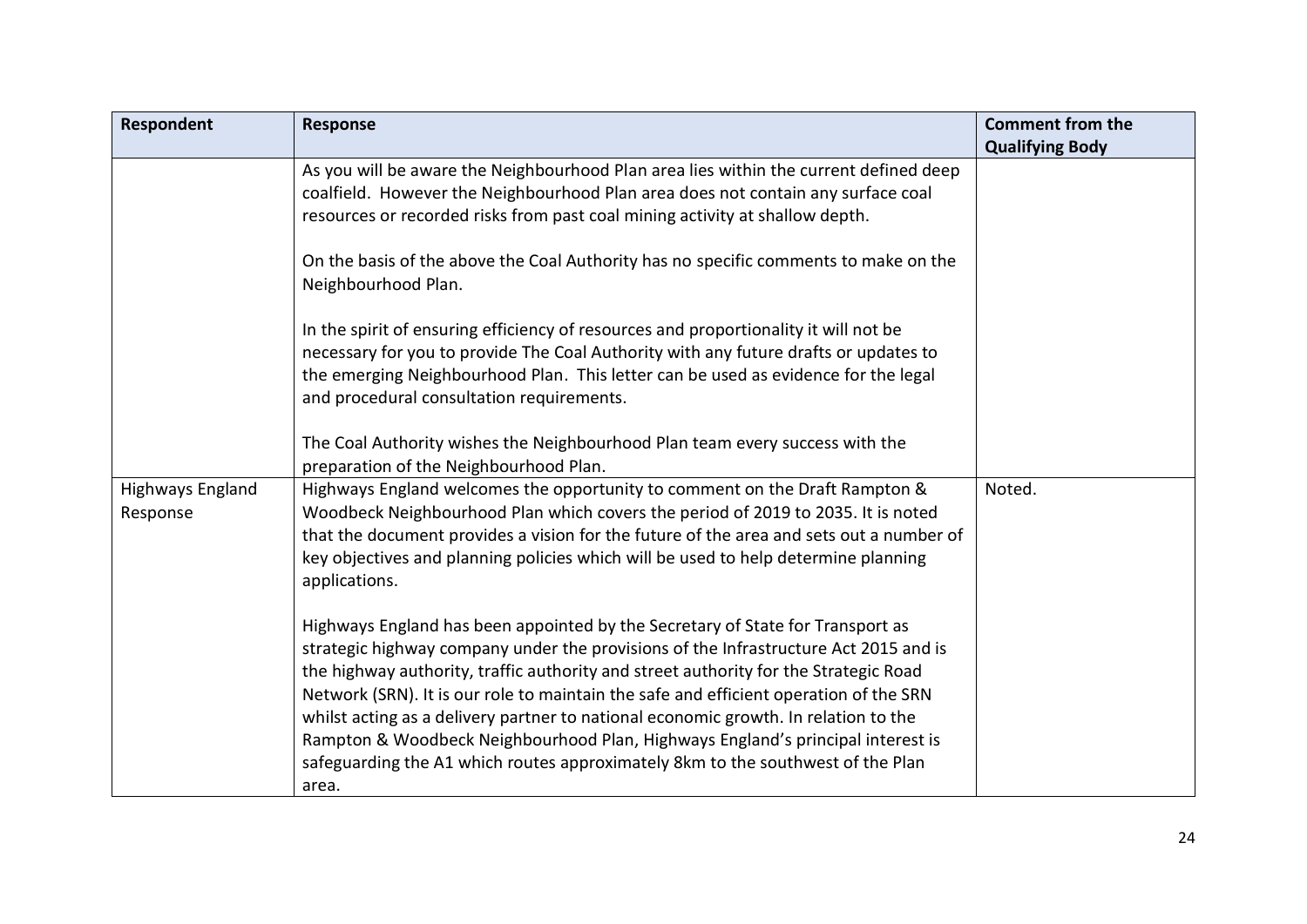| Respondent | <b>Response</b>                                                                                                                                                                                                                                                                                                                                                                                                                                                                                                                  | <b>Comment from the</b><br><b>Qualifying Body</b> |
|------------|----------------------------------------------------------------------------------------------------------------------------------------------------------------------------------------------------------------------------------------------------------------------------------------------------------------------------------------------------------------------------------------------------------------------------------------------------------------------------------------------------------------------------------|---------------------------------------------------|
|            | We understand that a Neighbourhood Plan is required to be in conformity with relevant<br>national and Borough-wide planning policies. Accordingly, the Neighbourhood Plan for<br>Rampton & Woodbeck is required to be in conformity with the emerging Bassetlaw<br>Local Plan (2018-2035) and this is acknowledged within the document.                                                                                                                                                                                          |                                                   |
|            | The Neighbourhood Plan aims to maintain and preserve the existing rural communities<br>whilst supporting appropriate growth. This is defined as providing for local needs,<br>maintaining the character of the area and focusing development within the<br>'Development Boundaries' of the Parish, identified as the existing built up areas of<br>Rampton & Woodbeck.                                                                                                                                                           |                                                   |
|            | Rampton & Woodbeck is identified in the emerging Bassetlaw Local Plan as one of 73<br>rural settlements suitable for growth, as defined by the 2018 Bassetlaw Rural<br>Settlements Study. Accordingly, the Parish has a minimum housing growth target of<br>10% over the Local Plan period. As such the Neighbourhood Plan identifies sites<br>suitable for further housing, though we note that this totals fewer than 30 dwellings.                                                                                            |                                                   |
|            | Registered office Bridge House, 1 Walnut Tree Close, Guildford GU1 4LZ<br>Highways England Company Limited registered in England and Wales number 09346363<br>Regarding employment, we note that due to the local hospital and nearby power<br>station, existing opportunities are strong, resulting in a low unemployment rate for the<br>area. Although no specific sites are allocated for provision of further employment, we<br>understand that growth of small businesses which serve the local community is<br>supported. |                                                   |
|            | From review of the Neighbourhood Plan we do not consider that the growth plans will<br>result in a material traffic impact on the SRN.                                                                                                                                                                                                                                                                                                                                                                                           |                                                   |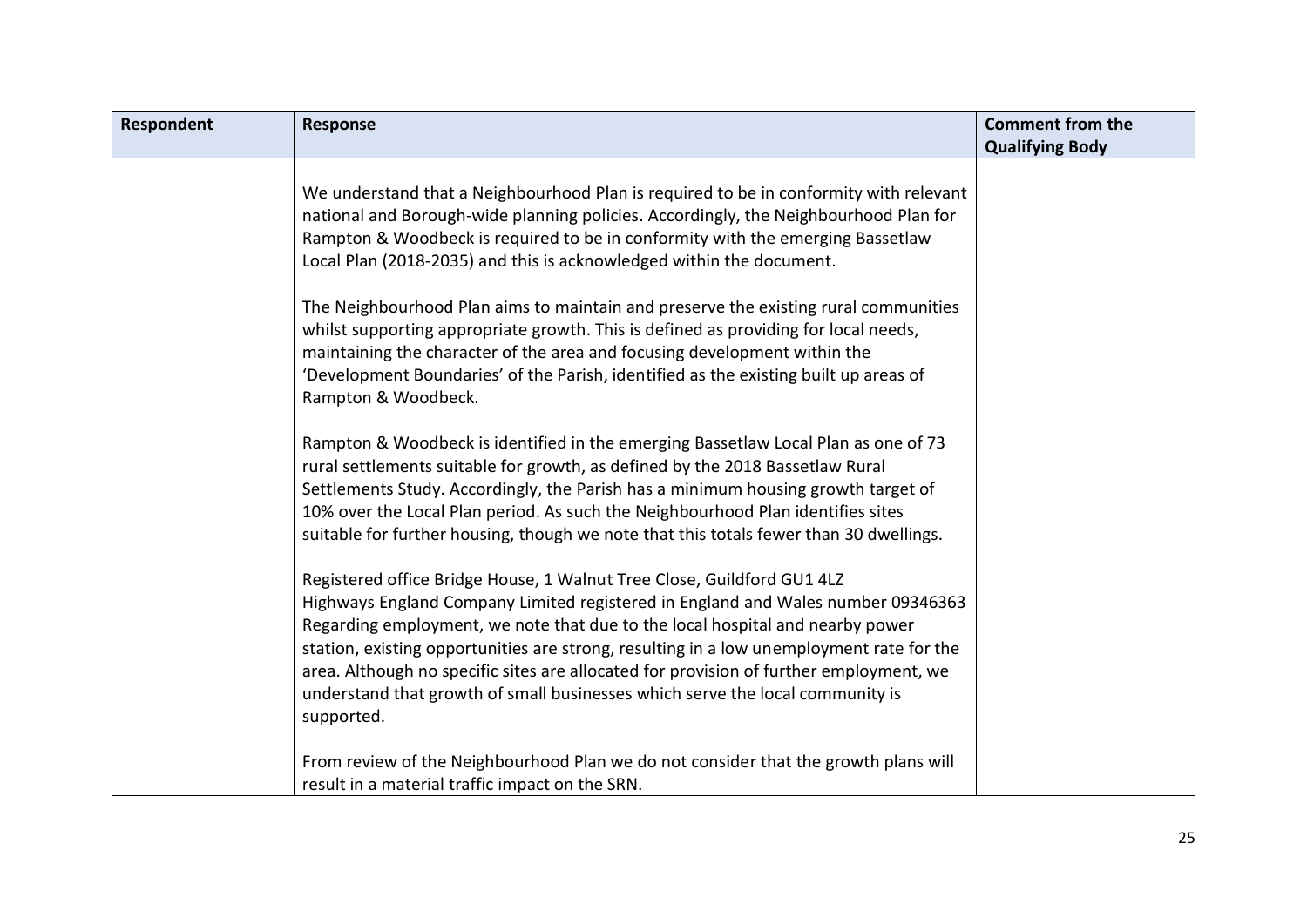| <b>Respondent</b>     | <b>Response</b>                                                                         | <b>Comment from the</b><br><b>Qualifying Body</b> |
|-----------------------|-----------------------------------------------------------------------------------------|---------------------------------------------------|
|                       | We therefore have no further comments to provide and trust the above is useful in the   |                                                   |
|                       | progression of the Rampton & Woodbeck Neighbourhood Plan.                               |                                                   |
| Nottinghamshire       | Thank you for your email dated 20th September 2019 requesting strategic planning        | Noted.                                            |
| <b>County Council</b> | observations on the draft Rampton and Woodbeck Neighbourhood Plan. I have               |                                                   |
|                       | consulted with my colleagues across relevant divisions of the County Council and have   |                                                   |
|                       | the following comments to make. In terms of the County Council's responsibilities there |                                                   |
|                       | are number of elements of national planning                                             |                                                   |
|                       | policy and guidance that are of particular relevance in the assessment of               |                                                   |
|                       | neighbourhood plans, these include Minerals, Waste and Transport.                       |                                                   |
|                       | Minerals and Waste                                                                      |                                                   |
|                       | The adopted Nottinghamshire and Nottingham Replacement Waste Local Plan, Part 1:        |                                                   |
|                       | <b>Waste Core</b>                                                                       | Noted. The relevant                               |
|                       | Strategy (adopted 10 December 2013) and the saved, non-replaced policies of the         | policies have been                                |
|                       | Waste Local Plan (adopted 2002), along with the saved policies of the Nottinghamshire   | considered as part of the                         |
|                       | Minerals Local Plan (adopted 2005), form part of the development plan for the area. As  | development of the                                |
|                       | such, relevant policies in these plans need to be considered. In addition, Minerals     | Neighbourhood Plan and                            |
|                       | Safeguarding and Consultation Areas (MSA/MCA) have been identified in                   | discussions with                                  |
|                       | Nottinghamshire and in accordance with Policy SP7 of the emerging Minerals Local Plan   | <b>Bassetlaw District Council.</b>                |
|                       | (Publication Version, July 2019) these should be taken into account where proposals for |                                                   |
|                       | nonminerals development fall within them.                                               |                                                   |
|                       | <b>Minerals</b>                                                                         |                                                   |
|                       |                                                                                         |                                                   |
|                       | In relation to minerals, the eastern part of the Neighbourhood Plan area designated in  |                                                   |
|                       | Map 1 falls                                                                             |                                                   |
|                       | within the Mineral Safeguarding and Consultation area for sand and gravel, with         |                                                   |
|                       | Rampton Quarry also within this eastern part of the Neighbourhood Plan area.            |                                                   |
|                       | Rampton Quarry is approximately 3km east of Rampton village and sand and gravel was     |                                                   |
|                       | extracted from the 1980s but is no longer active, with the area now restored and in     |                                                   |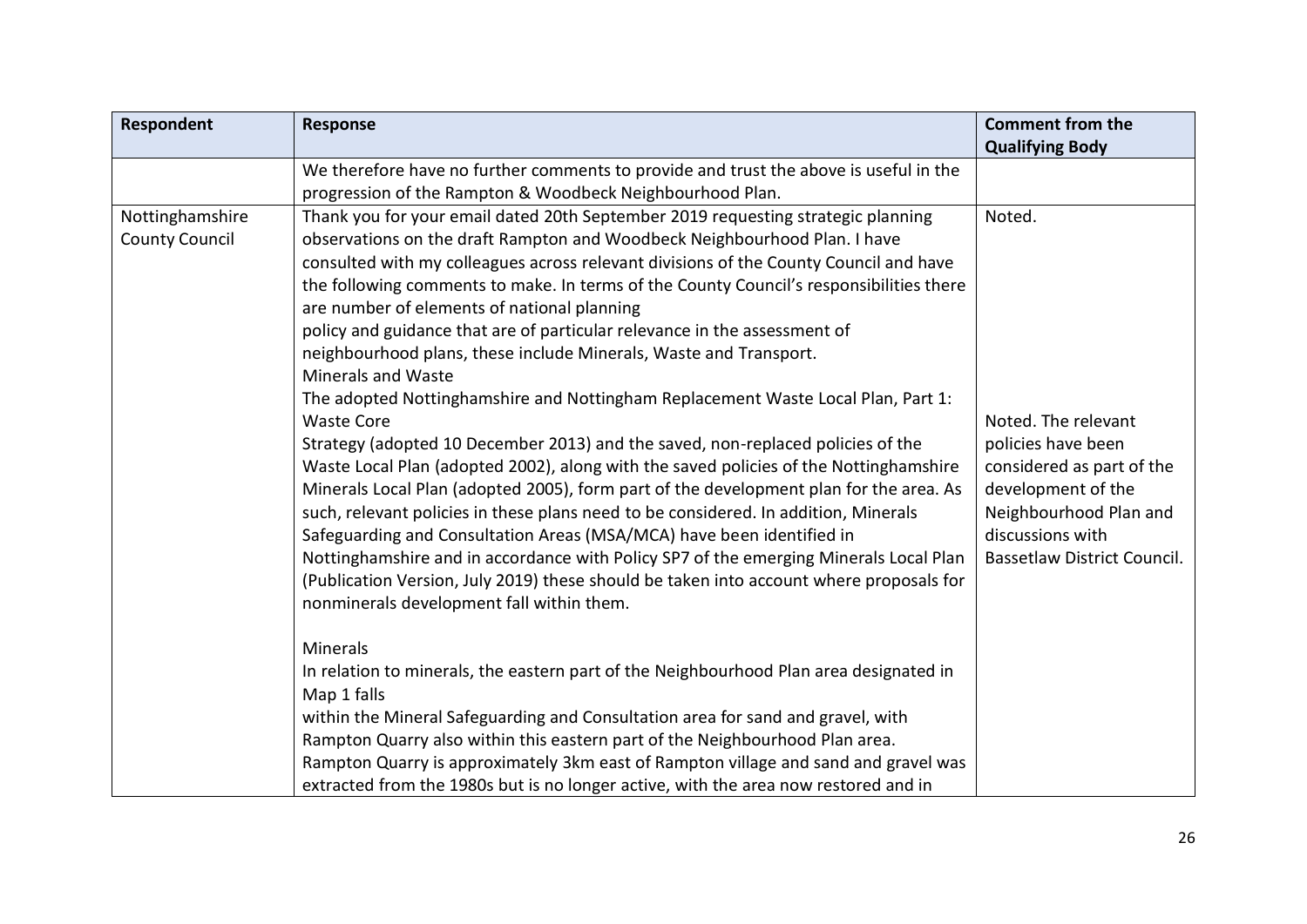| Respondent | <b>Response</b>                                                                                                                                                                                                                                                                                                                                                                                                                                                                                                                                                                                                                                                                                                                                                                                                                                                                                                                                                                                    | <b>Comment from the</b><br><b>Qualifying Body</b>                                                                                                            |
|------------|----------------------------------------------------------------------------------------------------------------------------------------------------------------------------------------------------------------------------------------------------------------------------------------------------------------------------------------------------------------------------------------------------------------------------------------------------------------------------------------------------------------------------------------------------------------------------------------------------------------------------------------------------------------------------------------------------------------------------------------------------------------------------------------------------------------------------------------------------------------------------------------------------------------------------------------------------------------------------------------------------|--------------------------------------------------------------------------------------------------------------------------------------------------------------|
|            | aftercare which is monitored by Nottinghamshire County Council. Considering the<br>policies proposed in the Neighbourhood Plan, these do not appear to pose a<br>sterilisation risk to the mineral resource nor do they conflict with the Nottinghamshire<br>Minerals Local Plan and therefore the County Council would not wish to raise any<br>objections from<br>a minerals perspective. However, the Neighbourhood Plan could perhaps mention the<br>presence of the mineral resource as part of the background and context of the<br>neighbourhood planning area.                                                                                                                                                                                                                                                                                                                                                                                                                             | Agreed. The<br>Neighbourhood Plan does<br>not seek to override or<br>interfere with Minerals<br>and Waste and respects<br>the existing policies in<br>place. |
|            | Waste<br>In terms of the Waste Core Strategy and Waste Local Plan, as the Neighbourhood Plan<br>points out, Cottam Power station, which ceased coal fired power generation at the end<br>of September 2019, is in close proximity to the villages of Rampton and Woodbeck. Part<br>of the operation at this power station included depositing Pulverised Fuel Ash (PFA) and<br>Furnace Bottom Ash (FBA), which are produced during the process. Since this material<br>is deposited on site, this is a waste operation and so was permitted and is monitored by<br>Nottinghamshire County Council which is the Waste Planning Authority. As the<br>operation has now ceased at the power station, as per the conditions attached to the<br>permission granted, the land where these materials were deposited shall be restored.<br>Also, to the south of Rampton village, approximately 245km from the development<br>boundary, is the permitted waste facility of Rampton Sewage Treatment Works. | Noted.                                                                                                                                                       |
|            | The policies proposed within the Rampton and Woodbeck Neighbourhood Plan do not<br>pose a sterilisation risk to these waste management sites and therefore the County<br>Council would not wish to raise any objections from a waste perspective.                                                                                                                                                                                                                                                                                                                                                                                                                                                                                                                                                                                                                                                                                                                                                  |                                                                                                                                                              |
|            | <b>Strategic Transport</b>                                                                                                                                                                                                                                                                                                                                                                                                                                                                                                                                                                                                                                                                                                                                                                                                                                                                                                                                                                         |                                                                                                                                                              |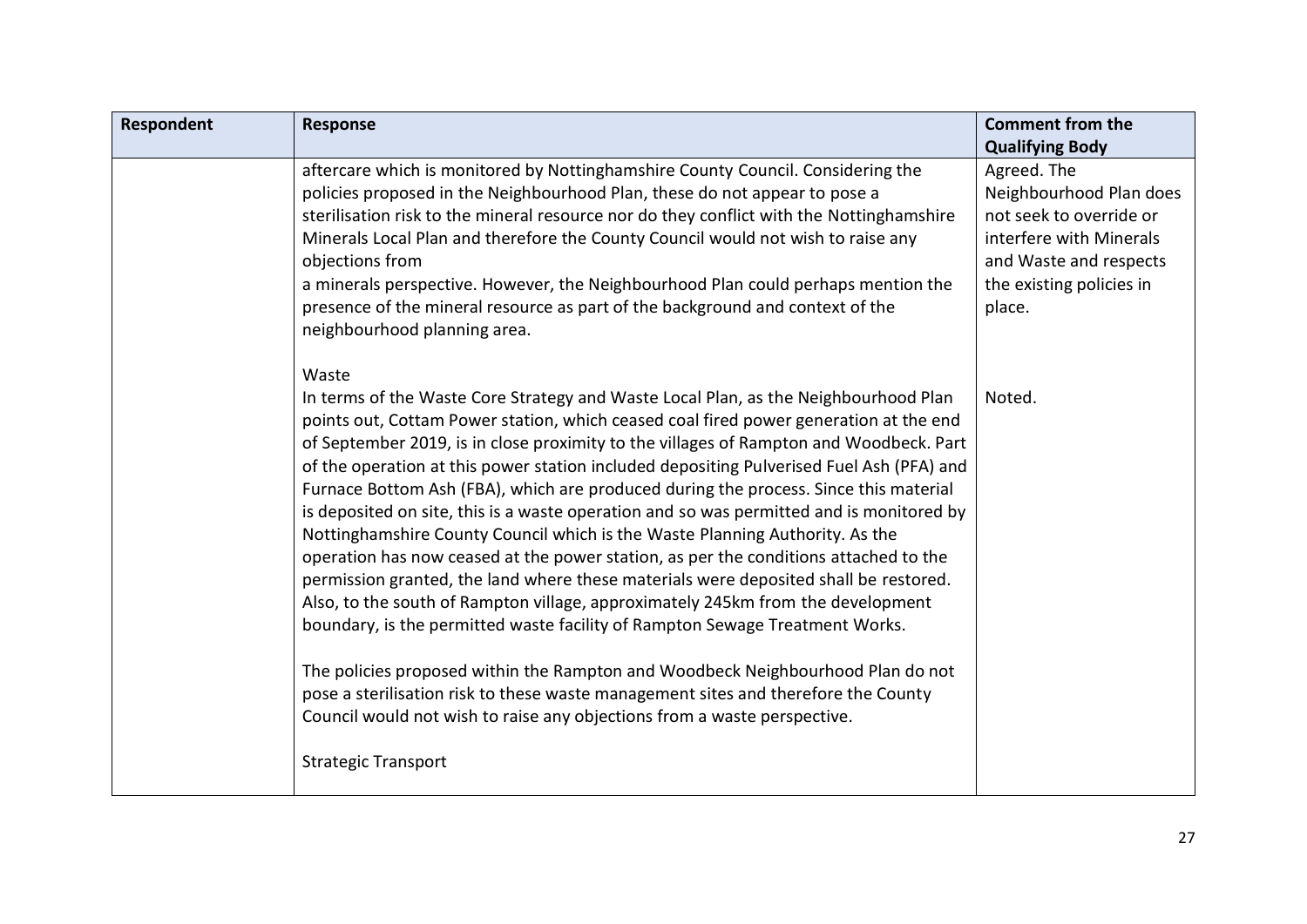| Respondent | <b>Response</b>                                                                                                                                                                                                                                                                                                                                                                                                                                                                                                                                                                                                                                    | <b>Comment from the</b><br><b>Qualifying Body</b>                                         |
|------------|----------------------------------------------------------------------------------------------------------------------------------------------------------------------------------------------------------------------------------------------------------------------------------------------------------------------------------------------------------------------------------------------------------------------------------------------------------------------------------------------------------------------------------------------------------------------------------------------------------------------------------------------------|-------------------------------------------------------------------------------------------|
|            | The County Council does not have any strategic transport planning observations to<br>make on the proposed policies in the neighbourhood plan. Transport and Travel<br>Services Nottinghamshire County Council Transport and Travel Services (TTS) wish the<br>following observations to be considered as part of the consultation in respect of the<br>Rampton & Woodbeck Neighbourhood Plan and supporting documents.                                                                                                                                                                                                                             | Noted and agreed.                                                                         |
|            | Background<br>The Transport Act 1985 places a duty on Nottinghamshire County Council to secure a<br>"Socially necessary" bus network. Local bus operators provide services that they<br>consider as commercial, and the Council provide revenue subsidies to provide<br>additional services to ensure communities have access to essential services including<br>education, work, shopping and leisure. The level of revenue funding available to the<br>Council to provide supported services is diminishing. Therefore, other funding sources<br>are required to enable the Council to maintain a socially necessary and sustainable<br>network. | Noted.                                                                                    |
|            | Current Rampton & Woodbeck Bus Network Rampton and Woodbeck are currently<br>served by service 190 which is operated by Gem Mini Coaches and funded entirely by<br>the County Council with two journeys during the morning peak which serve the area on<br>a fixed route to Retford. The service at other times of the day is on demand and buses<br>will only call at villages to pick up or set down pre-booked passengers.<br>It is unlikely that the current level of service would be adequate in the future should<br>there be extensive additional housing in the area and funding for additional resources                                 | Noted. The community<br>will support any<br>improvements to the<br>existing bus services. |
|            | would be required.<br>Neighbourhood Plan                                                                                                                                                                                                                                                                                                                                                                                                                                                                                                                                                                                                           | Noted.                                                                                    |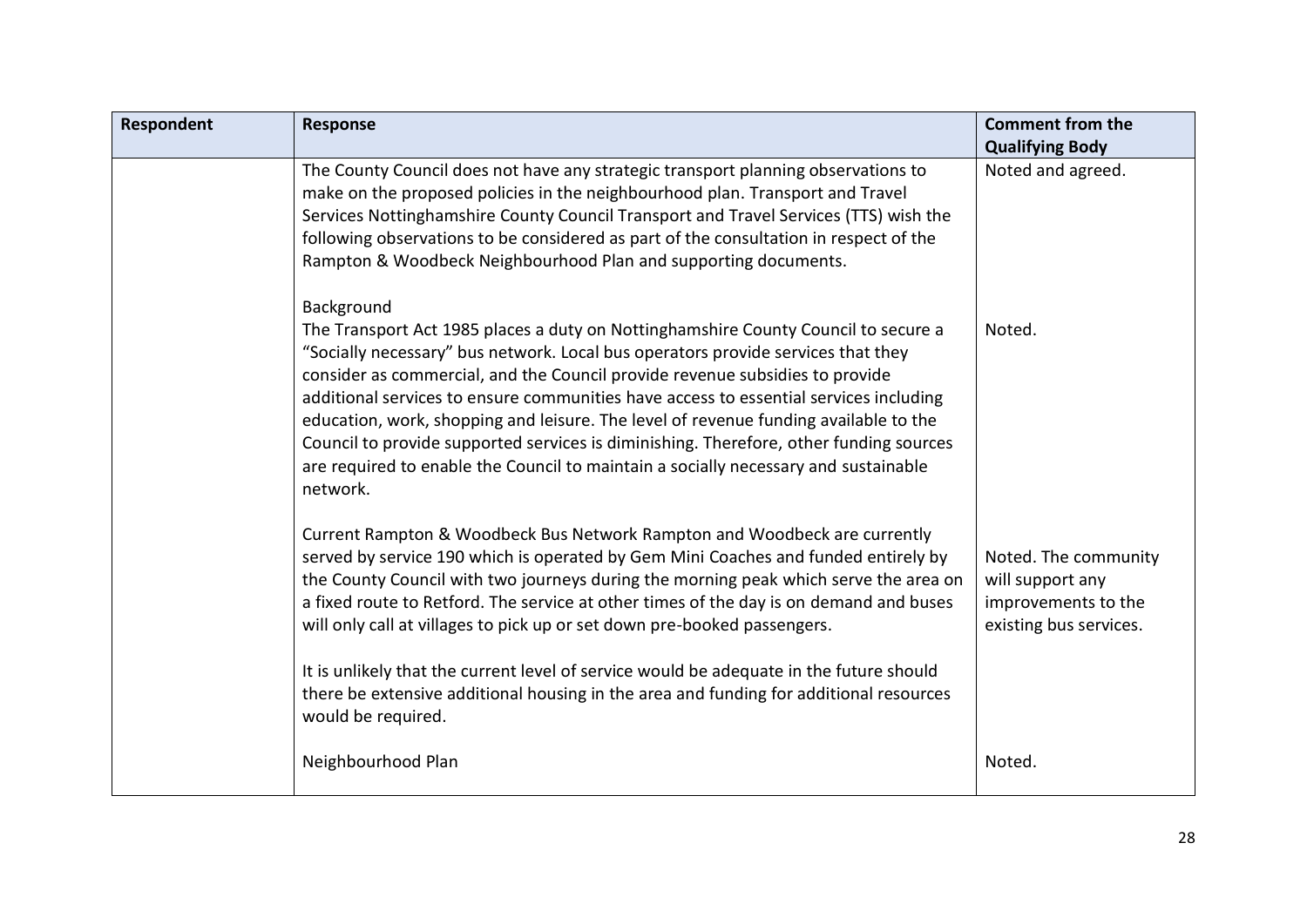| Respondent | <b>Response</b>                                                                                                             | <b>Comment from the</b>    |
|------------|-----------------------------------------------------------------------------------------------------------------------------|----------------------------|
|            |                                                                                                                             | <b>Qualifying Body</b>     |
|            | TTS have reviewed the draft plan including the Community Vision, Objectives,<br>Consultation and                            |                            |
|            | Proposed Housing Requirement and wish to comment as follows:                                                                |                            |
|            |                                                                                                                             |                            |
|            | TTS welcome the draft Plan and the emphasis on sustainable development and the                                              |                            |
|            | support for the                                                                                                             |                            |
|            | intention of the adopted Bassetlaw Core Strategy and Development Management<br><b>Policies (2011)</b>                       |                            |
|            | plan for sustainable development. It is noted that the Questionnaire findings at Section                                    |                            |
|            | 3.4 include reference to poor public transport as one of the three items most disliked,                                     |                            |
|            | with improved bus services as a facility that respondents would like to see. The SWOT                                       |                            |
|            | analysis goes on to refer to good public transport at Woodbeck due to demand for                                            |                            |
|            | hospital staff, and poor public transport in Rampton village, although service                                              |                            |
|            | provision to both villages is the same.                                                                                     |                            |
|            | <b>Development Sites</b>                                                                                                    |                            |
|            | TTS note the Potentially Suitable Sites Map and that the proposed requirement for                                           | This has now been          |
|            | Rampton and Woodbeck is 38 dwellings, with a balance of 29 dwellings required over                                          | amended to reflect the     |
|            | the Bassetlaw Local Plan period. This is a modest increase in numbers of dwellings and<br>would not result in a significant | 20% growth level.          |
|            | impact on demand for public transport, or be sufficient to allow Planning Contributions                                     |                            |
|            | to be sought for enhanced public transport provision.                                                                       |                            |
|            |                                                                                                                             |                            |
|            | <b>Community Transport</b>                                                                                                  |                            |
|            | Community transport services are provided in the Rampton & Woodbeck area by                                                 | Noted. There are other     |
|            | Bassetlaw Action Centre. It is suggested that reference to their work is included within                                    | public transport services  |
|            | the Plan, together with the potential for Community Transport and related services i.e.                                     | that affect Rampton. It is |
|            | taxi buses to complement the local bus network.                                                                             | suggested not to include   |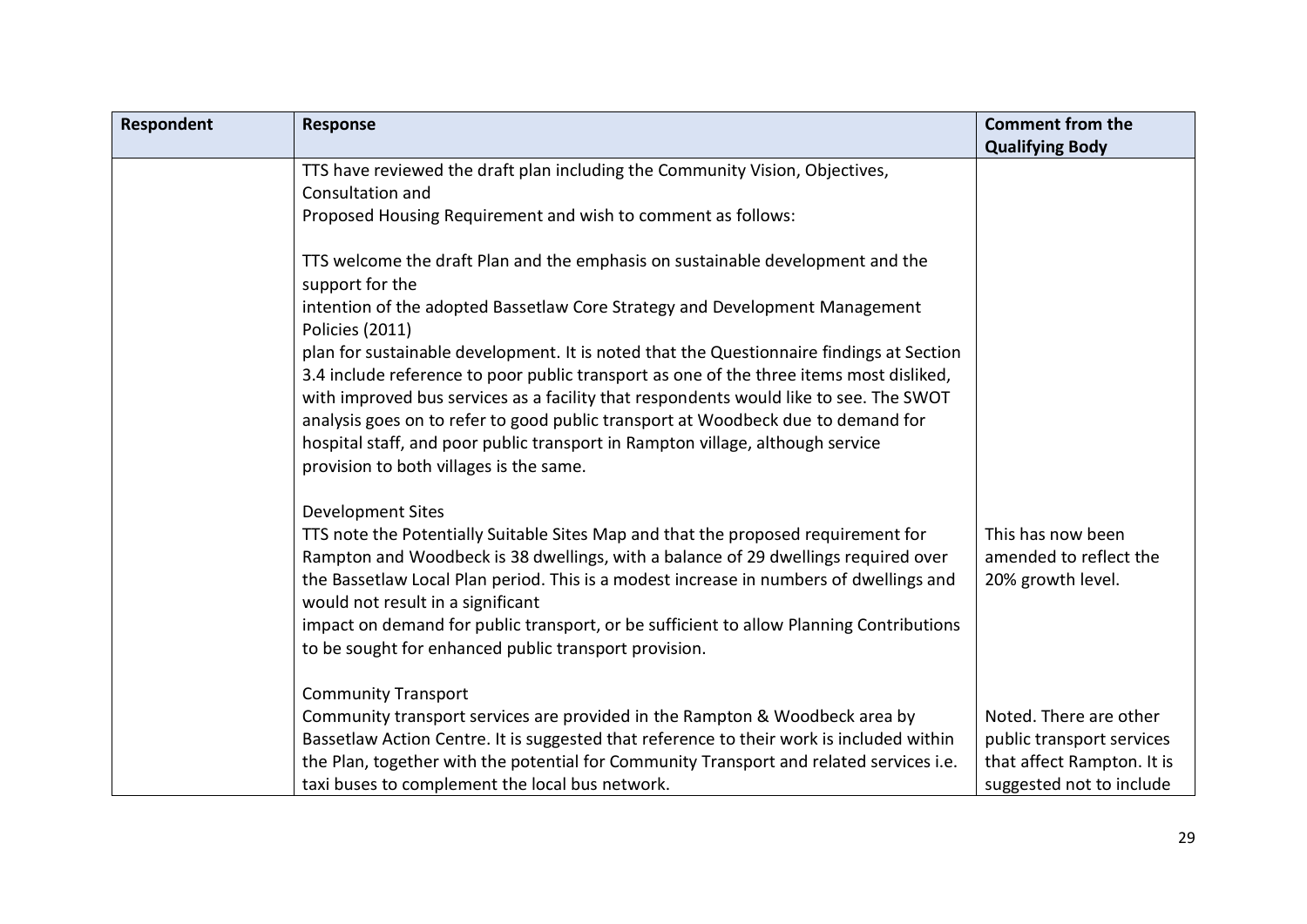| Respondent          | <b>Response</b>                                                                                                                                                                                                                                                                                                                                                                                                                                                                                                                                                                                                | <b>Comment from the</b><br><b>Qualifying Body</b>                                                                                                                                     |
|---------------------|----------------------------------------------------------------------------------------------------------------------------------------------------------------------------------------------------------------------------------------------------------------------------------------------------------------------------------------------------------------------------------------------------------------------------------------------------------------------------------------------------------------------------------------------------------------------------------------------------------------|---------------------------------------------------------------------------------------------------------------------------------------------------------------------------------------|
|                     | <b>Taxis</b><br>There is no reference in the document to the role of taxis, which are licensed by<br>Bassetlaw District Council and play an important role in the local economy. It is<br>suggested reference to the role of taxis is included in the Plan.                                                                                                                                                                                                                                                                                                                                                    | references to these as<br>they may change over the<br>plan period. The Parish<br>Council provides advice<br>and information to its<br>residents on any available<br>public transport. |
| <b>JVH Planning</b> | The trustees of the Foljambe Estate are landowners in the Rampton and Woodbeck<br>Neighbourhood Plan Area. They are the landowners of the following sites:<br>NP01 Woodbeck<br>NP05 Woodbeck<br>NP07 Rampton.                                                                                                                                                                                                                                                                                                                                                                                                  |                                                                                                                                                                                       |
|                     | The Trustees have instructed JVH Planning to comment on the Local Plan to support the<br>proposed allocations and to make other constructive comments on the draft policies<br>and Plans. Our comments are set out below, in relation to each site and then general<br>comments and observations.                                                                                                                                                                                                                                                                                                              |                                                                                                                                                                                       |
|                     | Site NP01 Woodbeck.<br>The Trustees support the allocation of this site which lies immediately north of the<br>Retford Road and can be accessed directly from the road. The site is a continuation of<br>the development to the north of Retford Road and completes the pattern of<br>development at this western end of the settlement. The site is part of a larger parcel of<br>land and is shown as comprising the area up to the rear boundary of Farfield and then<br>parallel with the western<br>boundary of buildings on the south side of the Retford Road. The site area comprises<br>0.3 hectares. | The support the site is<br>welcomed. Agreed that 4<br>dwellings could be<br>accommodated on the<br>site and this change will<br>be made.                                              |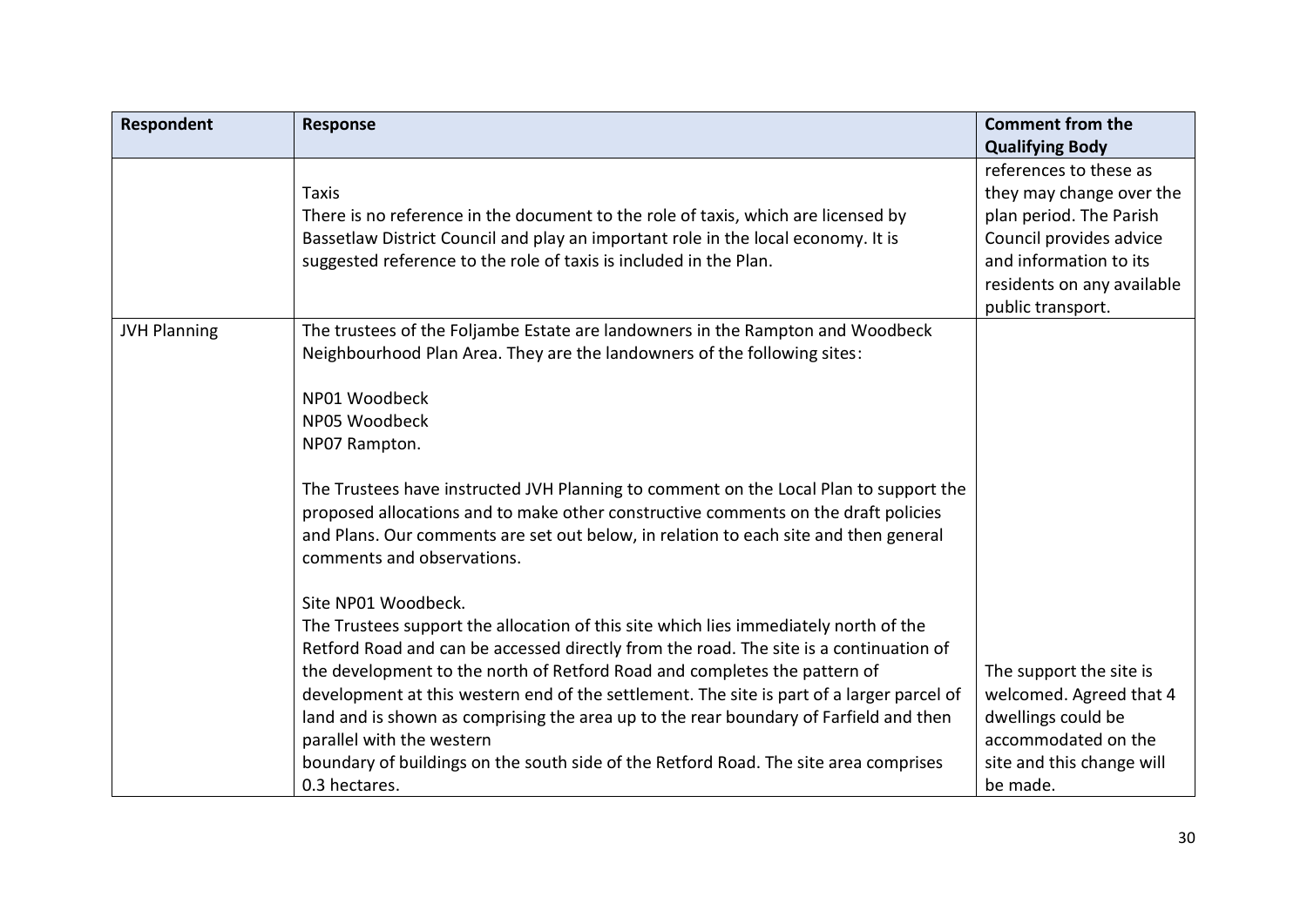| Respondent | <b>Response</b>                                                                               | <b>Comment from the</b> |
|------------|-----------------------------------------------------------------------------------------------|-------------------------|
|            |                                                                                               | <b>Qualifying Body</b>  |
|            | Policy 2 of the Plan indicates that the site will be for 3 dwellings, that they should be     |                         |
|            | linear in form, that the boundary treatment should reflect existing properties, that at       |                         |
|            | least 2 car parking spaces will be provided, that they can be serviced and accessed           |                         |
|            | safely and that a footpath will be provided to link to the path at Farfield.                  |                         |
|            |                                                                                               |                         |
|            | The allocation comprises a site frontage of around 75 metres and a depth of 44 metres.        |                         |
|            | The nearby bungalow; Farfield occupies a plot some 19 metres wide and 44 metres               |                         |
|            | deep. On the presumption that the development is to be in keeping with the                    |                         |
|            | surrounding properties it is                                                                  |                         |
|            | suggested that 4 dwellings may be more appropriate on this site. This would mean that         |                         |
|            | each plot would be 18.75 metres wide and in keeping with the character of the area.           |                         |
|            | Three plots on the site would have plots 25 metres wide and would tend to attract very        |                         |
|            | large dwellings which may be out of kilter with the objectives of the Plan to achieve         |                         |
|            | family homes rather than large luxury homes. This is simply a suggestion made upon            |                         |
|            | consideration of the site                                                                     |                         |
|            | and the resultant layout that may be helpful to the overall objectives of the                 |                         |
|            | Neighbourhood Plan.                                                                           |                         |
|            | With regard to the footpath is it noted that the footpath lies to the south of the Retford    |                         |
|            | Road and that there is a grass verge on the north side. It will be possible to link up to     |                         |
|            | the verge outside Fairfield and pedestrians would then cross the road to use the              |                         |
|            | pavement itself.                                                                              |                         |
|            | The land owners believe this is what is meant in the Policy but are happy to discuss this     |                         |
|            | in more detail if necessary                                                                   |                         |
|            | In summary on this site the landowners fully support the allocation, they will be             |                         |
|            | instrumental in bringing the site forward and will engage with the Neighbourhood Plan         |                         |
|            | to achieve the objectives of the Plan. It is noted that the site forms part of a larger field |                         |
|            | but a landscaped boundary can be planted to ensure a definitive edge to the site which        |                         |
|            |                                                                                               |                         |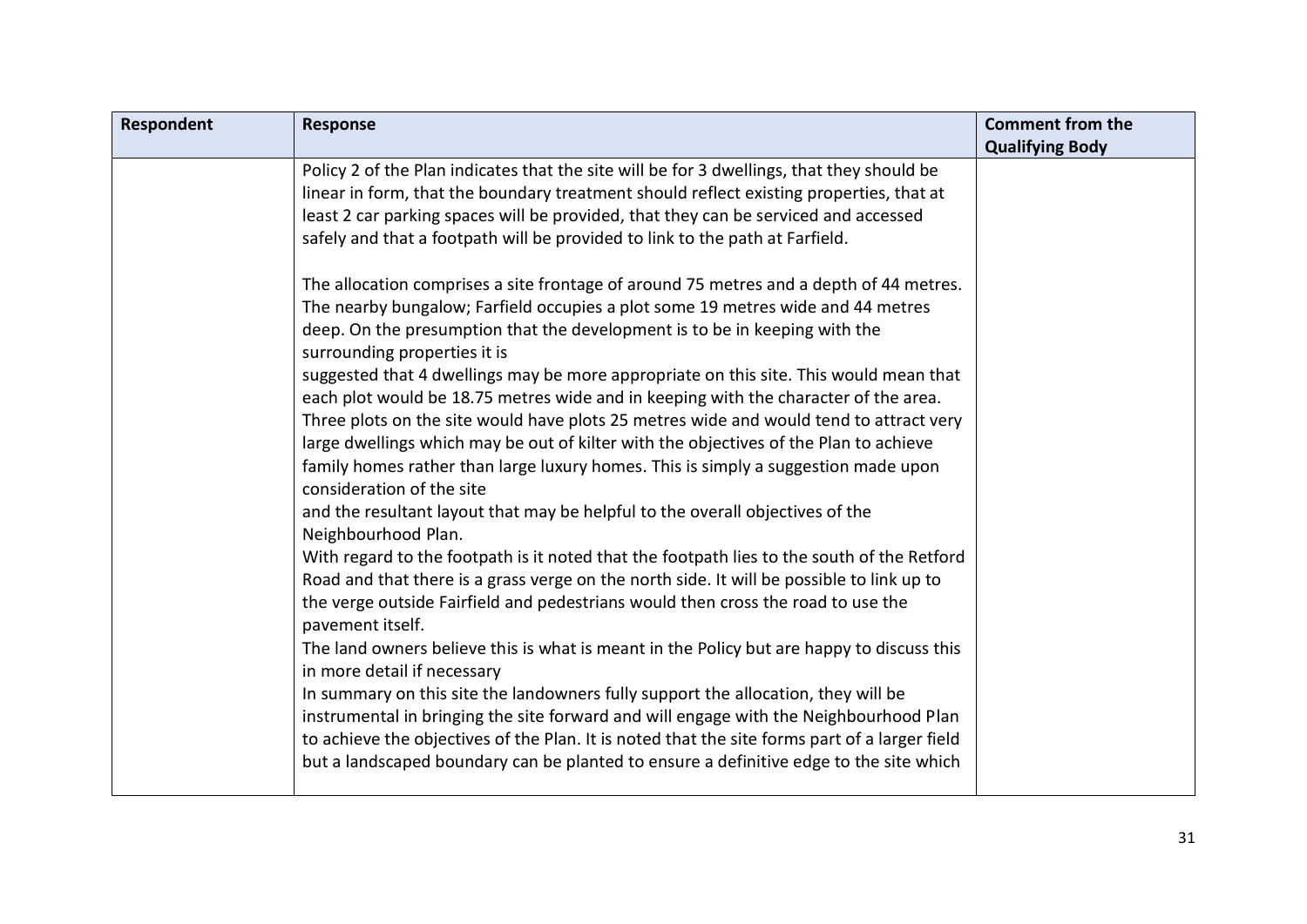| Respondent | <b>Response</b>                                                                                                                                                                                                                                                                                                                                                                                                                                                                                                                                                                                                                                                                                                                                                                                                                                                                                                                                                                                                                                           | <b>Comment from the</b>                |
|------------|-----------------------------------------------------------------------------------------------------------------------------------------------------------------------------------------------------------------------------------------------------------------------------------------------------------------------------------------------------------------------------------------------------------------------------------------------------------------------------------------------------------------------------------------------------------------------------------------------------------------------------------------------------------------------------------------------------------------------------------------------------------------------------------------------------------------------------------------------------------------------------------------------------------------------------------------------------------------------------------------------------------------------------------------------------------|----------------------------------------|
|            | will bring more planting into the immediate landscape to the overall benefit of this part<br>of the settlement edge.<br>NP05 Woodbeck<br>The Trustees support the allocation of this site which lies immediately south of the<br>Retford Road and can be accessed directly from the road. The site is a continuation of<br>the linear development that fronts onto the south side of the Retford Road, which<br>comprises detached and semi-detached houses set in spacious plots. The site is<br>contained by the woodland to the east and the built development of the village to the<br>west. The development in the manner<br>proposed in Policy 4 reflects the character of the village with dwellings fronting onto<br>the road.                                                                                                                                                                                                                                                                                                                    | <b>Qualifying Body</b>                 |
|            | The Policy indicates a mix of house types, with parking spaces. It is not clear how the<br>access into the site can be within the existing 30 mph limit as this limit occurs past the<br>site frontage to the west. It may be necessary to move the 30 mph limit to the east to<br>ensure the site access lies within the 30 mph limit.<br>The existing footway lies to the north of the Retford Road in this location and a grass<br>verge lies on the south side of the road. It will be possible to link up to the verge<br>outside Heathfield and pedestrians would then cross the road to use the pavement<br>itself.<br>The land owners believe this is what is meant in the Policy but are happy to discuss this<br>in more detail if necessary.<br>Map 7 of the Plan indicates views over the countryside to the east from within the<br>settlement itself. The development of site 5 will not impede this view because the<br>development is to be limited to frontage only, and views from with the village over the<br>open fields to the east | Noted and agreed.<br>Noted and agreed. |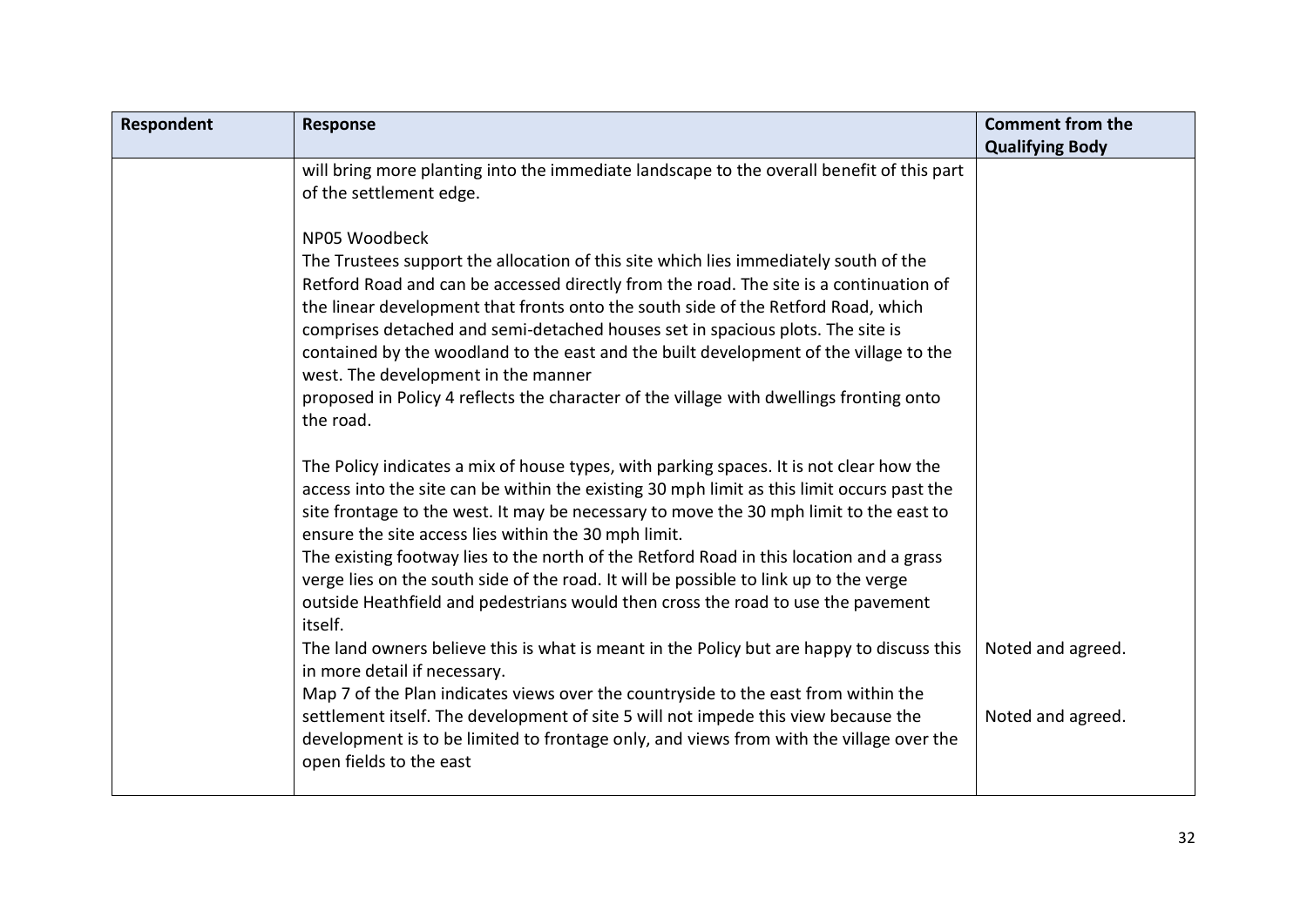| Respondent | Response                                                                                                                                                                                                                                                                                                                                                                                                                                                                                                                                                                                                                          | <b>Comment from the</b>                                                                                                                                                 |
|------------|-----------------------------------------------------------------------------------------------------------------------------------------------------------------------------------------------------------------------------------------------------------------------------------------------------------------------------------------------------------------------------------------------------------------------------------------------------------------------------------------------------------------------------------------------------------------------------------------------------------------------------------|-------------------------------------------------------------------------------------------------------------------------------------------------------------------------|
|            | will not be impeded. In summary on this site the landowners fully support the<br>allocation, they will be<br>instrumental in bringing the site forward and will engage with the Neighbourhood Plan<br>to achieve the objectives of the Plan. It is noted that the site forms part of a larger field<br>but a landscaped boundary can be planted to ensure a definitive edge to the site which<br>will bring more planting into the immediate landscape to the overall benefit of this part<br>of the settlement edge.                                                                                                             | <b>Qualifying Body</b><br>Agreed. The 30mph zone<br>may have to be moved,<br>but this will be down to<br>the advice from<br>Nottinghamshire County<br>Council.          |
|            | NP07 Rampton.<br>The Trustees support the allocation of site 7, but do consider that the site should be<br>allocated as a site that can be developed upon the adoption of the Neighbourhood<br>Plan. The Plan is aiming to allocate sites to meet the requirements of the settlement up<br>to 2035 and proposes to allocate 29 units as a minimum. This site is currently proposed<br>to be held back until both sites 8 and 14 have been developed. It is understood that site<br>14 is under<br>construction, but there is no guarantee that site 8 will be delivered. Indeed the policy<br>comments on that site indicate that | Agreed. A new footway to<br>link with the existing one<br>on Retford Road is<br>essential to help integrate<br>the development with<br>existing housing on the<br>road. |
|            | <b>Planning Policy Comments</b><br>This site has previously had outline planning permission for residential development and<br>was considered a "preferred" site in the Core Strategy Site Allocations process.<br>Therefore, the development of this site would be supported subject to any highway or<br>conservation constraints being overcome.<br>It is clear that this site has been identified for many years and has despite having an<br>Outline Permission previously has failed to be delivered. In the circumstances where                                                                                            | Noted.                                                                                                                                                                  |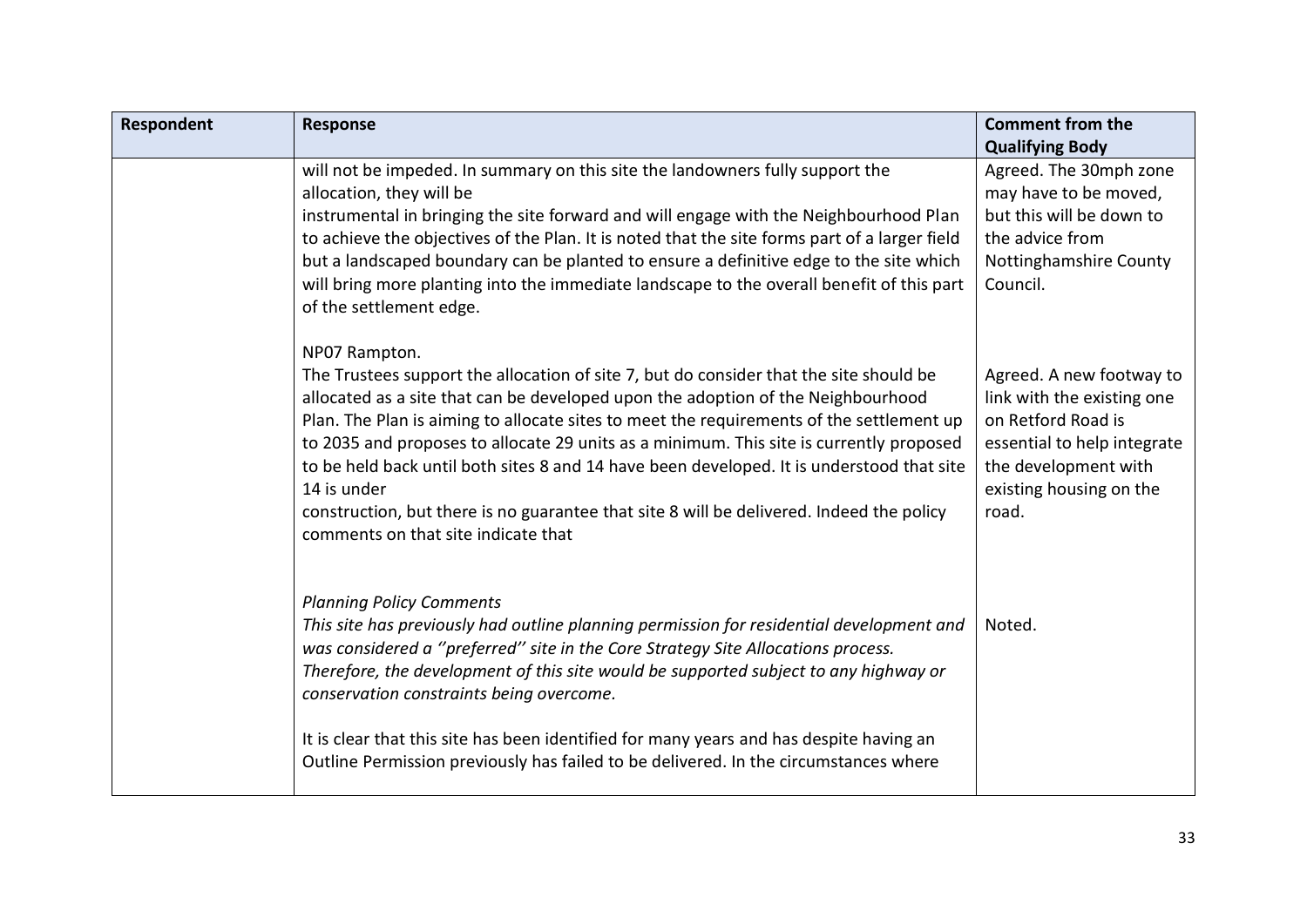| Respondent | <b>Response</b>                                                                                                                                                                                                                                                                                                                                                                                                                                                                                                                                                                                                                                                                                                                                                                             | <b>Comment from the</b>                                                                                                                                                                                                                                                             |
|------------|---------------------------------------------------------------------------------------------------------------------------------------------------------------------------------------------------------------------------------------------------------------------------------------------------------------------------------------------------------------------------------------------------------------------------------------------------------------------------------------------------------------------------------------------------------------------------------------------------------------------------------------------------------------------------------------------------------------------------------------------------------------------------------------------|-------------------------------------------------------------------------------------------------------------------------------------------------------------------------------------------------------------------------------------------------------------------------------------|
|            |                                                                                                                                                                                                                                                                                                                                                                                                                                                                                                                                                                                                                                                                                                                                                                                             | <b>Qualifying Body</b>                                                                                                                                                                                                                                                              |
|            | planning delivery is key to site allocation this site cannot be relied up to come forward<br>and deliver new homes.<br>It is also noted from the table 3 in the Plan that site 8 had more objections and less<br>public support than site 7, and this should be taken into account. Site 7 therefore<br>should be allocated now; as the site owners will deliver the site to the market in a<br>timely manner. This has been undertaken in the past and the Trustees are committed<br>to bringing sites forward for development, and have done so successfully at other<br>locations in the vicinity.                                                                                                                                                                                       |                                                                                                                                                                                                                                                                                     |
|            | The Plan should therefore be changed to ensure site 7 is an allocation for 9 dwellings.<br>The proposed allocation is a linear development of up to 9 dwellings which can readily<br>be accommodated along the site frontage. The development would not be distanced<br>from the built form of the settlement because site 14 is already under construction. The<br>layout of site 14 is such that development would be seen as contiguous with site 7<br>along the south side of Treswell Road. It is noted that the Highway Authority required<br>both the widening of Treswell Road and the construction of a 2m wide footway across<br>the site frontage as part of the approval of development on site 7. The Highway<br>comments on the final layout for Site 7 are replicated below. | Noted and agreed. With<br>discussion with Bassetlaw<br>District Council, they have<br>advised to formally<br>allocate the site in the<br>Plan rather than have it as<br>a reserve site. This will<br>help accommodate the<br>numbers identified in the<br>Plan, but also enable its |
|            | The revised plan does not specify the previously agreed highway improvements. These<br>included:                                                                                                                                                                                                                                                                                                                                                                                                                                                                                                                                                                                                                                                                                            | deliverability earlier if that<br>can be achieved.                                                                                                                                                                                                                                  |
|            | - Widening Treswell Road from 4.8m to 5.5m in width (to be kerbed on both sides).<br>- The provision of a 2m wide footway across part of the site frontage plus a short length<br>of footway on the north side of the carriageway (from the driveway serving No.16) in<br>order to provide a pedestrian link to the site from the village.<br>- The extension of the existing 30mph speed limit across the site frontage (with<br>additional street lighting).                                                                                                                                                                                                                                                                                                                              | This is a matter for the<br>Highway Authority.                                                                                                                                                                                                                                      |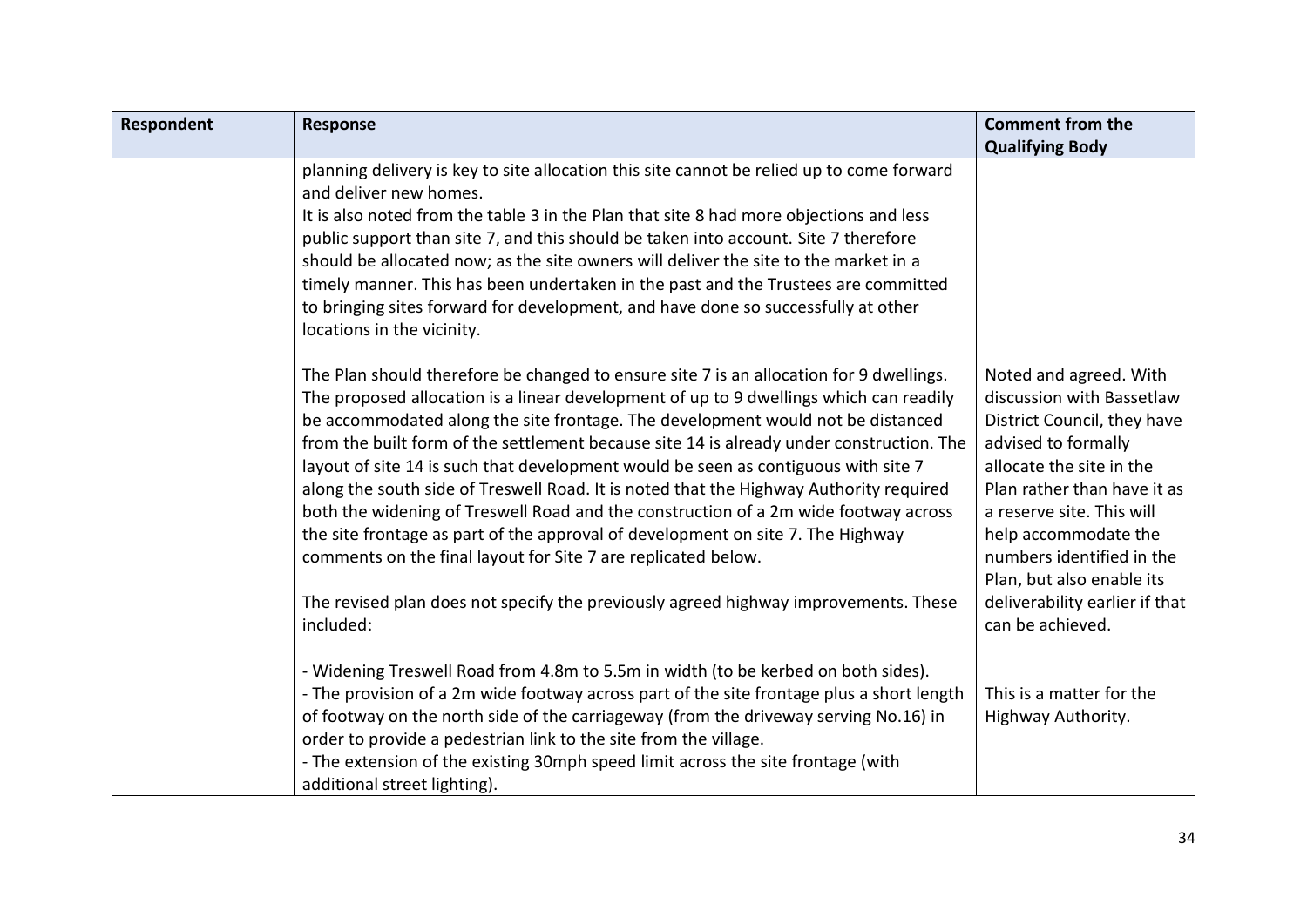| Respondent | <b>Response</b>                                                                                                                                                                                                                                                                                                                                                                                                                                                                                                                                                                                                                                                                                                                                                                                                                                                                                                                                                             | <b>Comment from the</b>                                                                                                                                                                                                                                                                                                                                   |
|------------|-----------------------------------------------------------------------------------------------------------------------------------------------------------------------------------------------------------------------------------------------------------------------------------------------------------------------------------------------------------------------------------------------------------------------------------------------------------------------------------------------------------------------------------------------------------------------------------------------------------------------------------------------------------------------------------------------------------------------------------------------------------------------------------------------------------------------------------------------------------------------------------------------------------------------------------------------------------------------------|-----------------------------------------------------------------------------------------------------------------------------------------------------------------------------------------------------------------------------------------------------------------------------------------------------------------------------------------------------------|
|            |                                                                                                                                                                                                                                                                                                                                                                                                                                                                                                                                                                                                                                                                                                                                                                                                                                                                                                                                                                             | <b>Qualifying Body</b>                                                                                                                                                                                                                                                                                                                                    |
|            | The improvements were shown for indicative purposes on approved plan 1454-09 rev B<br>(Block Plan layout). The specific details will be agreed as part of a Section 278<br>Agreement with the Highway Authority. Whilst the Highway Authority has no<br>objections to the proposed revisions within the site, please ensure that the highway<br>improvements are still required to be completed prior to the occupation of any of the<br>approved dwellings. These improvements both to the Highway and to the footway<br>mean that Treswell Lane will be improved as part of this current development on Site 7.<br>On that basis the Highway comments in the Plan are out of date and have been<br>superseded by these improvements, which also facilitate<br>the development of site 7.                                                                                                                                                                                  |                                                                                                                                                                                                                                                                                                                                                           |
|            | If it is not agreed that the site should be allocated now as suggested above, which we<br>consider to be the most appropriate action; then the Plan should include a date trigger<br>to the release of the land rather than being triggered by the development of plots 14<br>and 8. It is suggested that if site 8 is not completed within 3 years of the adoption of the<br>Plan then site 7 will be released.<br>In summary on this site the landowners fully support the allocation, they will be<br>instrumental in bringing the site forward and will engage with the Neighbourhood Plan<br>to achieve the objectives of the Plan. It is noted that the site forms part of a larger field<br>but a landscaped boundary can be planted to ensure a definitive edge to the site which<br>will bring more planting into the immediate landscape to the overall benefit of this part<br>of the settlement edge.<br><b>Other Comments</b><br>Policy 1 Housing requirement. | The housing requirement<br>has been changed to<br>reflect the 20% ambition<br>of the emerging Local<br>Plan. The 73 dwellings is<br>now the requirement over<br>the Plan period. The Plan<br>seeks to allocate 45 of<br>these and the rest of the<br>development can come<br>through as "windfall"<br>over the plan period to<br>enable some flexibility. |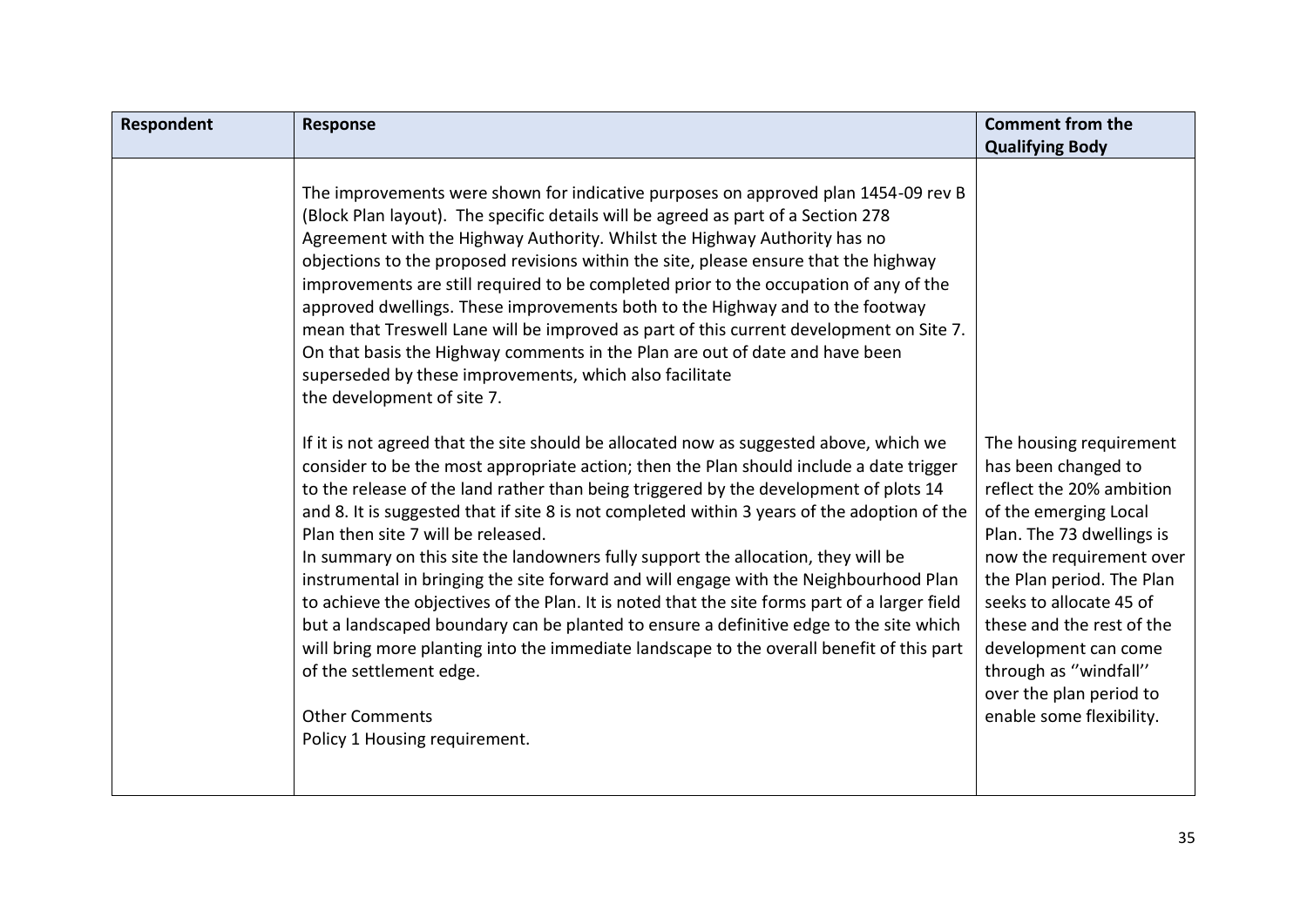| <b>Respondent</b> | Response                                                                                                                                                                                                                                                                                                                                                                                                                                                                                                                                                                                                                                                                                                                                                                                                                                                        | <b>Comment from the</b><br><b>Qualifying Body</b>                                                             |
|-------------------|-----------------------------------------------------------------------------------------------------------------------------------------------------------------------------------------------------------------------------------------------------------------------------------------------------------------------------------------------------------------------------------------------------------------------------------------------------------------------------------------------------------------------------------------------------------------------------------------------------------------------------------------------------------------------------------------------------------------------------------------------------------------------------------------------------------------------------------------------------------------|---------------------------------------------------------------------------------------------------------------|
|                   | The Housing requirement set out in Policy 1 of 38 dwellings is a minimum requirement.<br>The maximum requirement is 73 dwellings. These figures are taken from the emerging<br>Bassetlaw Plan which has not yet been fully tested. Currently the NP is allocating only<br>the minimum level of development; and as explained above the failure of any of the<br>sites to deliver homes will mean the plan is not meeting its housing target. That is why<br>the comments about site 7 set out above are important; and the Plan should allocate<br>additional land over and above the bare minimum.                                                                                                                                                                                                                                                             | Agreed. The reference to<br>rural buildings and<br>conversion has been<br>removed from the revised<br>policy. |
|                   | Policy 8: Residential Development beyond the Requirement                                                                                                                                                                                                                                                                                                                                                                                                                                                                                                                                                                                                                                                                                                                                                                                                        |                                                                                                               |
|                   | Proposals for residential development beyond the requirement, outside of the<br>identified residential allocations, including the suitable conversion of existing buildings,<br>will only be supported if it is located within the existing development boundaries of<br>either Rampton or Woodbeck; and it meets the following criteria:                                                                                                                                                                                                                                                                                                                                                                                                                                                                                                                       |                                                                                                               |
|                   | The Policy as worded appears to be saying that building conversions in the NP area will<br>count against the overall capped figure of 73 dwellings. The NPPF supports a<br>prosperous rural economy, the re use of brownfield and sustainable development<br>proposals. The re use of rural buildings will occur inside and outside of the<br>development boundaries proposed and it is considered that such conversions should<br>not be subject to the overall cap on<br>development as this could impede the sustainable re use of rural buildings. We<br>consider these should be removed from the overall cap figure. The re use of rural<br>buildings outside<br>development limits should not be restricted occupancy or affordable homes, Such a<br>limitation is contrary to the sustainable use of resources and boosting the supply of<br>new homes. |                                                                                                               |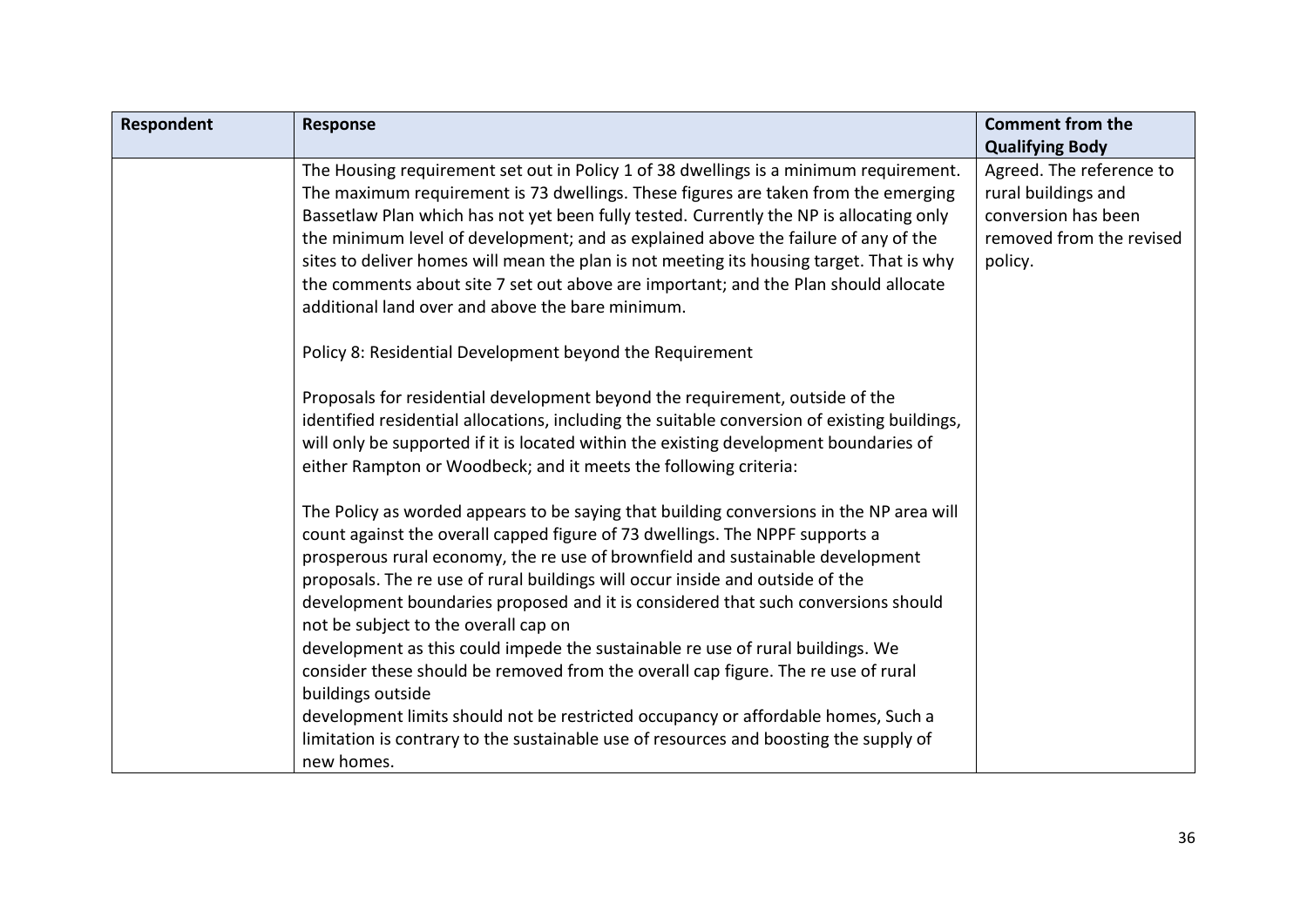| Respondent            | <b>Response</b>                                                                                                                                                                                                                                                                                                                                                                                                                                                                                                                                                                                                                                                                                         | <b>Comment from the</b>                                                                                                                                                                                                               |
|-----------------------|---------------------------------------------------------------------------------------------------------------------------------------------------------------------------------------------------------------------------------------------------------------------------------------------------------------------------------------------------------------------------------------------------------------------------------------------------------------------------------------------------------------------------------------------------------------------------------------------------------------------------------------------------------------------------------------------------------|---------------------------------------------------------------------------------------------------------------------------------------------------------------------------------------------------------------------------------------|
|                       |                                                                                                                                                                                                                                                                                                                                                                                                                                                                                                                                                                                                                                                                                                         | <b>Qualifying Body</b>                                                                                                                                                                                                                |
| Nottinghamshire       | The Public Health response is outlined below to Rampton & Woodbeck Draft                                                                                                                                                                                                                                                                                                                                                                                                                                                                                                                                                                                                                                | Noted. Policy 11 seeks to                                                                                                                                                                                                             |
| <b>County Council</b> | Neighbourhood Plan. If, however any further information is required, the Public Health                                                                                                                                                                                                                                                                                                                                                                                                                                                                                                                                                                                                                  | protect existing green                                                                                                                                                                                                                |
| (Public Health)       | team will be keen to provide any further advice via email                                                                                                                                                                                                                                                                                                                                                                                                                                                                                                                                                                                                                                               | open spaces for public                                                                                                                                                                                                                |
|                       | planning.publichealth@nottscc.gov.uk                                                                                                                                                                                                                                                                                                                                                                                                                                                                                                                                                                                                                                                                    | use.                                                                                                                                                                                                                                  |
|                       | The Nottinghamshire Health and Wellbeing Strategy sets out the ambitions and<br>priorities for the Health and Wellbeing Board with the overall vision to improve the<br>health and wellbeing of people in Nottinghamshire:<br>To give everyone a good start in Life;<br>To have healthy and Sustainable places;<br>To enable healthier decision making;<br>To work together to improve healthcare services.<br>The Nottinghamshire Joint Strategic Needs Assessment (JSNA) provides a picture of the<br>current and future health needs of the population of the county. This is a useful source<br>of information when considering the health and wellbeing of residents in<br>Neighbourhood planning. | Rampton and Woodbeck<br>also has good access to<br>the open countryside with<br>a wide network of public<br>footpaths and walks along<br>and over the River Trent.<br>All this will help improve<br>people's health and<br>wellbeing. |
|                       | The local health profile report pulls together existing information in one place about<br>the Rampton & Woodbeck, highlights issues that can affect health and wellbeing of<br>residents covered within the neighbourhood plan.<br>The local health profile shows that the 13 of health indicators: are similar to and 5 are<br>worse than the England average particularly e.g. Limiting long - term illness and<br>disability. Promoting health and wellbeing enhances resilience, employment and social<br>outcomes                                                                                                                                                                                  | Noted.<br>Noted.                                                                                                                                                                                                                      |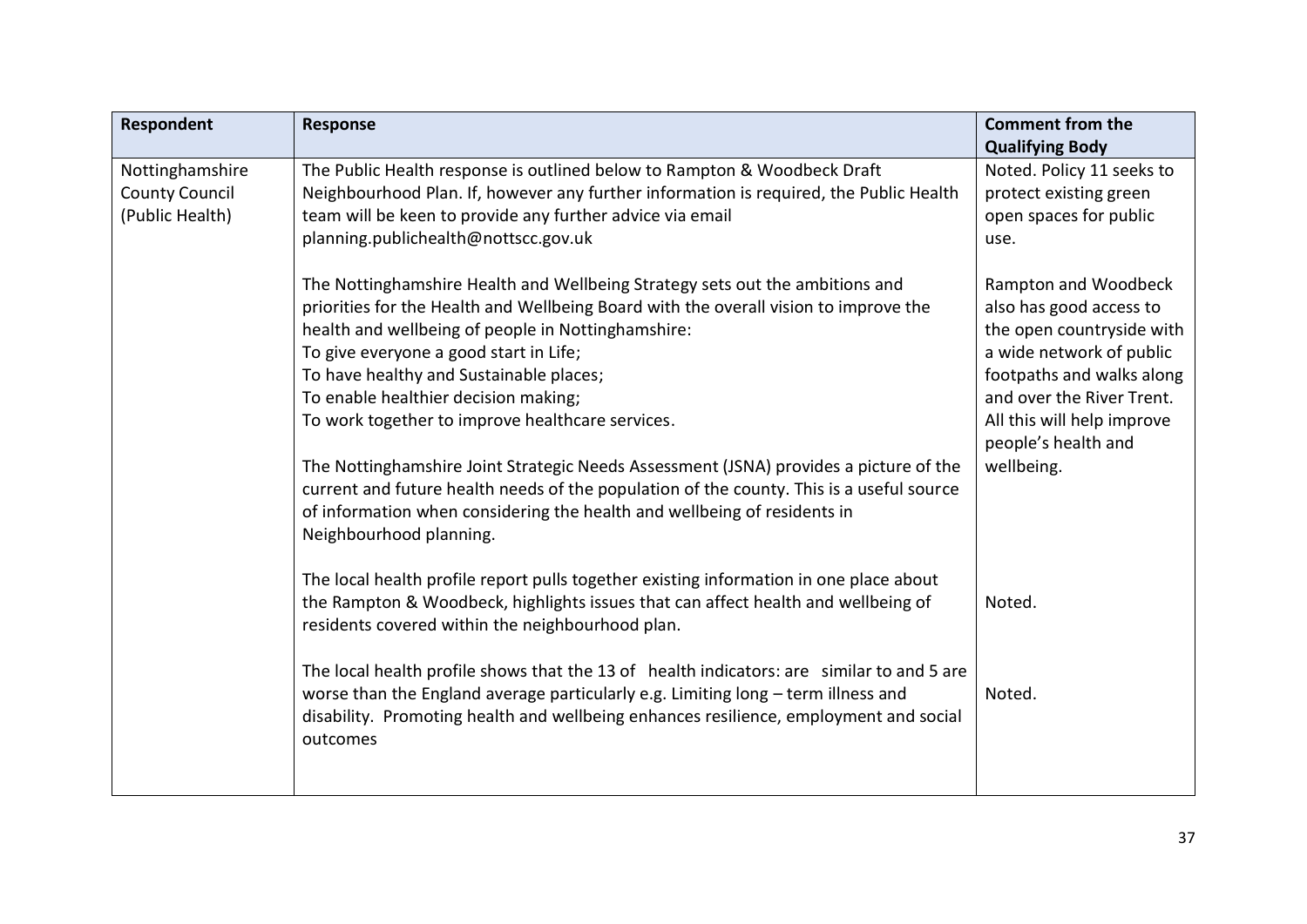| Respondent | <b>Response</b>                                                                                                                                                                                                                                                                                                                                                                                                              | <b>Comment from the</b><br><b>Qualifying Body</b> |
|------------|------------------------------------------------------------------------------------------------------------------------------------------------------------------------------------------------------------------------------------------------------------------------------------------------------------------------------------------------------------------------------------------------------------------------------|---------------------------------------------------|
|            | Given that limiting long term illness or disability is significantly worse than the England<br>average, the development needs to ensure that it is age friendly providing good access<br>to health and social care facilities.                                                                                                                                                                                               | Noted.                                            |
|            | The Nottinghamshire Spatial Planning and Health Framework identifies that local<br>planning policies play a vital role in ensuring the health and wellbeing of the population<br>and how planning matters impact on health and wellbeing locally. In addition, a health<br>checklist is included to be used when developing local plans and assessing planning<br>applications:                                              | Noted.                                            |
|            | It is recommended that this checklist is completed to enable the potential positive and<br>negative impacts of the pre-application (neighbourhood plan) on health and wellbeing<br>to be considered in a consistent, systematic and objective way, identifying<br>opportunities for maximising potential health gains and minimizing harm and<br>addressing inequalities taking account of the wider determinants of health. | Noted.                                            |
|            | Obesity is a major public health challenge for Nottinghamshire. Obesity is a complex<br>problem with many drivers, including our behaviour, environment, genetics and<br>culture. Nearly a quarter of children in England are obese or overweight by the time<br>they start primary school aged five, and this rises to one third by the time they leave<br>aged 11.                                                         | Noted.                                            |
|            | Childhood Obesity in 10-11 year olds in this area is similar to and not better than the<br>England average Obesity levels for this area It is recommended that the six themes by<br>the TCPA document Planning Healthy Weight Environments' are considered to promote<br>a healthy lifestyle as part of this application.                                                                                                    | Noted.                                            |
|            |                                                                                                                                                                                                                                                                                                                                                                                                                              | Noted.                                            |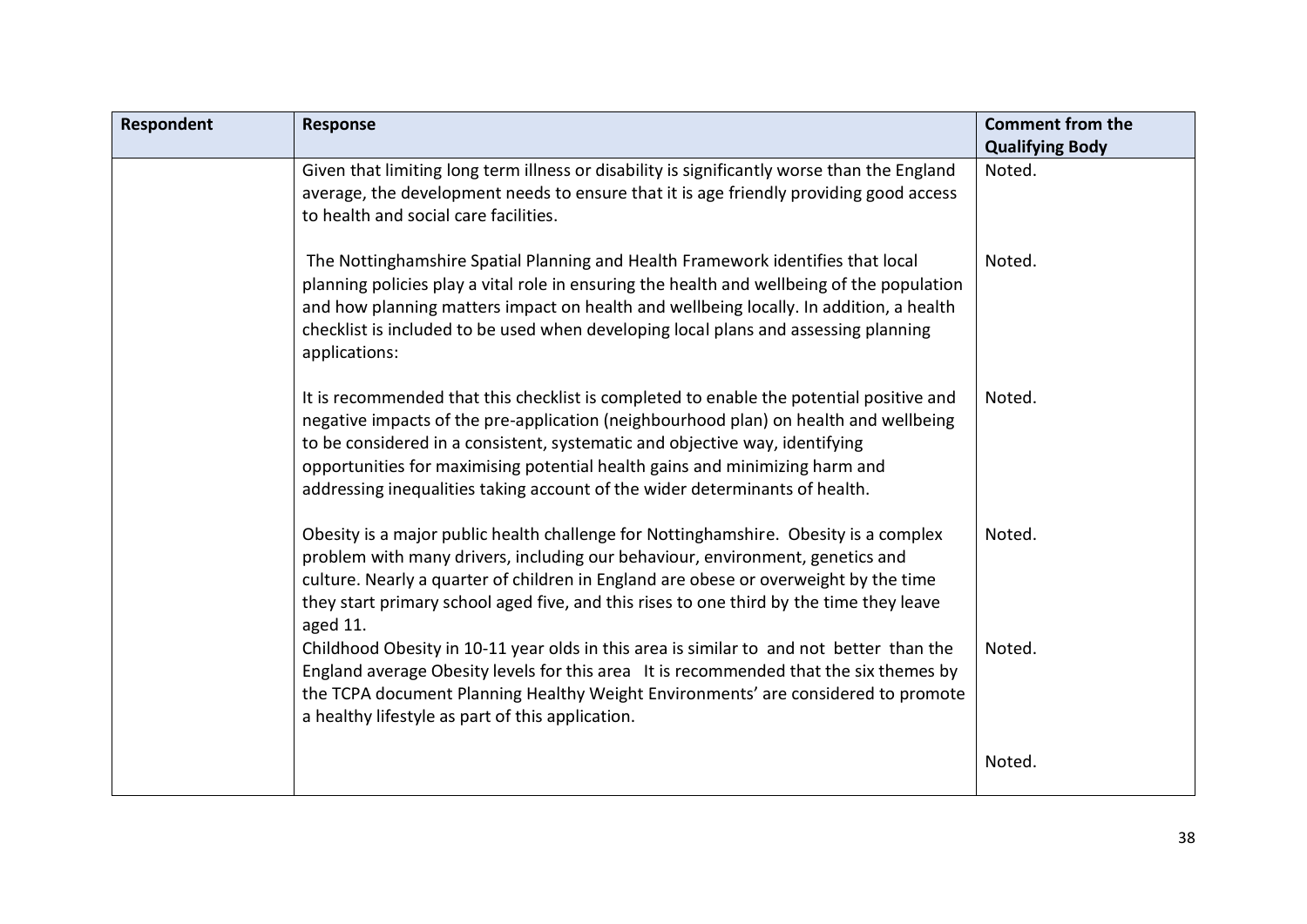| Respondent | <b>Response</b>                                                                        | <b>Comment from the</b><br><b>Qualifying Body</b> |
|------------|----------------------------------------------------------------------------------------|---------------------------------------------------|
|            | In addition to Active Design Sport England 10 principles that promote activity, health |                                                   |
|            | and stronger communities through the way our towns and cities are built and designed   |                                                   |
|            | to encourage activity in our everyday lives.                                           | Noted.                                            |
|            |                                                                                        |                                                   |
|            | The six TCPA themes are:                                                               |                                                   |
|            | 1.<br>Movement and access: Walking environment; cycling environment; local             |                                                   |
|            | transport services.                                                                    |                                                   |
|            | 2.<br>Open spaces, recreation and play: Open spaces; natural environment; leisure      |                                                   |
|            | and recreational spaces; play spaces.                                                  |                                                   |
|            | 3.<br>Food: Food retail (including production, supply and diversity); food growing;    |                                                   |
|            | access.                                                                                |                                                   |
|            | Neighbourhood spaces: Community and social infrastructure; public spaces.<br>4.        |                                                   |
|            | 5.<br>Building design: Homes; other buildings.                                         |                                                   |
|            | Local economy: Town centres and high streets; job opportunities and access.<br>6.      |                                                   |
|            | The Ten Principles of Active Design.                                                   |                                                   |
|            | 1.<br>Activity for all                                                                 |                                                   |
|            | 2.<br>Walkable communities                                                             |                                                   |
|            | 3.<br>Connected walking & cycling routes                                               |                                                   |
|            | Co-location of community facilities<br>4.                                              |                                                   |
|            | 5.<br>Network of multifunctional open space                                            |                                                   |
|            | 6.<br>High quality streets & spaces                                                    |                                                   |
|            | 7.<br>Appropriate infrastructure                                                       |                                                   |
|            | 8.<br>Active buildings                                                                 |                                                   |
|            | 9.<br>Management, maintenance, monitoring & evaluation                                 |                                                   |
|            | 10.<br>Activity promotion & local champions                                            | Noted. No developments                            |
|            |                                                                                        | in Rampton are proposed                           |
|            |                                                                                        | at that level.                                    |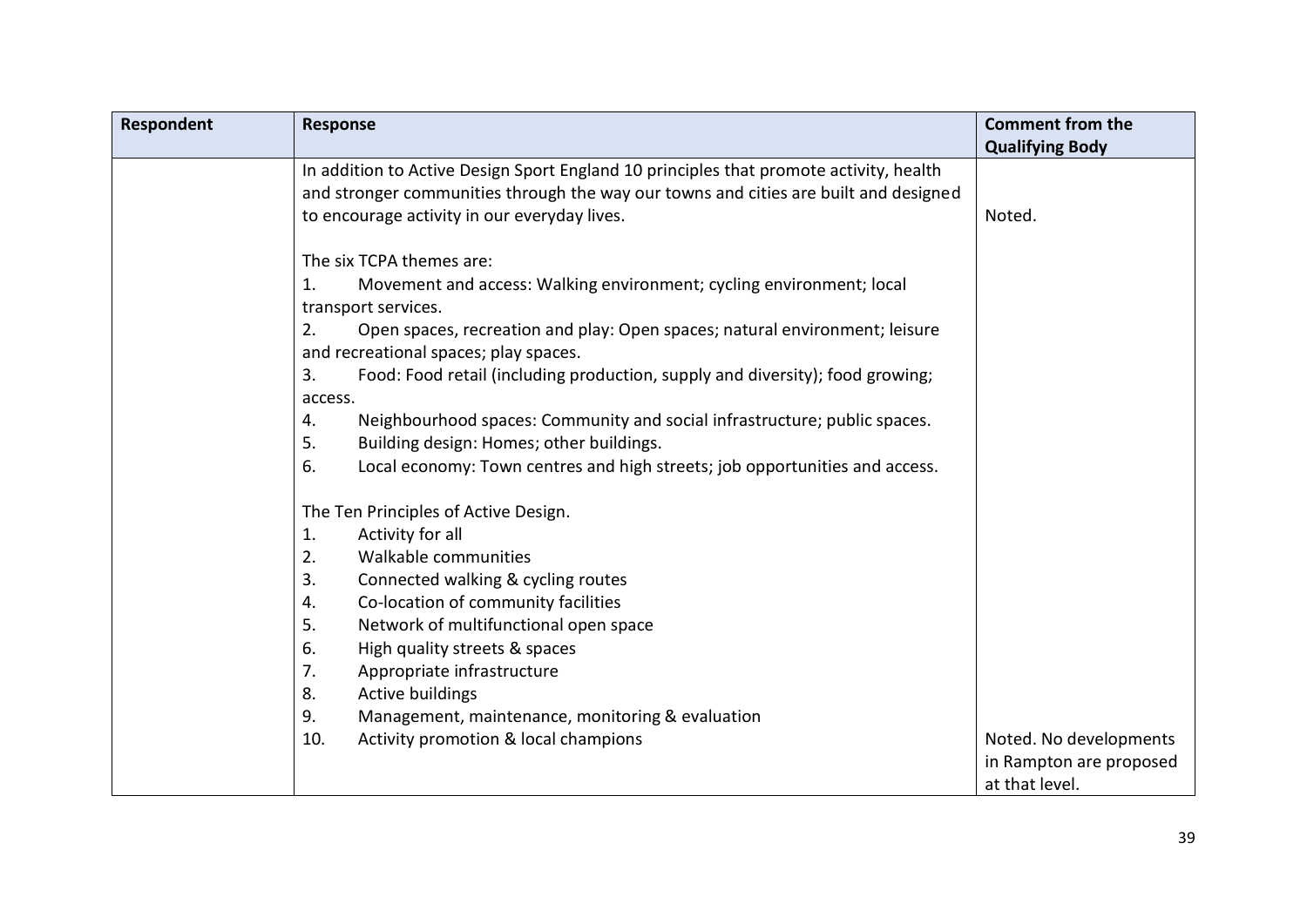| Respondent              | <b>Response</b>                                                                                    | <b>Comment from the</b><br><b>Qualifying Body</b> |
|-------------------------|----------------------------------------------------------------------------------------------------|---------------------------------------------------|
|                         | Please note for major developments (over 25 dwellings) the Clinical Commissioning                  |                                                   |
|                         | Groups (CCG) should be consulted via Bassetlaw Strategic Estates Group for impact on               | Noted.                                            |
|                         | primary care which may lead to a request for infrastructure support through S106/CIL.              |                                                   |
|                         | Please feel free to add anything that is relevant given the information provided in the            |                                                   |
|                         | Rapid Health Impact Assessment and the Local Health Profile.                                       |                                                   |
| Natural England         | Thank you for your consultation on the above dated 20 September 2019 Natural                       | Noted.                                            |
|                         | England is a non-departmental public body. Our statutory purpose is to ensure that the             |                                                   |
|                         | natural environment is conserved, enhanced, and managed for the benefit of present                 |                                                   |
|                         | and future generations, thereby contributing to sustainable development.                           |                                                   |
|                         | Natural England is a statutory consultee in neighbourhood planning and must be                     |                                                   |
|                         | consulted on draft neighbourhood development plans by the Parish/Town Councils or                  |                                                   |
|                         | Neighbourhood Forums where they consider our interests would be affected by the<br>proposals made. |                                                   |
|                         | Natural England does not have any specific comments on this draft neighbourhood                    |                                                   |
|                         | plan.                                                                                              |                                                   |
|                         | However, we refer you to the attached annex which covers the issues and opportunities              |                                                   |
|                         | that should be considered when preparing a Neighbourhood Plan.                                     |                                                   |
|                         | Best and Most Versatile Agricultural Land                                                          |                                                   |
|                         | We have not checked the agricultural land classification of the proposed allocations,              |                                                   |
|                         | but we advise you ensure that any allocations on best and most versatile land are                  |                                                   |
|                         | justified in line with para 112 of the National Planning Policy Framework.                         |                                                   |
| <b>Historic England</b> | Thank you for consulting Historic England about your Neighbourhood Plan.                           | Noted.                                            |
|                         | The area covered by your Neighbourhood Plan encompasses Rampton and Woodbeck                       |                                                   |
|                         | Conservation Area and includes a number of important designated heritage assets. In                |                                                   |
|                         | line with national planning policy, it will be important that the strategy for this area           |                                                   |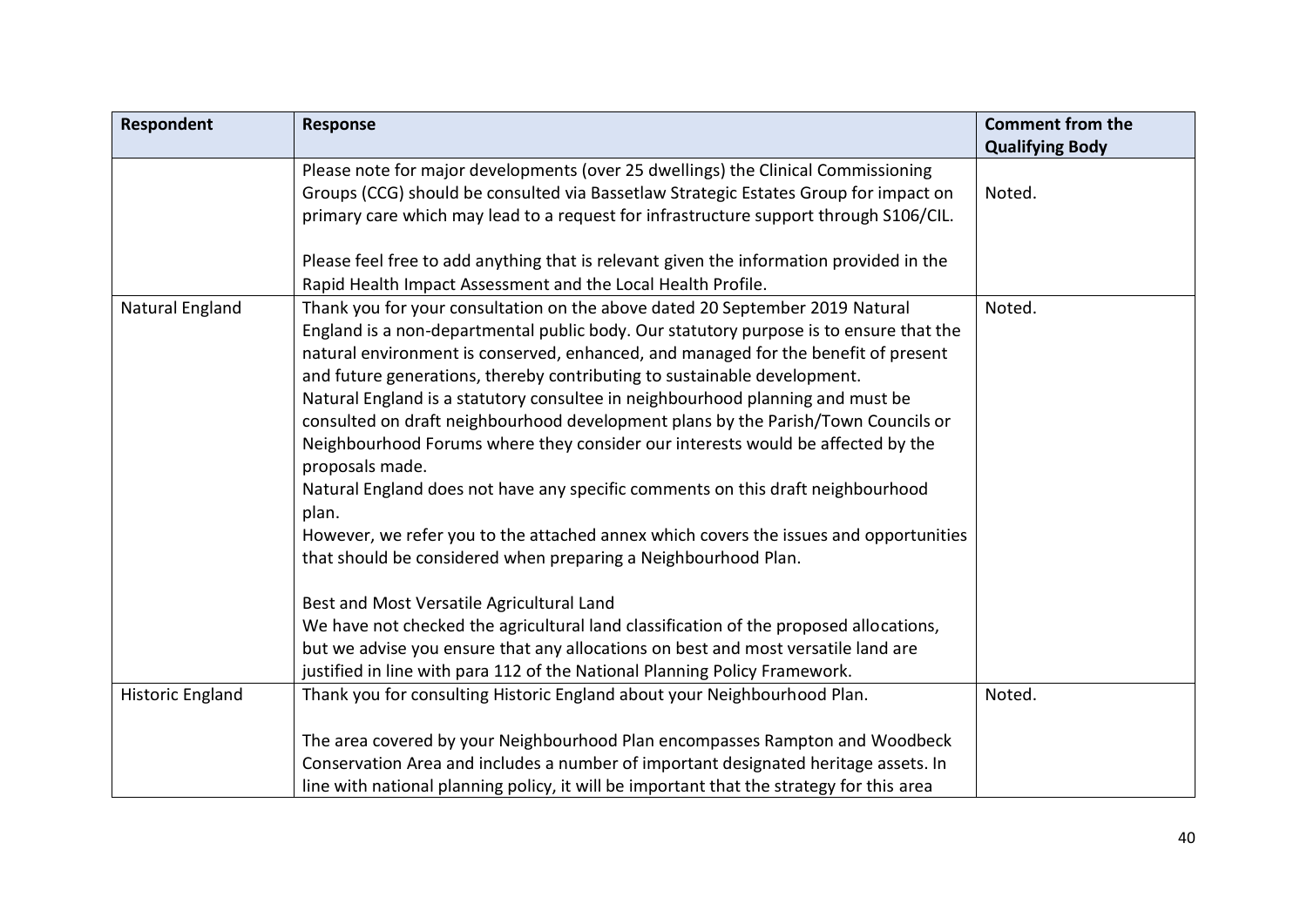| Respondent | <b>Response</b>                                                                                                                                                                                                                                                                                                                                                                                                                                                                                                                                                                                                                                                                                                                                                                                                           | <b>Comment from the</b> |
|------------|---------------------------------------------------------------------------------------------------------------------------------------------------------------------------------------------------------------------------------------------------------------------------------------------------------------------------------------------------------------------------------------------------------------------------------------------------------------------------------------------------------------------------------------------------------------------------------------------------------------------------------------------------------------------------------------------------------------------------------------------------------------------------------------------------------------------------|-------------------------|
|            |                                                                                                                                                                                                                                                                                                                                                                                                                                                                                                                                                                                                                                                                                                                                                                                                                           | <b>Qualifying Body</b>  |
|            | safeguards those elements which contribute to the significance of these assets so that                                                                                                                                                                                                                                                                                                                                                                                                                                                                                                                                                                                                                                                                                                                                    |                         |
|            | they can be enjoyed by future generations of the area.                                                                                                                                                                                                                                                                                                                                                                                                                                                                                                                                                                                                                                                                                                                                                                    |                         |
|            | If you have not already done so, we would recommend that you speak to the planning<br>and conservation team at Bassetlaw District Council together with the staff at<br>Nottinghamshire County Council archaeological advisory service who look after the<br>Historic Environment Record. They should be able to provide details of the designated<br>heritage assets in the area together with locally-important buildings, archaeological<br>remains and landscapes. Some Historic Environment Records may also be available on-<br>line via the Heritage Gateway (www.heritagegateway.org.uk<br><http: www.heritagegateway.org.uk="">). It may also be useful to involve local voluntary<br/>groups such as the local Civic Society or local historic groups in the production of your<br/>Neighbourhood Plan.</http:> |                         |
|            | Historic England has produced advice which your community might find helpful in<br>helping to identify what it is about your area which makes it distinctive and how you<br>might go about ensuring that the character of the area is retained. These can be found<br>at:                                                                                                                                                                                                                                                                                                                                                                                                                                                                                                                                                 |                         |
|            | <https: advice="" historicengland.org.uk="" improve-your-<br="" plan-making="" planning="">neighbourhood/&gt;</https:>                                                                                                                                                                                                                                                                                                                                                                                                                                                                                                                                                                                                                                                                                                    |                         |
|            | You may also find the advice in "Planning for the Environment at the Neighbourhood<br>Level" useful. This has been produced by Historic England, Natural England, the<br>Environment Agency and the Forestry Commission. As well as giving ideas on how you<br>might improve your local environment, it also contains some useful further sources of<br>information. This can be downloaded from:                                                                                                                                                                                                                                                                                                                                                                                                                         |                         |